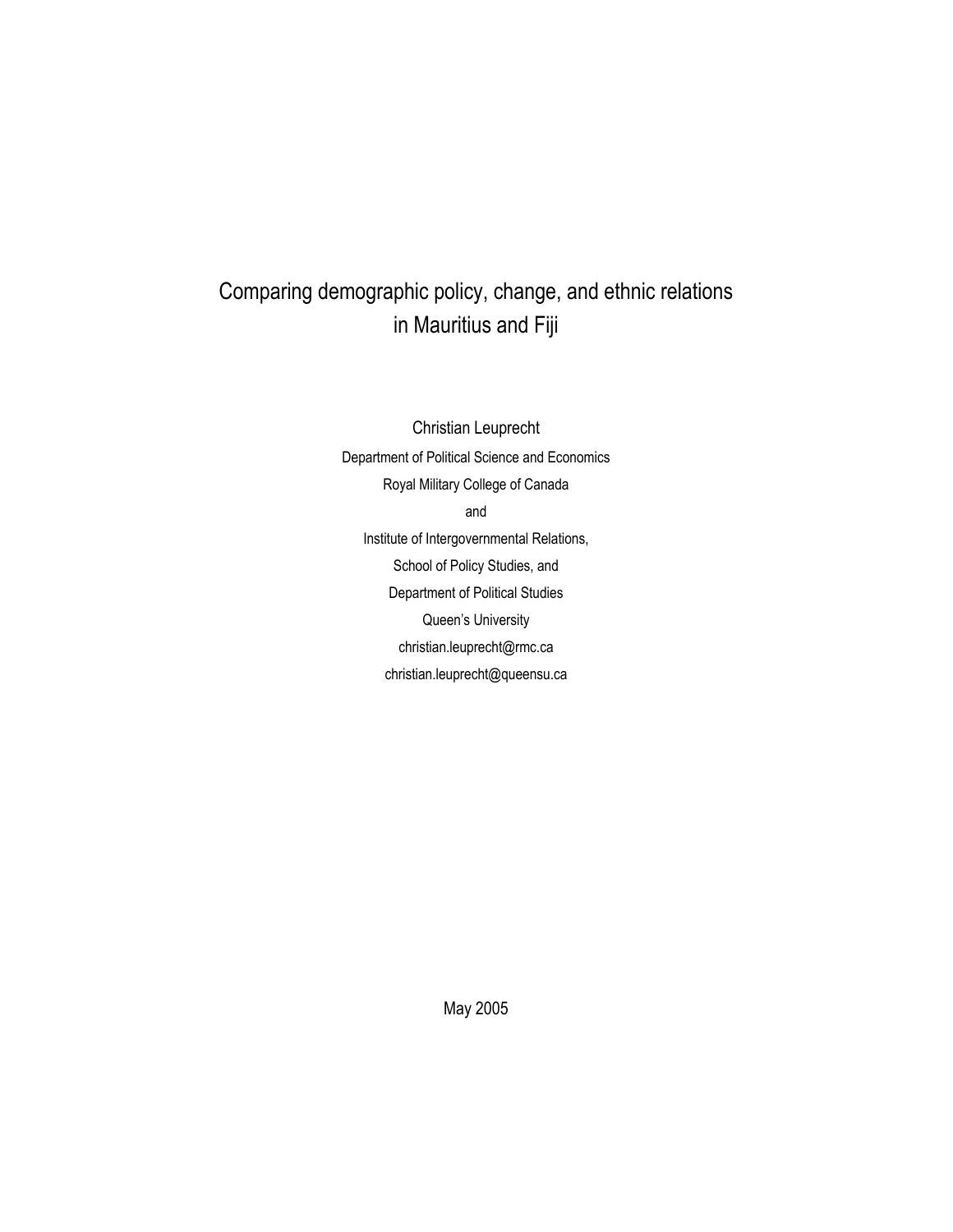This investigation establishes and explains the link between colonial demographic policy and different ethnic-conflict outcomes in Mauritius and Fiji today. Despite ominous predictions to the contrary, the paper argues that demographic trends in Mauritius have actually proven themselves as a source of political stability. The converse holds for Fiji. Mauritius and Fiji are particularly interesting in this regard because their similar colonial, economic, political, and social histories make it possible to isolate demographic variables and assess their salience relative to other independent variables, such as relative deprivation. Quantitative as well as qualitative analysis confirms the relative significance of demographics. These findings then generate hypotheses about the relationship between demographic trends and different outcomes of ethnic conflict. Although they have the potential to be elevated to a theory, the extent to which they are generalisible is a question of further empirical scrutiny in other cases. As such, this investigation claims to offer some insights into the way demographic trends – notably age structure and migration -- may aggravate and mitigate interethnic conflict. Specifically, the article hypothesizes that interethnic demographic trends and age structure are determinants a country's propensity for political (in)stability.

The first section of this paper reflects on the comparative method employed in this paper. The second section details the demographic history of Mauritius and Fiji in comparative perspective. The demographic history of both island states is, of course, also part of their colonial heritage for the demographic composition – and thus the conflictual interethnic relations -- found in both countries today are a colonial legacy. In effect, it could be argued that colonial demographic policy -- and subsequent demographic change – is the singular root cause of the ethnic mix in both countries. Ergo, colonialism and demography are inextricably linked to ethnic conflict on Mauritius and Fiji. Since the same holds for just about all other ethnic conflicts in the world today, that is, since demographic policy under a colonial specter of one kind or another is perhaps the overriding root cause of ethnic conflict, not only is it surprising that the relationship between demography and ethnic relations has been marginalized in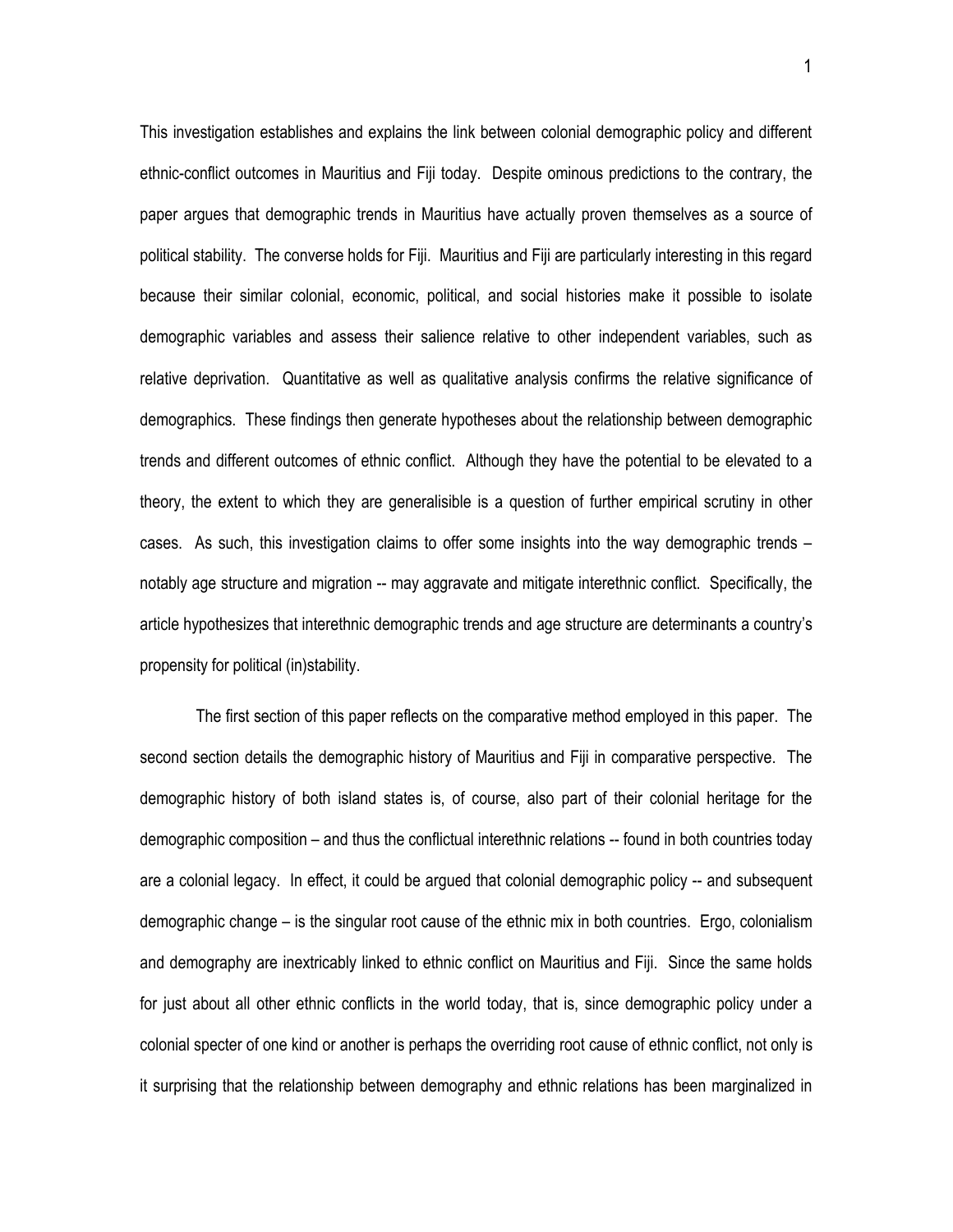the literature on ethnic relations in Mauritius as well as Fiji but also that the relationship between demography and ethnic relations has received but scant attention in the analysis of ethnic conflict as such. Given that since the end of the Cold War ethnic conflict has become the main form of conflict in the world today, this is all the more reason to investigate the relationship between demographic policy, demographic change, and ethnic relations. In the process, we are likely to learn as much about the sort of demographic policies that might precipitate conflict later on as we may about the way demographic shifts may affect the nature of the conflict as well as a conflict's propensity for violence later on.

This paper posits disaggregated demographic change as a viable explanation for different outcomes of interethnic relations. Different communal groups in conflict rarely have identical age structures. From this proposition it follows that one group must have a younger age structure while the other group has an older age structure. Since younger populations are often associated with political instability, one may surmise that such differentials may prove problematic. Since, in the absence of emigration, a younger age structure results in population growth, one would expect situations where the minority ethnic group has a younger age structure to prove especially problematic for, by virtue of its younger age structure, it is also calling the other ethnic group's demographic – and thus usually political – dominance into question. If youthful populations are a likely cause of political instability and if political instability is heightened further by a minority's population growing more rapidly than a majority, one may hypothesize that conflicts where the minority has a younger age structure than the majority may be more intense than conflicts where the majority has a younger age structure than the minority, provided that migration is not intervening to mitigate or exacerbate natural increase.

The paper will scrutinize the explanatory power of this hypothesis by comparing the demographic trends in two ethnic conflicts. In the third instance, a quantitative analysis will assess the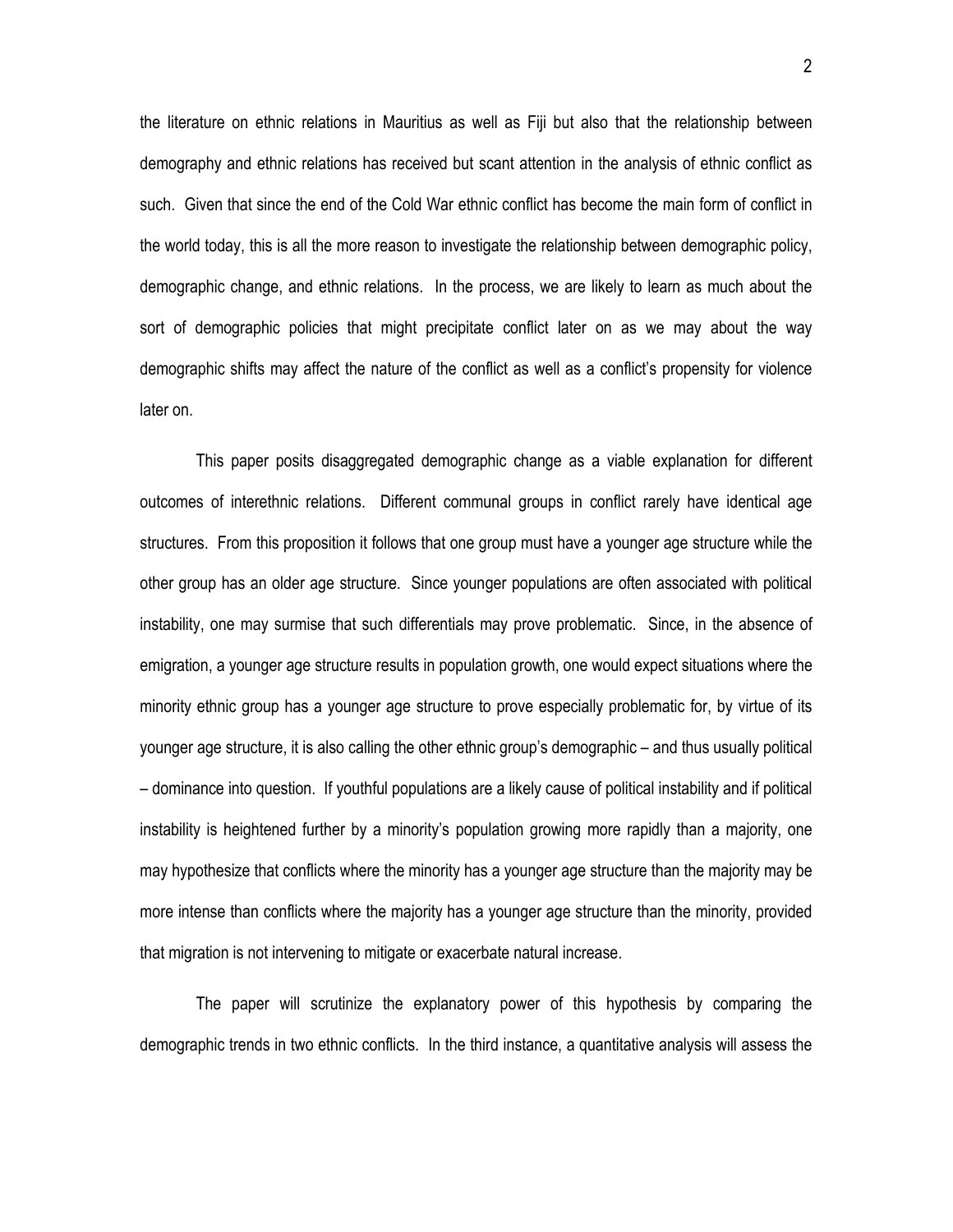salience of demographics relative to other possible explanations. The fourth section complements the statistical findings with a comparative analysis of demographic trends in the two case studies.

#### **Background**

Demographics affect the dialectic between the hegemonic inclination of those who hold power and the relatively deprived struggling to improve their lot in life: "The simple phenomenon of differential population growth rates is translated into changing political potentials" (Wriggins & Guyot 1973: 16). If the minority's age structure is younger, that means its population has (a) a higher proportion of youth – although not necessarily a higher total count – and that (b) its population is growing more rapidly than the majority's, that is, it is "catching up". Large youth cohorts are widely associated with political instability and violence; so is rapid population growth. But the argument I am advancing differs significantly from these conventional propositions about the relationship between demographic change and ethnic conflict. The analysis in this paper premised on a variable – age structure disaggregated by ethnic group -- that (A) aggregates youth and population growth for each group, (B) is able to account for migration, holds as an explanation of ethnic violence across (C) time and (D) space, and (E) has predictive power, that is, it is more than just another *ex post facto* explanation.

The relationship between demographics and ethnic violence is not well understood. Fearon and Laitin (2003) find more populous countries to be more prone to civil war in general, but no more prone to ethnic war in particular. The State Failure Task Force found disproportionately large cohorts of youth among the population as a whole to have a positive effect ethnic conflict (Esty et al., 1998). Braungart (1984), Fuller (1984), Pfaffenberger (1990), and Huntington (1996: 259-260) observe that ethnic violence in Sri Lanka coincides with peaks in the youth cohort. Courbage and Fargues (1997) and Baaklini (1983) have analyzed the civil war in Lebanon in light of demographic differentials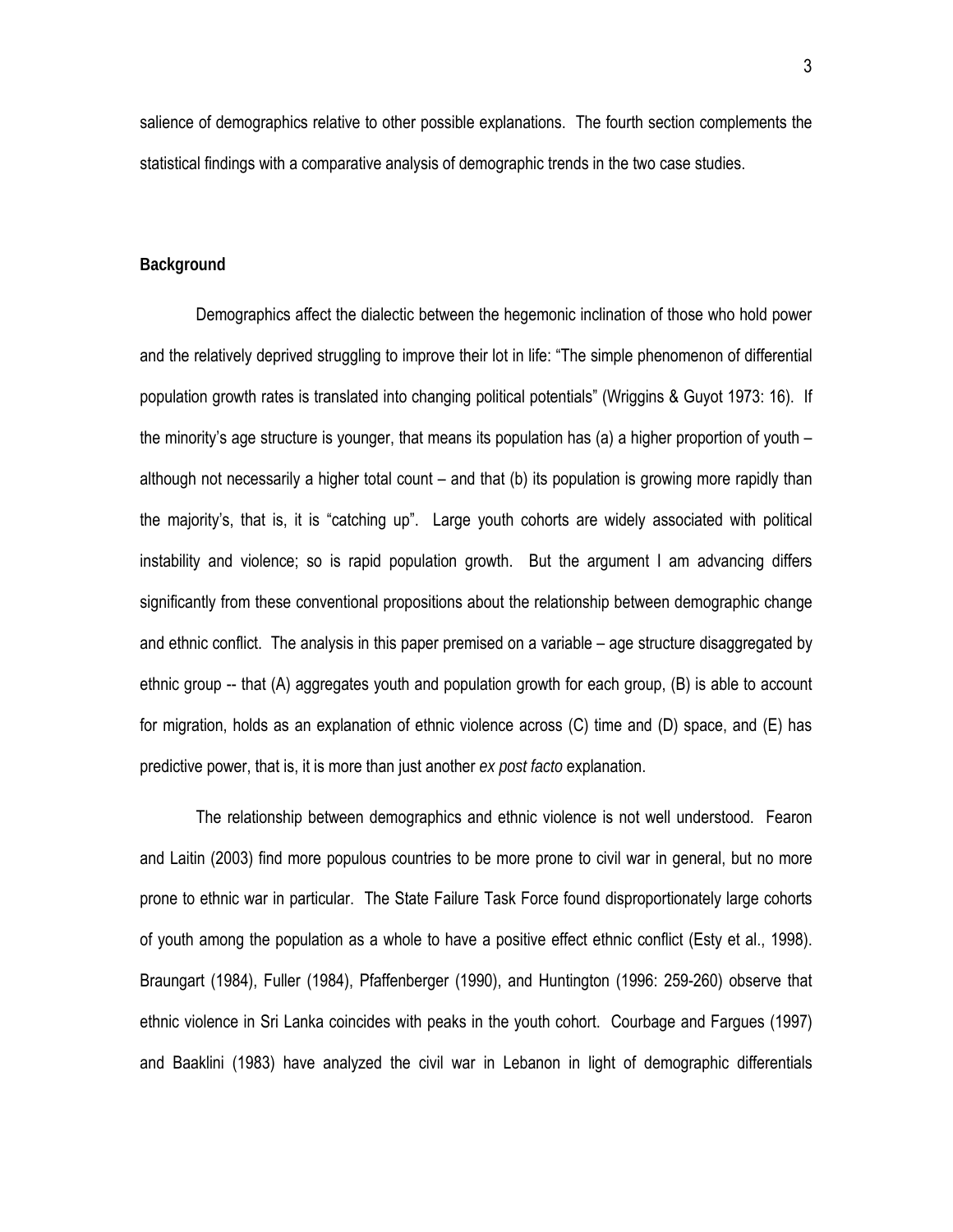between Christians and Muslims and Judah alludes to differentials between Albanians and Serbs in Kosovo (1997:155).

Two propositions about the putative relationship between demographics and ethnic violence may be inferred from this cursory review of the literature. First, the younger the ethnic minority's population, the greater the probability of internecine conflict.[1](#page-58-0) Second, the propensity for internecine conflict is a function of the differential in the rate of growth among ethnic groups. In this second proposition, co-ethnic migration acts as an intervening variable for it may bolster or deplete a population group (with migration often having an age-specific effect for migrants tend to be younger than a population's median). However, neither proposition stands up as a hypothesis. Both are readily falsifiable empirically.

First, despite the prevalence of large youth cohorts throughout developing countries, internecine violence remains an exception (Fearon and Laitin 1996). Similarly, differential demographic growth has been posited as a precipitant of ethnic tensions and democratic instability (Nordlinger 1972; Milne 1981; Olugbemi 1983; Wright 1983; Toft 2002). However, the ubiquity of demographic differentials between ethnic groups notwithstanding, incidents of interethnic violence are rare. In so far as interethnic violence is concerned, this sharp contrast suggests that differential demographic growth fails to explain ethnic-conflict outcomes. A related proposition posits a 20% threshold beyond which a controlled ethnic group's size and growth precipitate political instability (Zureik 2003). Although the empirical evidence suggests that there may be something germane about the figure of 20% (Fuller & Pitts 1990; Urdal 2001), the choice seems arbitrary. Why should a critical threshold of 20% be any more germane than the minority becoming a plurality or even the majority? In effect, Mill (1910: 365), Nordlinger (1972), and Milne (1981) identify demographic parity as the pivotal ethnic-conflict threshold. Yet, the threshold's significance may derive more from a psychological predisposition towards the significance of that figure among the populations involved than from scientific evidence in support of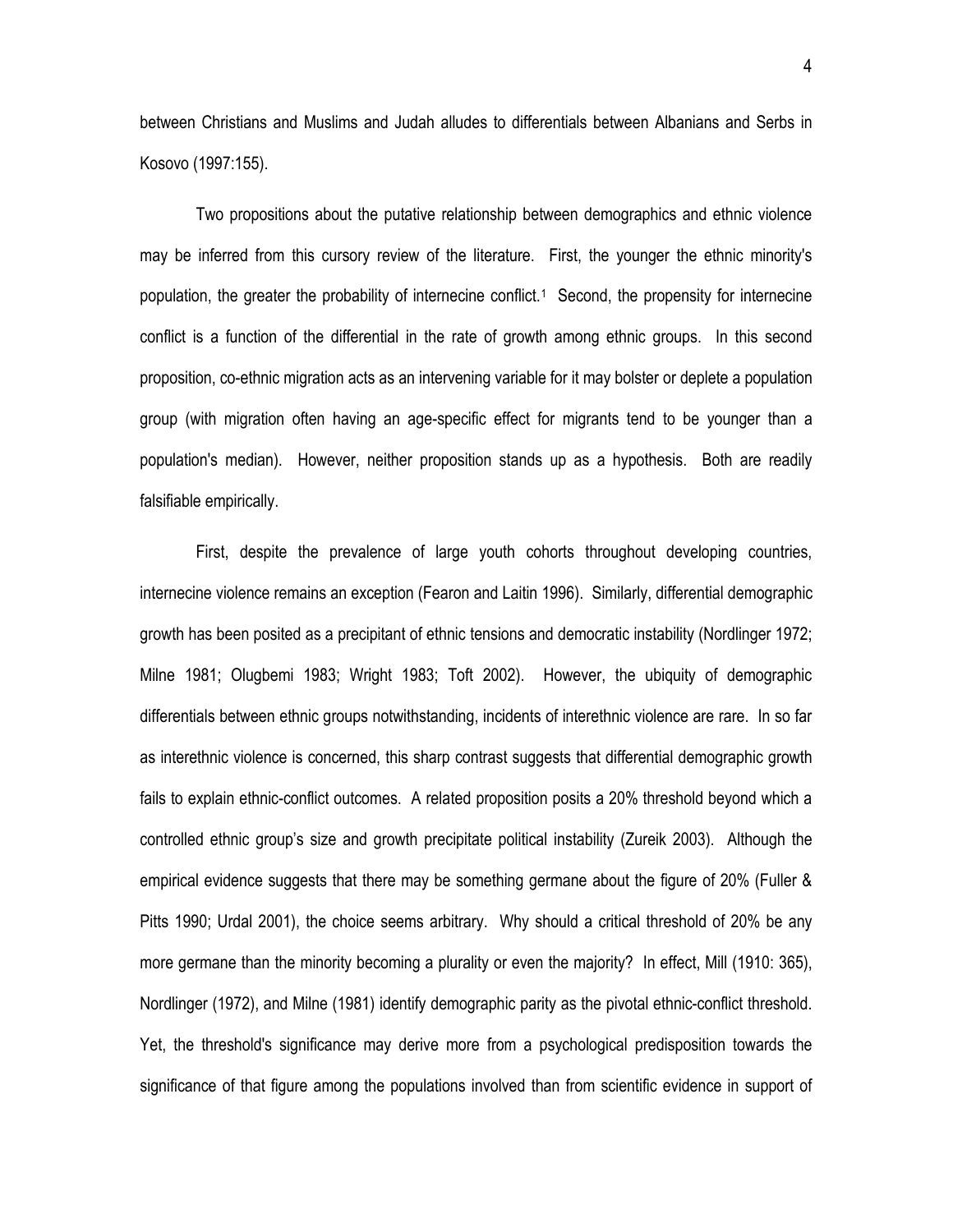20% as a critical sociological mass. Indeed, there are plenty of countries where ethnic minorities surpass the 20% threshold – and which are marked by political instability but not necessarily by internecine conflict.

# **Method**

The methodological inspiration for this article comes from a piece published by Don Horowitz (1989) comparing differences in outcome in Sri Lanka and Malaysia. In order to discern the path on which the nature of an inter-ethnic conflict depends, one has to be able to "control" for intervening variables – to the extent to which one can actually control for variables in the social sciences – that is, one has to pick two similar cases because that makes it easier to isolate variables that are constant. Most studies of ethnic conflict, however, are single-case studies and the comparative studies are premised on the "most-different systems" design where the case studies tend to compare but one variable.

A "most-similar systems" design, by contrast, at least in so far as ethnic conflict is concern, calls for closed systems. In the social sciences, however, closed systems are hard to come by, other than in experimental laboratories. Small-island states constitute somewhat of closed-system experimental laboratory because their interaction with the rest of the world is constrained by virtue of their isolation. Mauritius and Fiji may be located on different continents. Yet, they share many traits.

About 850,000 people live in Fiji; Mauritius is home to about 1.2 million people. But at 720 square miles, Mauritius has less than one-tenth of Fiji's landmass. In effect, it ranks among the most densely populated countries on the planet. Mauritius is also a very heterogeneous society. Fifteen linguistic groups are represented on Mauritius, as are four world religions. Although the main ethnic cleavage is between the dominant Creole minority and the subservient Indian majority, the high degree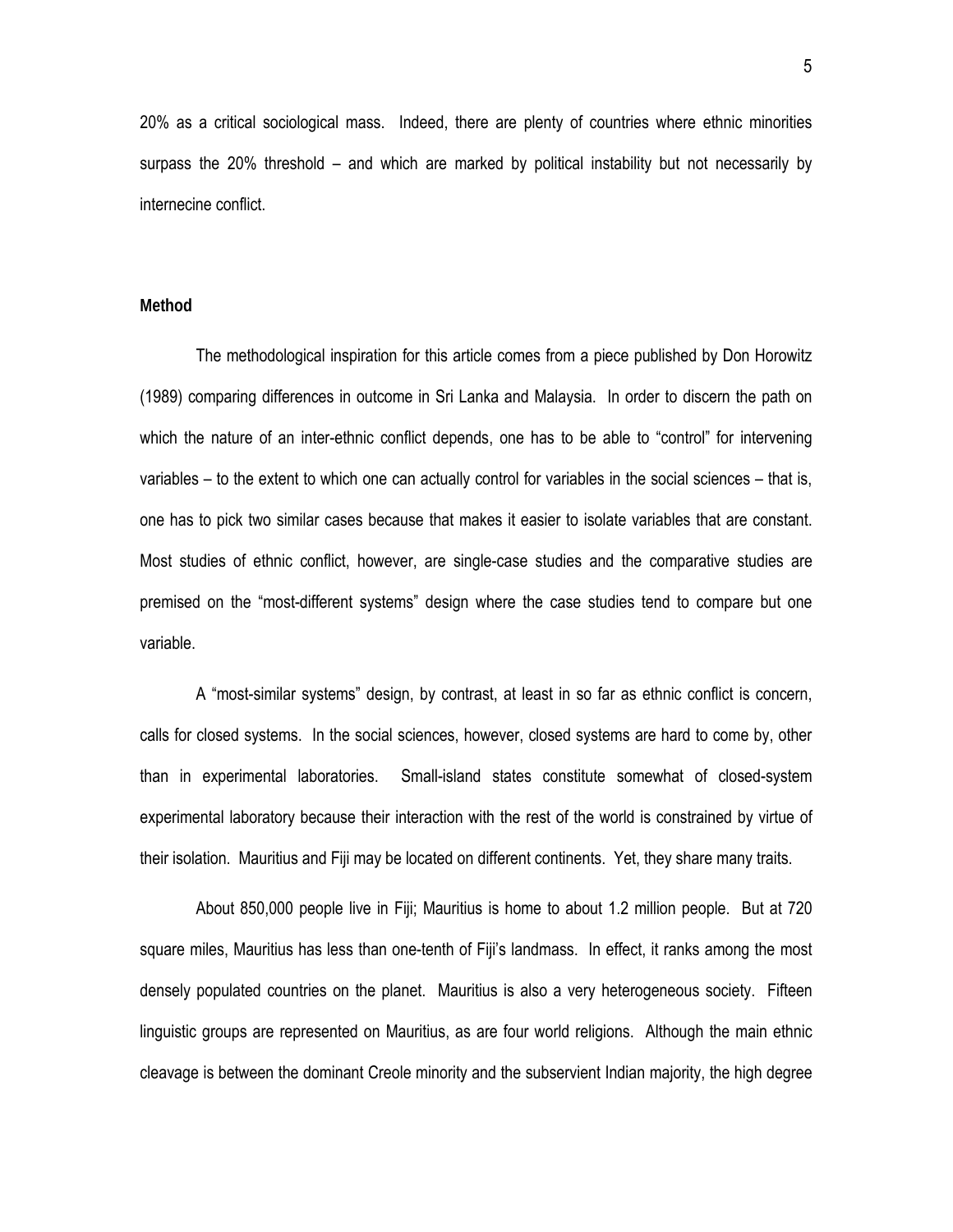of diversity within Mauritian society problematizes the reification of ethnic categories.<sup>2</sup> In Mauritius, 68 per cent of the population is of Indian descent – the highest concentration of Indians worldwide in any country outside of India -- while 27 per cent is Creole. The principal ethnic cleavage in Fiji is similar. About half the population is of Indian descent while the other half is native Melanesian with a Polynesian admixture.

Both countries were British colonies prior to gaining independence. They gained independence around the same time, 1968 and 1970, respectively. Their independence was managed by the same individual in London's Home Office. Immediately prior to being posted to Fiji as its first Governor General had governed Mauritius. Indian migrants – who originated as indentured labour - comprise a substantial proportion of the population in both countries. They were shipped in to provide cheap labour on the sugar plantations; both countries' economies remain closely tied to sugar.

This choice in case studies is also interested in regard to outcomes. If density, natural increase and ethnic heterogeneity were the sole determinants of internecine violence, then Mauritius certainly beat the odds. On the advent of Mauritius' independence, James Meade, Nobel laureate in economics, a British commission, and an independent analysis arrived at similarly ominous conclusions about the prospects for ethnic harmony, economic development, and political stability on Mauritius (Meade 1961; Titmuss and Abel-Smith 1968; Naipaul 1973). Rapid population growth, the absence of economic growth, and the growing population density on a small island with no natural resources of its own caused some consternation among policy makers. Independence also flamed the inter-ethnic fires for the Franco-Mauritian and Creole communities saw independence as a ploy by the Indian majority to gain control of the state apparatus. What is more, the 1960s had proven a time of considerable labour and subsequently inter-communal unrest on Mauritius.

The post-independence period was thus potentially volatile. But in its aftermath, the major antagonists in the run-up to independence -- the Indian-backed Mouvement Militant Mauritien (MMM)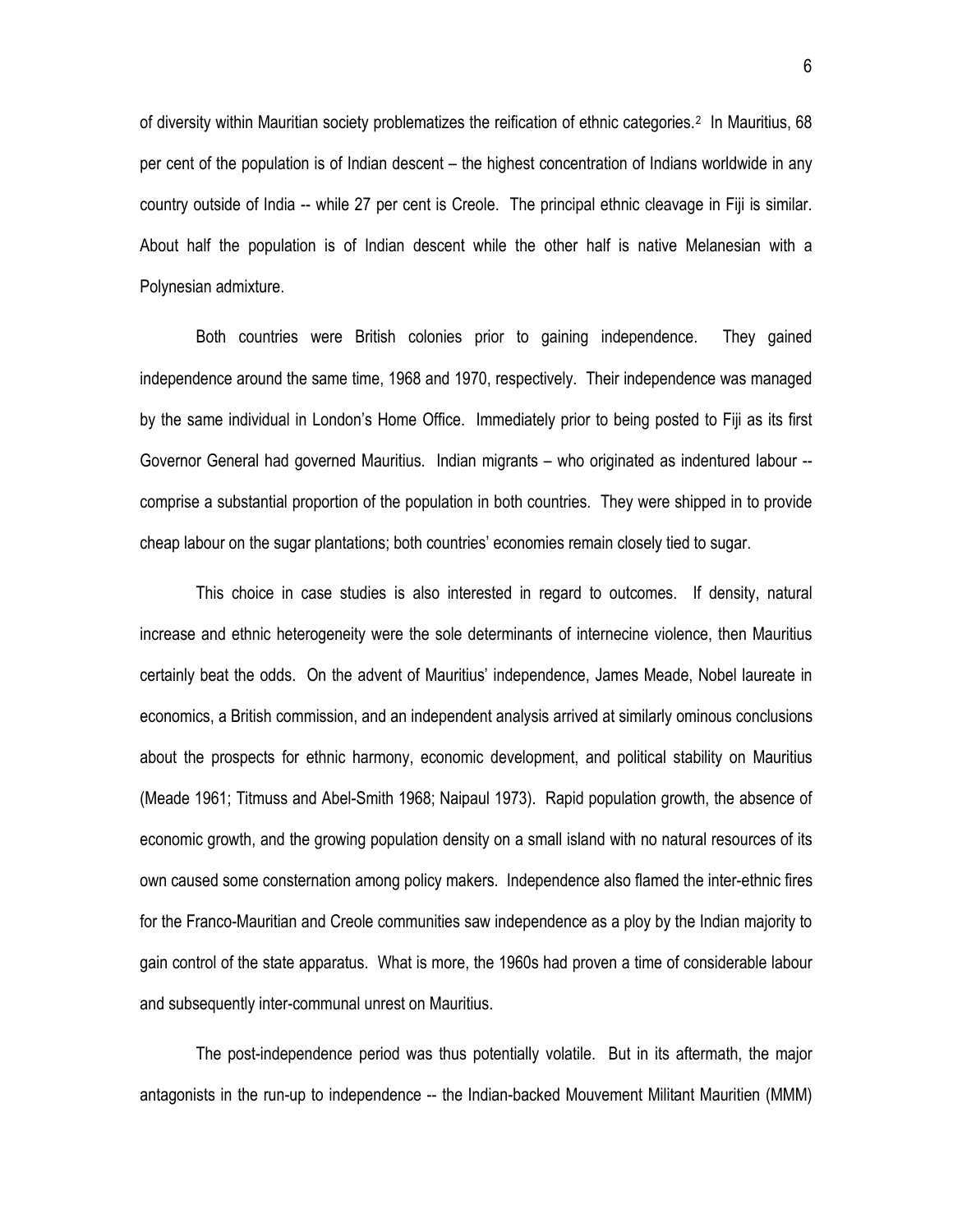and the Franco- and Creole-backed Parti Mauritien Social Democrat (PMSD) – came together in a grand coalition and implemented many of the pre-independence commissions' recommendations concerning job creation, economic growth, education, social welfare, and so forth. At the same time, however, the government resisted the austerity As the first non-European associate member of the European Economic Community, in 1975 Mauritius signed a long-term agreement to provide the EEC with 500,000 tons of sugar annually at a price that would turn to be very favourable for Mauritius (and which subsequently became a major catalyst of national prosperity). This agreement was key in securing the funds required to afford aforementioned welfare-state policies. Rather than following the calls of the International Monetary Fund (IMF) to implement austerity measures, Mauritius built what locals now refer to "the welfare society". Ironically, today the IMF holds Mauritius up as Africa's posterchild for economic and social development.

The British took a hand-off approach on cultural issues in both countries. As a result, Creole remains the Mauritian vernacular. In Fiji, by contrast, that meant providing explicit protection and autonomy for locals, protections that were deemed crucial to preserve a native culture that was about to have to contend with the mass-immigration of indentured Indian labour. Mauritius had been uninhabited prior to being discovered and colonized. By contrast, there are natives in Fiji who lay claim to the archipelago as its original inhabitants. Unlike Mauritius, Fiji's land-tenure system has never been reformed and some 97% of land remains in the hands of Fijians.

Still, prior to independence, experts were optimistic about Fiji. But contrary to the situation in Mauritius, inter-communal relations in Fiji have remained tense and polarized. The situation came to a head in 1987 when, for the first time in its post-independence history, a party headed by an Indian won the majority of seats. Some native Fijian elements reacted by staging a military coup. There had been previous incidents in the 1960s and 1970s when Indians had strategically been shut out from political office. A subsequent coup followed in 2000. Can demographics offer a viable explanation for the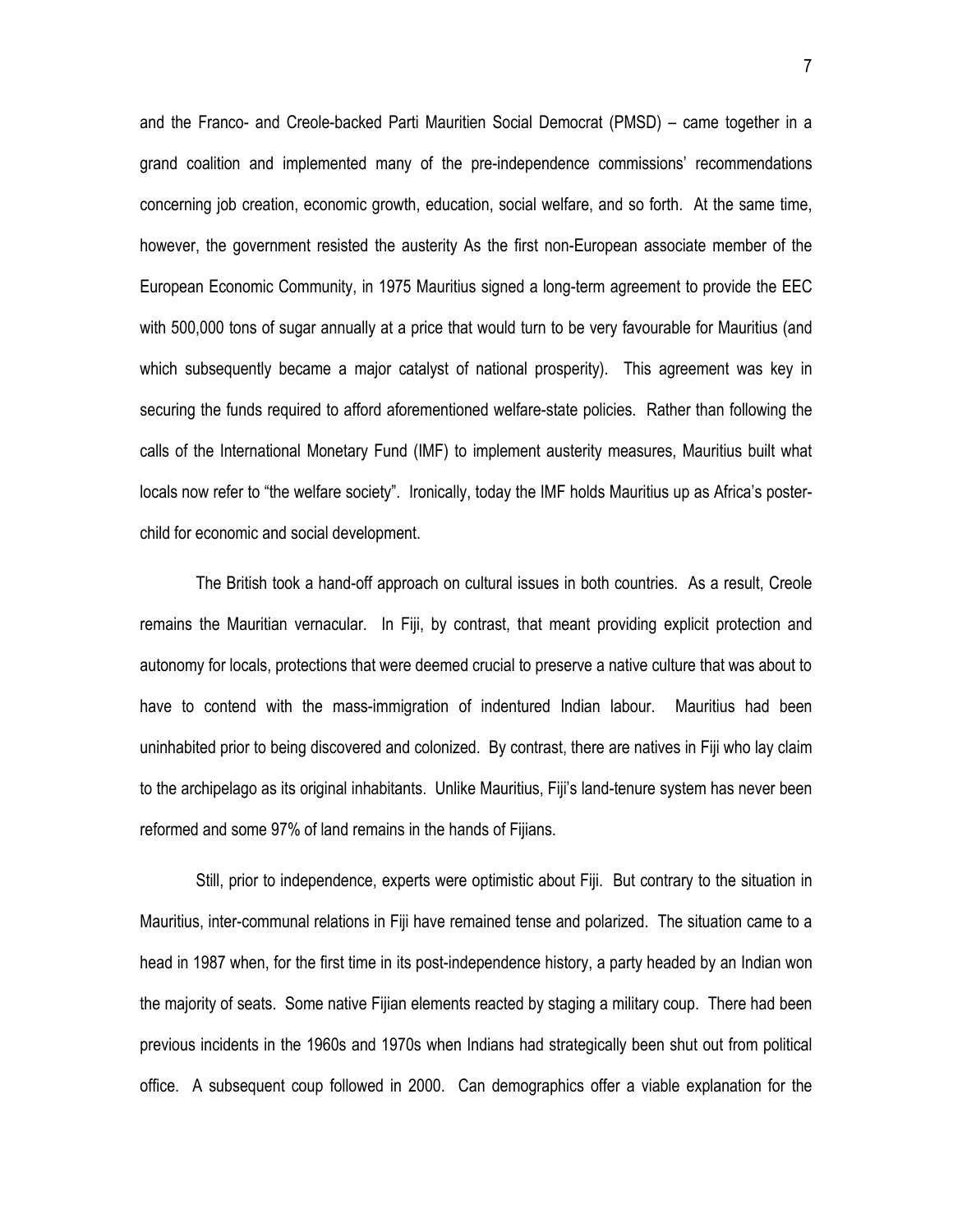outcome in each case, that is, can demographic patterns explain why Mauritius defied dire predictions while Fiji continues to struggle with intercommunal tensions?

# **A cursory demographic history of Mauritius**

The demographic histories of Mauritius and Fiji have received considerable attention – albeit it neither from a comparative angle nor have they been linked systematically and analytically to the nature of the conflict as it stands today. That is, many historians have written about the importation of slaves to Mauritius and the subsequent migration of indentured labour to Mauritius and Fiji. To the best of my knowledge, however, no one has tried to figure out just exactly these dynamics affect the nature of the conflict today. For the purposes of this paper, that is, for the purpose of ascertaining the sort of migration and migratory policy than may prove problematic for political stability later and for the purpose of ascertaining the way demographic shifts bear on the nature of a conflict and its propensity to turn violent, a sequential but cursory review of the data and type of immigration shall suffice. The more general hypothesis to be subjected to empirical scrutiny here is that the relationship between migration and the demographic differentials between groups is not an unintended consequence. Since migration is the independent variable, it follows that greater attention should be paid to the way migratory streams may precipitate a demographic disequilibrium between groups.

By the end of the seventeenth century, about 200 Dutch colonists and 500-1,000 slaves are estimated to have lived on Mauritius. Although control over Mauritius switched to the French, the population remained stable until the years 1735-1746 when another 2,000 slaves were "imported" from Madagascar and East Africa Coast (primarily Mozambique).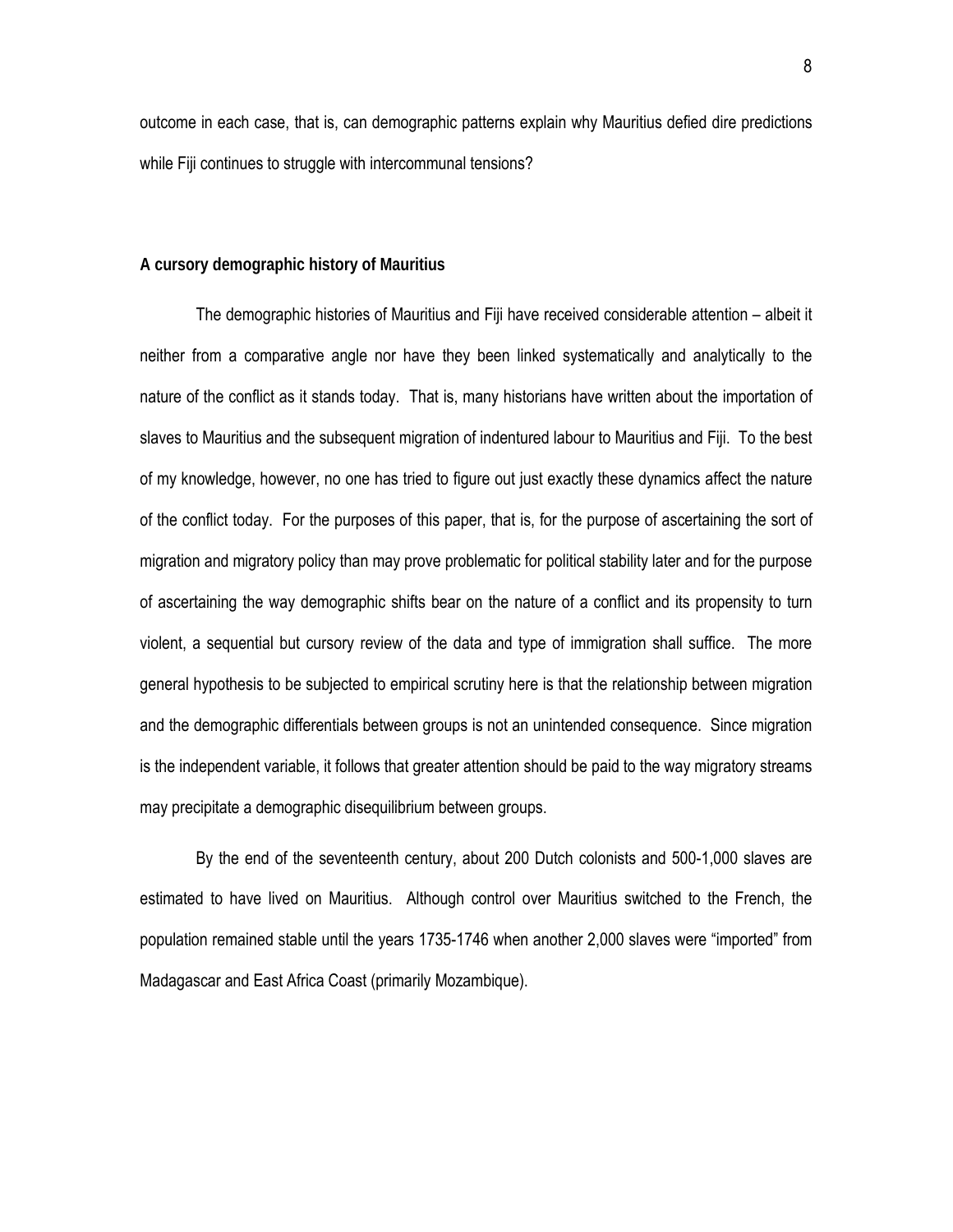



<sup>(</sup>Census of Mauritius and its Dependencies 1921: 3)

Between 1767 and 1807, the total population rose from 18,777 to 77,768 (Kuczynski 1949: 758). The French abolished slavery at the end of the eighteenth century. Still, trade continued unabated with 1,000 to 3,000 slaves being imported to Mauritius nearly every year from 1767 until 1810. By 1817, the population had reached 100,000, more than 80 percent of whom are thought to have been slaves – notably some 6,000 Indian slaves among them (Tinker 1974: 44) -- 11 percent free colored inhabitants, 8 percent Europeans or their descendants.

The French had ceded the island to the British in 1810. The latter abolished slavery a quarter of a century hence. Prior to emancipation, only 34,000 slaves were still working on the plantations, (Addison and Hazareesingh 1984) although the total number of slaves at the time was reportedly 66,000. (Bowman 1991: 18) A labour crisis ensued. Demand for labour outstripped supply for, by 1860, Mauritius had become the leading sugar cane exporter in the British Empire. (Alladin 1987) Instead of slaves, landowners had the British recruit indentured Indian labourers. (Bissoondoyal and Servansing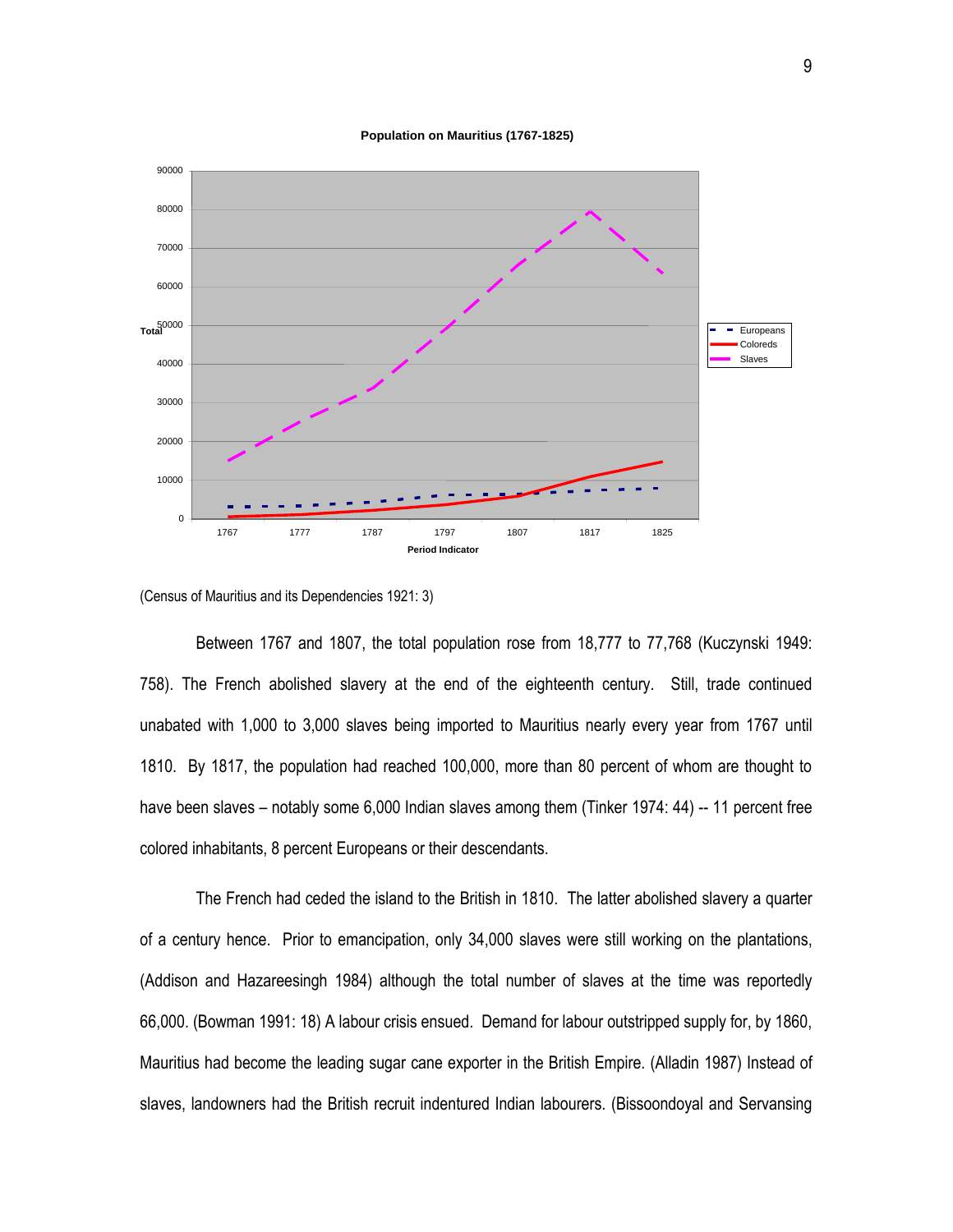1986) Ample labour supply would depress wages. Indentured labourers started to arrive in 1834. Almost 200,000 Indian migrants would end up arriving on Mauritius between 1851 and 1881, 94% of them in the 1850s and 1860s. (Titmuss and Abel-Smith 1968: 45) By 1866, a total of 339,706 labourers had entered Mauritius. Between 1834 and 1861, the population effectively tripled to 310,000.

Significantly, Indians have formed a majority on the island ever since the 1860s. (Lutz 1994: 76-78) By 1839 they made up 18 percent of the population, 43 percent in 1851 and 67 in 1871. Interestingly, the proportion of Indians on Mauritius has since remained fairly stable. Trade in humans was halted in 1910. Over the entire 1834-1940 period, 451,796 Indians (346,036 males and 105,760 females) arrived on Mauritius. By the end of the nineteenth century, 370,000 South Asian labourers are believed to have resided on Mauritius.

Until the end of the nineteenth century population growth on the island is attributable almost exclusively to immigration. Although Indian migration began to peter out in the 1860s, the total population remained stable until about 1875 because many more males than females were brought to the island. That hampered natural growth. The unequal sex ratio was particularly noticeable among Indians. By the time immigration ceased, Indian males exceeded the number of women by a two to one margin. (Lutz 1994: 87)

In contrast to Mauritius, Fiji never had any imported slave labour because the immigration of about indentured Indian labourers occurred later than in Mauritius. Some 60,000 -- girmitiyas – were brought to Fiji between 1879 and 1916. The demographic impact of this population movement was compounded by a subsequent wave of Indian immigration to Fiji during the inter-war period. In absolute terms and relative to the population already established, migration to Fiji was smaller than to Mauritius. As a result, the numerical gap between Indians and natives Melanesians in Fiji has always been much closer than the gap between Indians and the "General Population" in Mauritius. The first comparative conclusion to draw, then, is that colonial migratory policy generated different outcomes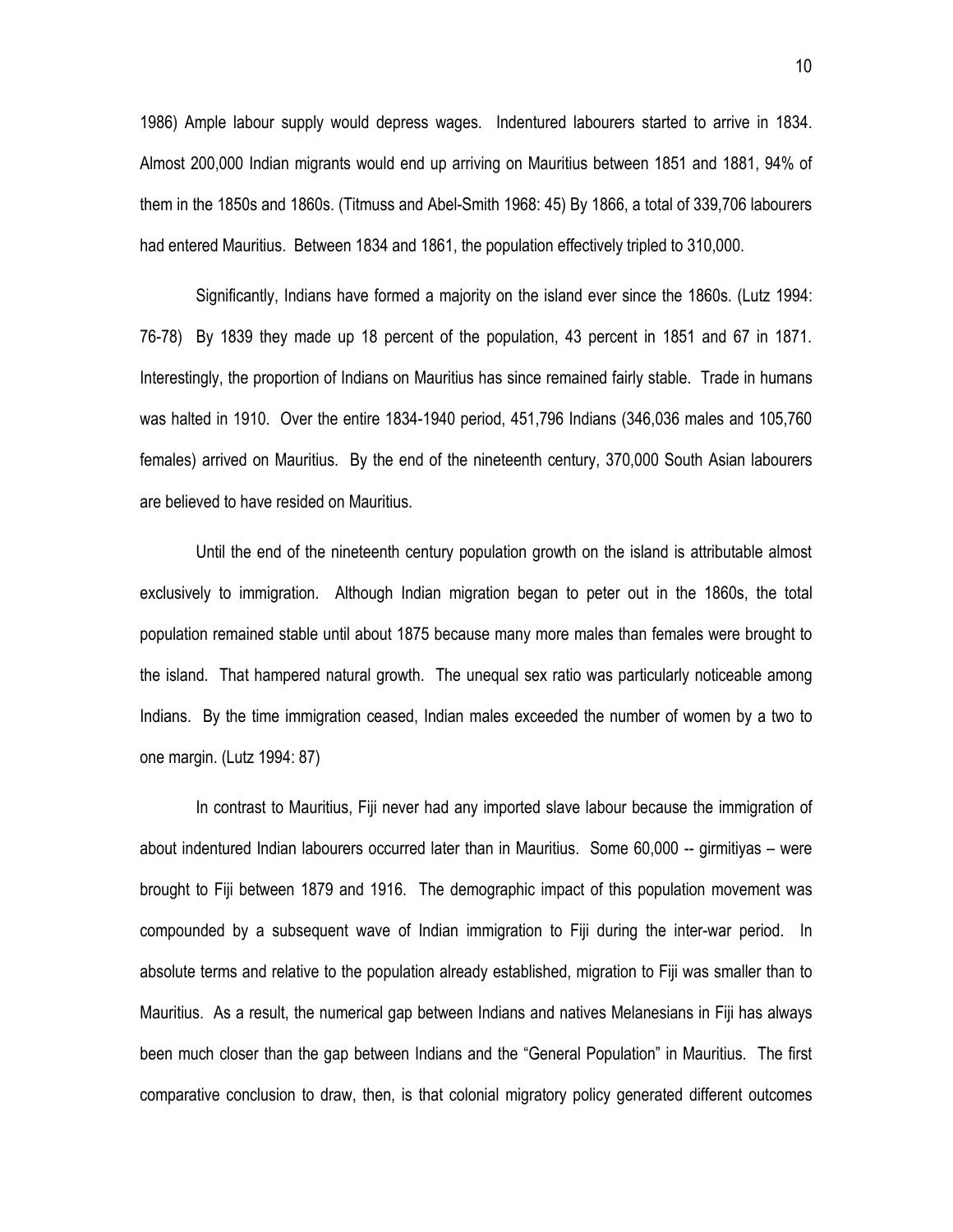what the differentials between the two main population groups on each territory are concerned. That is, colonial migratory policy had the unintended consequence of producing a clear Indian majority in Mauritius. In Fiji, by contrast, it only produced a very sizeable Indian minority.

Yet, a further unintended consequence of colonial migratory policy was that the Indian minority in Fiji would inadvertently end up challenging the native predominance. Indian migration to Fiji postdates migration to Mauritius by several decades. As a result, the age structure of Indians in Fiji was comparatively younger than that of Indians in Mauritius. The age-structure differential is partially accountable for the rapid population growth among Indians in Fiji during the first half of the twentieth century. Immigration had virtually ceased by 1921. Yet, Fiji's Indian population quadrupled between 1921 and 1966. Only a disproportionately young population can sustain aberrations of four to five percent for over four decades in rates of nature increase.



**Fiji: Average annual population growth by ethnic group (1891-1996)**

<sup>(</sup>Fiji Islands Statistics Bureau 2002)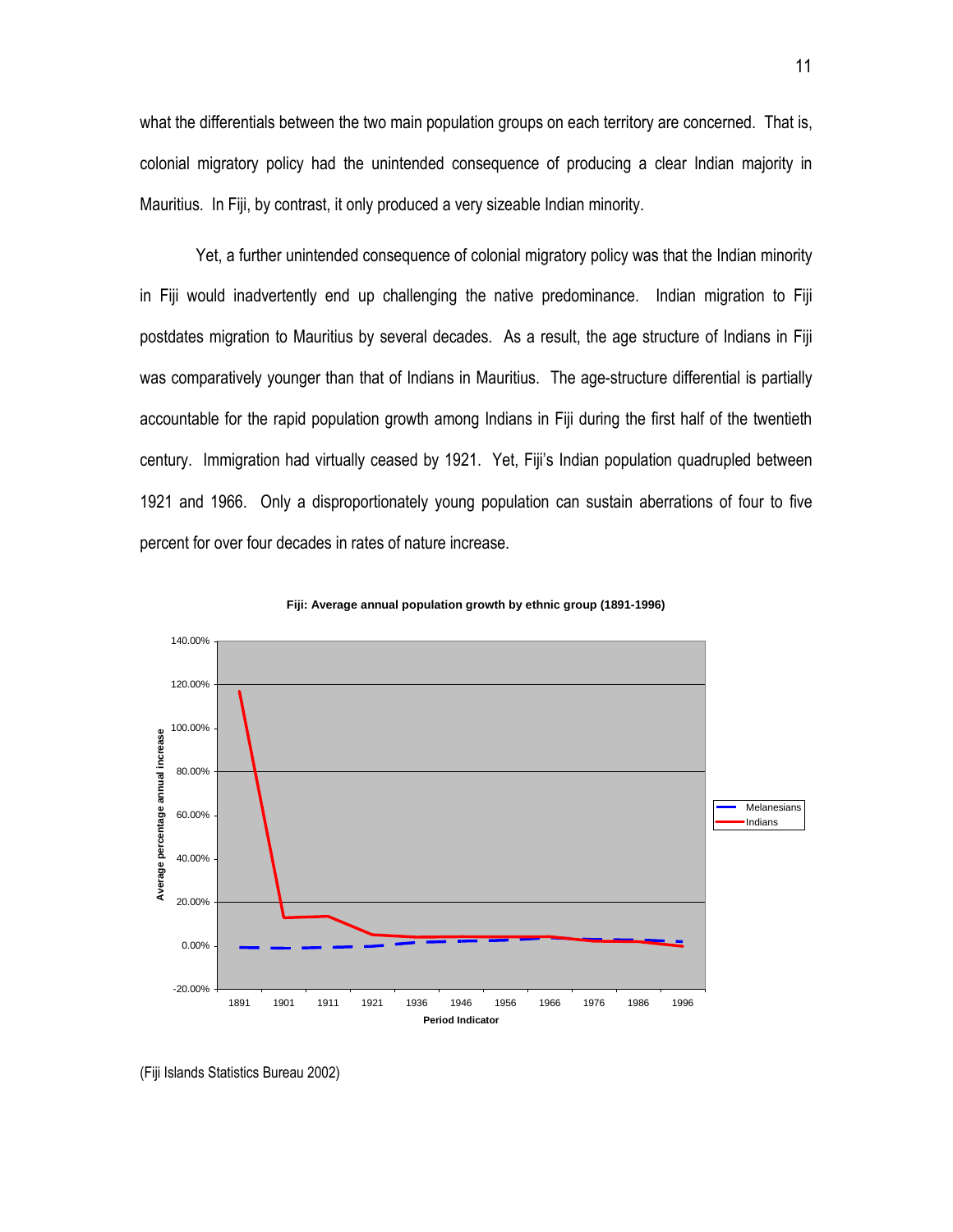If population growth remains constant, the total fertility rate (TFR) must be declining. Were it not, the population would increase accordingly. A declining TFR notwithstanding, the number of women of childbearing age in the population continues to grow. As a result, the CBR actually rises, thus cancelling out the drop in the TFR. The result of such rapid growth is a sizeable youth cohort.

These growth dynamics cause Indians to outnumber native Melanesians by the end of the Second World War. By the late 1950s, Indian plurality is about to turn into an absolute majority (Meller and Anthony 1968: 28-29; Milne 1981: 61).

The second comparative conclusion to draw from colonial migratory policy in Mauritius and Fiji, then, is that migrating populations tend to be fairly young. As a result, they are likely to reproduce at above-average rates. "Native" populations are thus faced with a manifest and a latent development from migrants. Manifestly, there is a fear of being "swamped" by migration. Latently, the native population may gradually end up being outnumbered due to differentials in natural increase. Neither development was problematic for political stability in Mauritius. On the one hand, there was no native population that felt its territory was being "swamped". On the other hand, colonial migratory policy unintentionally preordained an incontrovertible Indian majority. In Fiji, by contrast, the feeling of being "swamped" was compounded by an unintended challenge to native numerical hegemony. Although in both cases the demographic outcome of colonial migratory policy was unintended, the comparative analysis finds that this outcome was not necessarily unpredictable.

Ergo, the impact migration may have on the demographic (im)balance between groups is anything but fortuitous. But this finding is only significant if it can also be shown that certain demographic outcomes appear to be more problematic for political stability than others. The following section assesses quantitatively whether there is any empirical evidence pointing to demographics as a determinant of ethnic conflict in either Mauritius or Fiji, or in both. In light of this evidence, the subsequent qualitative section aims to ascertain the actual nature of that relationship.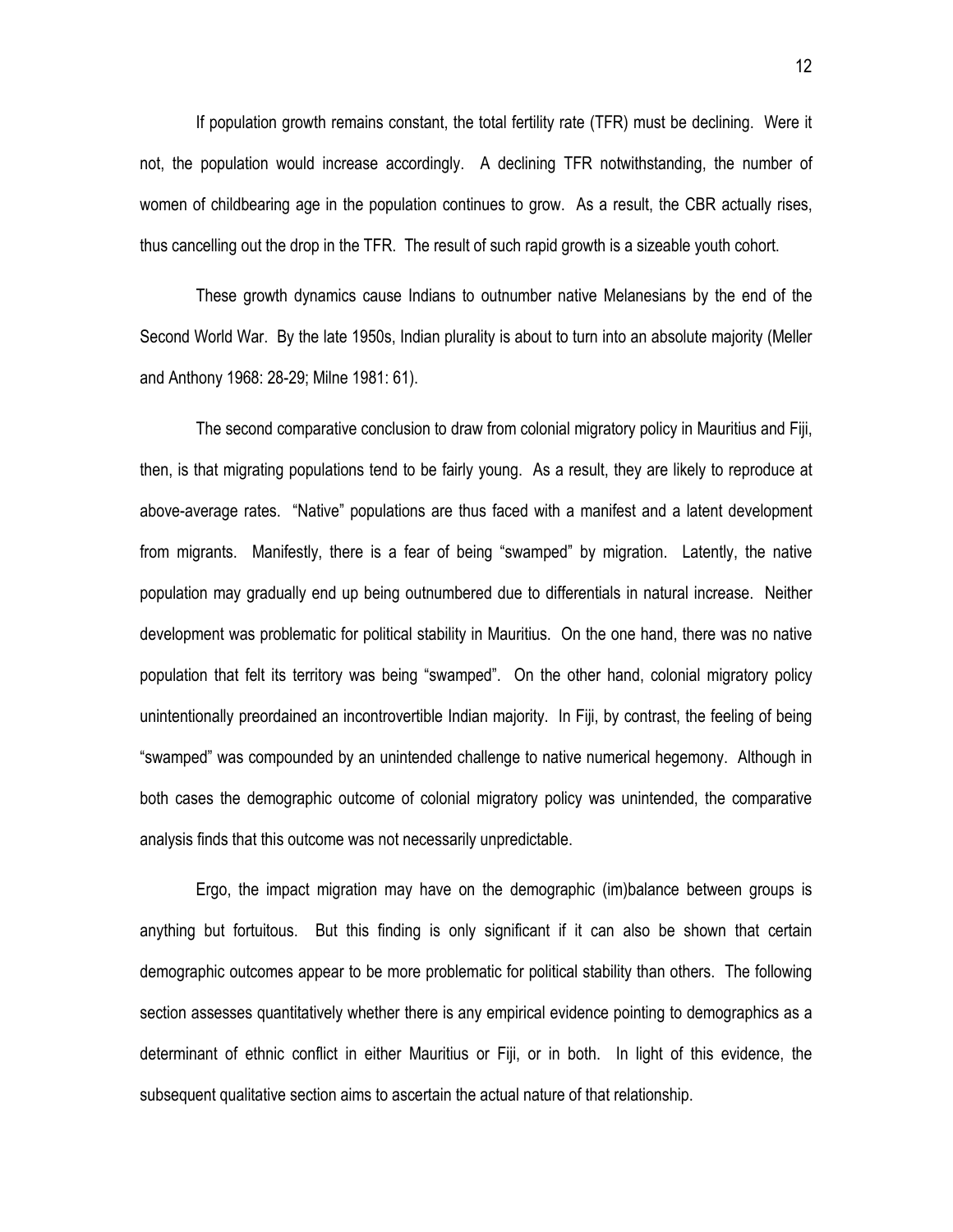#### **Quantitative analysis**

This section tries to answer two questions: Are there comparisons which demonstrate a strong difference in development between Mauritius and Fiji? Are there differences which are better predictors of conflict? Using a bivariate analysis, this section is designed to identify differences between the two countries. I use the Phase III dataset compiled by the State Failure Task Force<sup>[3](#page-58-1)</sup>, which had data spanning the years from 1955-2002.

The analysis generated 186 strong negative relationships (or in other words, strong differences) between Fiji and Mauritus. Infant mortality was found to be the most frequent variable in such relationships, which is also confirmed by existing publications. This finding is consistent with the State Failure Task Force's general findings which identified infant mortality as one of the most reliable predictors of state failure. Other themes that emerged include population, population density and agricultural related variables. These themes highlight the difference between the two islands, and also represent a starting point for choosing variables of interest in a model of state failure.

The broader implications of the results described above is clear with the addition of data involving the rest of the world. We found that Mauritius had more negative relationships than Fiji, when compared to the world data.

The following sub-section outlines the terminology that is used to present data and to explain the results. It also details objectives, hypotheses, and method. Data are presented in the results section but I have also included an appendix available which presents all the results.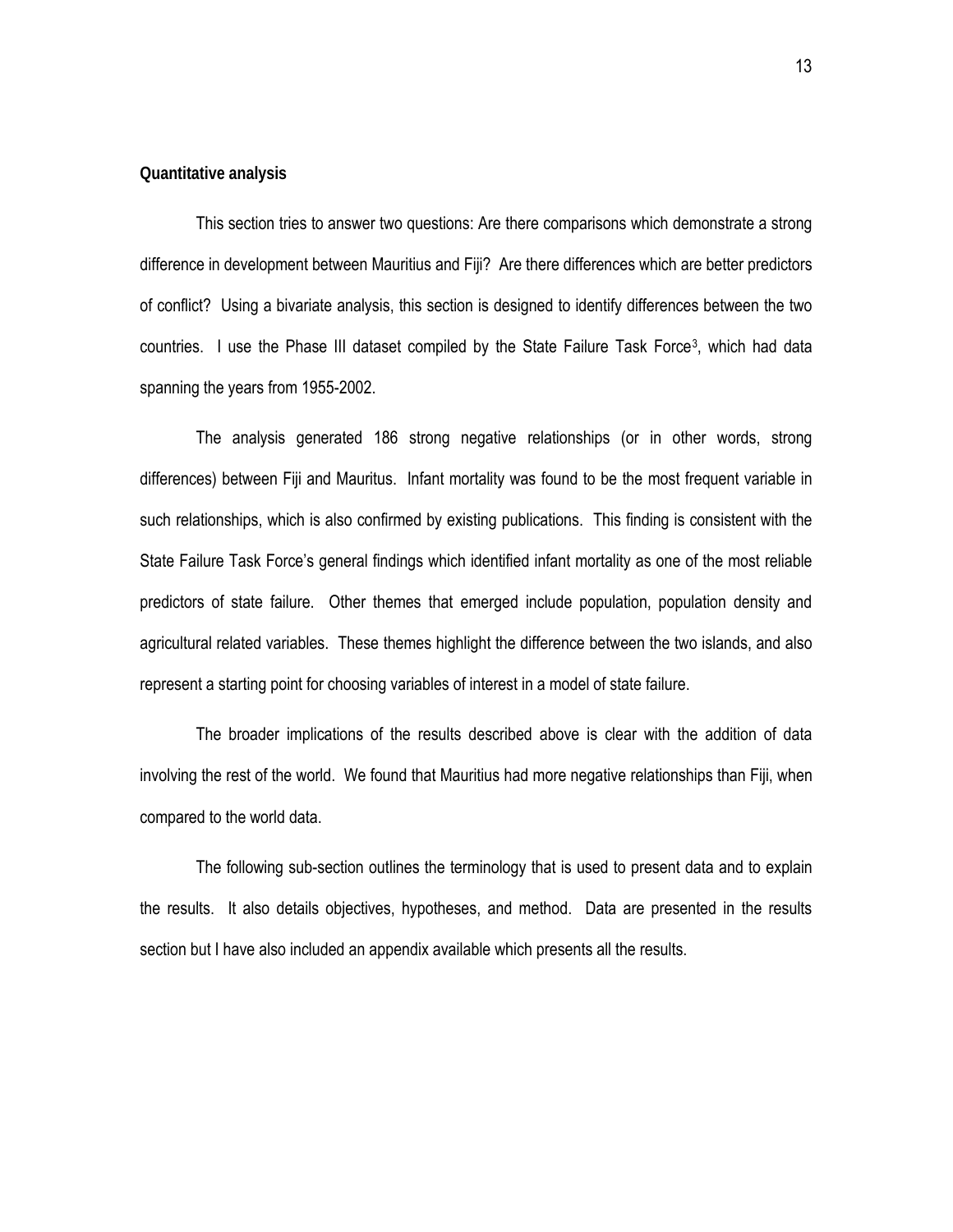# **Terminology**

The Pearson-correlation method will be used to examine the relationship between two sets of variables. Correlation is a measure of the degree to which a linear model can describe a comparison of two variables. This is does not have the same meaning as a linear regression calculation, which signifies how well one variable can predict another variable. Pearson correlations are most useful in comparing two independent variables from different population sources, which is the situation in this study - Fiji and Mauritius are two separate islands, each with a different population. The Pearson correlations give us a sense of how linear the relationship is between two variables, but does not predict one variable from the other.

A Pearson correlation calculation produces values ranging from *r =* +1.0 to *r* = -1.0. A value of +1.0 is called a positive correlation, and indicates that as one variable is increasing, the other is *always* increasing as well.[4](#page-58-1) A value of -1.0 is called a negative correlation, and this indicates that one variable is decreasing as the other is *always* increasing[5](#page-58-1). These two relationships represent perfect positive and perfect negative correlation respectively. The term "strong positive correlation" is used to describe a value of  $0.8 \le r \ge 1.0$  and "strong negative correlation" is used to describe a value -1.0  $\le r \ge$  -0.8. The significance of the latter relationship can be expressed as a situation where one variable is increasing, while the other is *usually* decreasing. In the context of this study, a variable pair with a negative correlation means that the islands have an opposing, or "different", relationship to each other in regards to the variable pair chosen, whereas a positive correlation would suggest a similarity between the two islands. The *r2* (r-squared value*)* is a measure of linearity, and is used in this study to verify whether a relationship has a linear shape, since this is an assumption of any Pearson-correlation calculation.

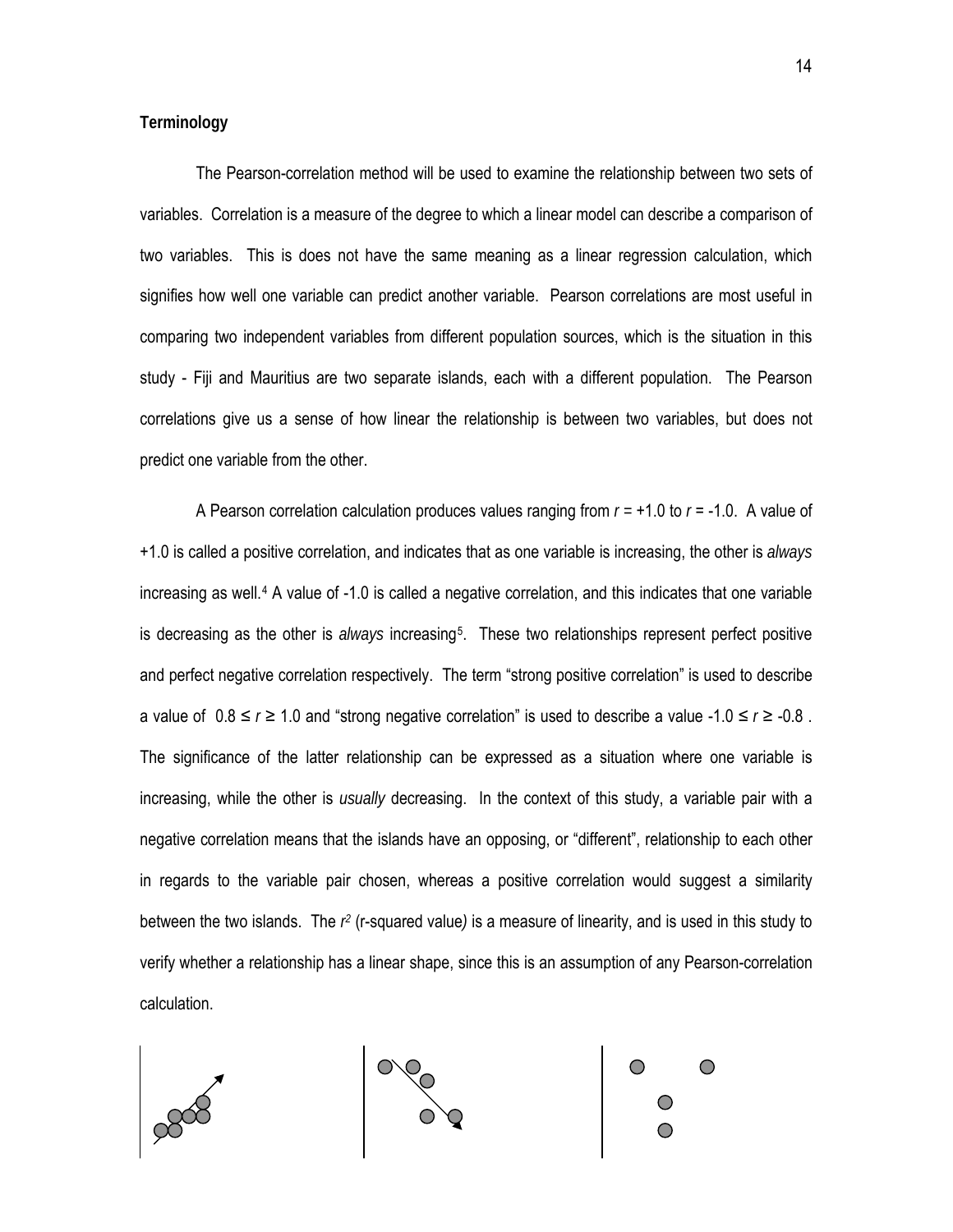| <b>Positive Correlation</b> | <b>Negative Correlation</b> | No Correlation r=0 |  |
|-----------------------------|-----------------------------|--------------------|--|

The Pearson correlation value was the primary criteria in our search for data, however, there are other measures that were taken into account. The *degree of confidence* is an indicator of how often a relationship can be considered to be true. In statistical analysis data is most often within the 90% or 95% confidence level, and this forms another of our criteria.

The *number of cases* is an important factor; this indicates the number of data pairs which are analyzed for a correlation. A data pair is an ordered pair of data from the same year. If this value is high, then the yearly data between two variables overlaps well; we can be more confident that the result represents an overall relationship over time, since it represents a larger proportion of the yearly data.

The *frequency* in which a variable finds itself in this position can be interpreted as the degree to which it is useful in predicting a negative correlation. The frequency is also expressed as the number of times a variable is used. The relationships between the two islands can be seen through the consistency to which certain variables from one island-state correlate with variables from the other island-state. The higher the frequency that a variable is negatively correlated, for example, the more it is a predictor of that type of relationship in this particular case study. This is perhaps a more useful tool for us to analyze as it enables us to choose variables selectively, from a large list, with the goal of identifying negative correlations more efficiently.

Several categories of variables were used in the dataset including "country related variables", "world norm variables", and "percentage of world norm variables". The first category includes variables that are limited to state-level statistics, such as population of Fiji and Mauritius or land area of Fiji and Mauritius. World-norm variables represent the average value of all countries in the world; the world norm of population density would be an example of this type of variable. This variable type has the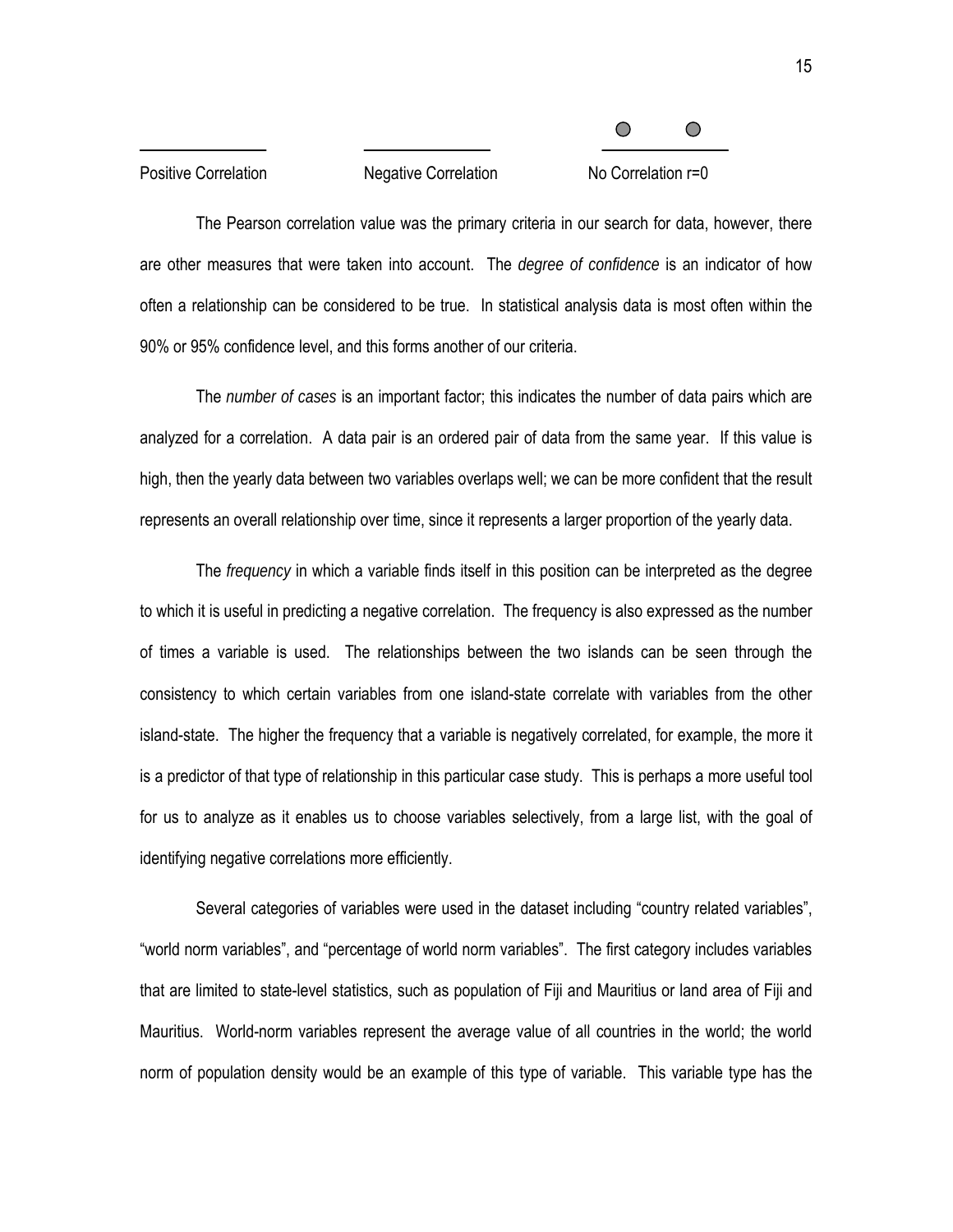prefix "XX". The percentage-of-world-norm variables express a country-related variable as a percentage of the world norm.

#### **Data Set and Hypothesis**

Four datasets proposed themselves for this study: State Failure Task Force Phase III[6](#page-58-1) (SFTF III), Minorities at Risk (MAR)<sup>7</sup>, The PRIO/Uppsala Armed Conflict Dataset<sup>8</sup> (PRIO), and Correlates of War – Inter-State War Dataset  $(v.3.0)^9$  (COW). The PRIO and COW datasets do not lend themselves to this study because they focus on the characteristics of wars rather than on demographic variables. The MAR dataset contains data for Fiji but not for its ethnic groups. The SFTF III dataset had ethnic, national and world norm data, with an extensive choice of variables. Its depth and flexibility lends itself well to the purposes of this investigation.

The investigation's interest in data disaggregated by ethnic group notwithstanding, its statistical criteria, for this particular exploration of the data, eliminated the ethnic data. This is explained below; ethnic data represents a prospective avenue of research -- once an appropriate comparison method is devised.

Using data from the Phase III dataset compiled by the State Failure Task Force<sup>[1](#page-58-1)0</sup>, the investigation's objective was to find data that would support two hypotheses:

H**<sup>1</sup>** : Some variable pairings between both countries have a strong negative correlation.

H**<sup>2</sup>** : Some variables are a better predictor of conflict based on either Pearson correlation values and/or frequency of appearance.

#### **Methodology**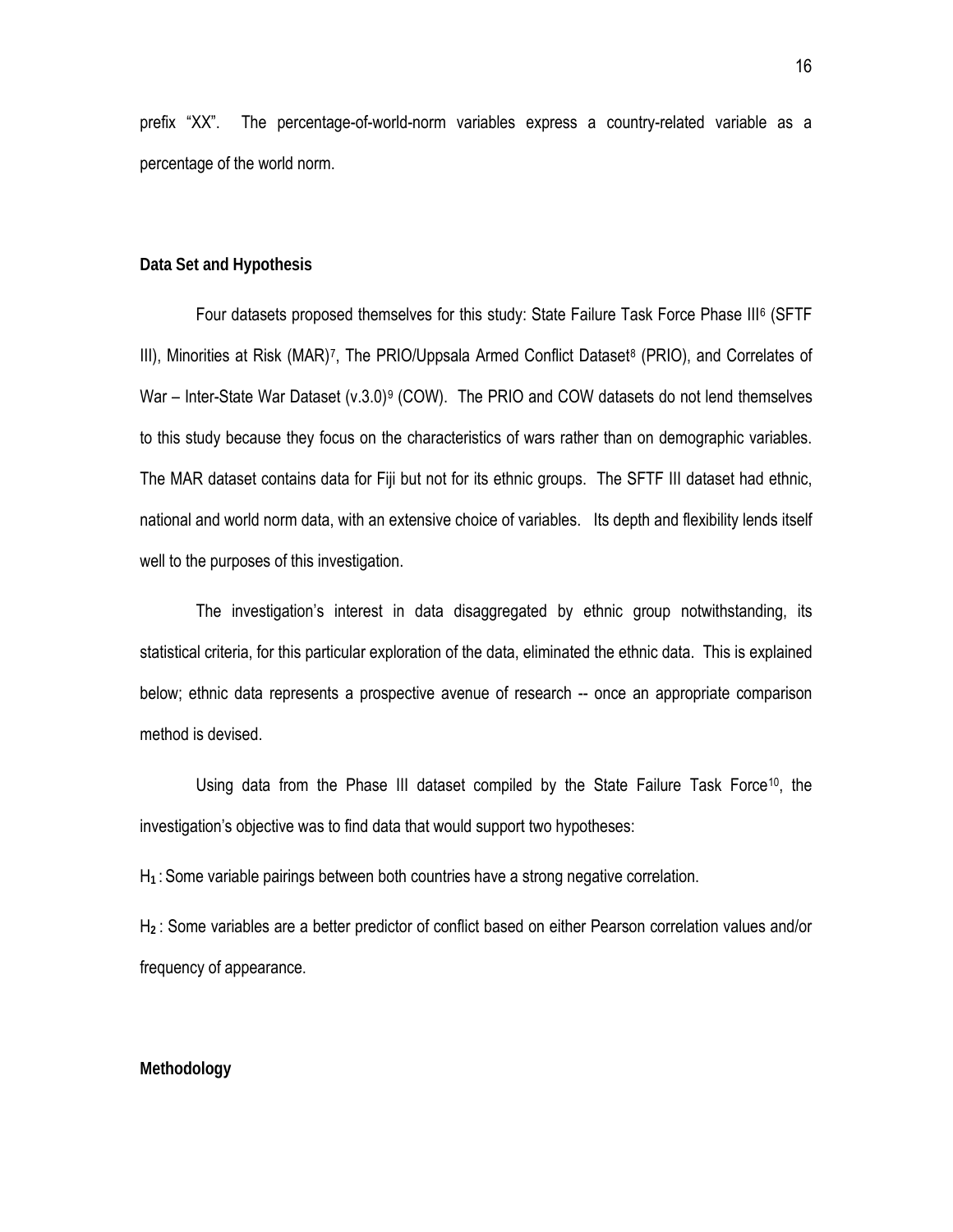I extracted all the data that pertains only to Mauritius and Fiji. Using bivariate analysis I compared all variables from one country against the variables of the other (eg: Population of Mauritius versus Infant Mortality Rate of Fiji – and vice versa). No comparisons of variables were made within a country. In an effort to extract the most convincing statistical comparisons from the dataset, date was eliminated according to the following criteria:

- 1) Must have a Pearson correlation between -0.9 and -1.0
- 2) Must have at least 5 data points
- 3) Data must be linear  $(R^2)$  is greater than or equal to 0.7)
- 4) Data must be significant to at least the 90% confidence level

Two important themes were eliminated as a result. All variables which relied on ranking the two countries were eliminated.[1](#page-58-1)1 "Ranking" variables cannot be appropriately evaluated using Pearson correlation methods. Ethnic data was eliminated by criteria 2 in most cases because there were only 3 data points taken for each ethnic-related variable. The goal of this exercise was to extract strong correlations. Data is more representative of chronological trends with increasing data points.

# **Results**

A total of 186 variable pairs were extracted from the dataset. These variable pairs represent a strong negative correlation between statistics from both countries. A partial listing of results is appended to this paper.

Table 1: The frequencies of all country-related variables, used at least once, for Fiji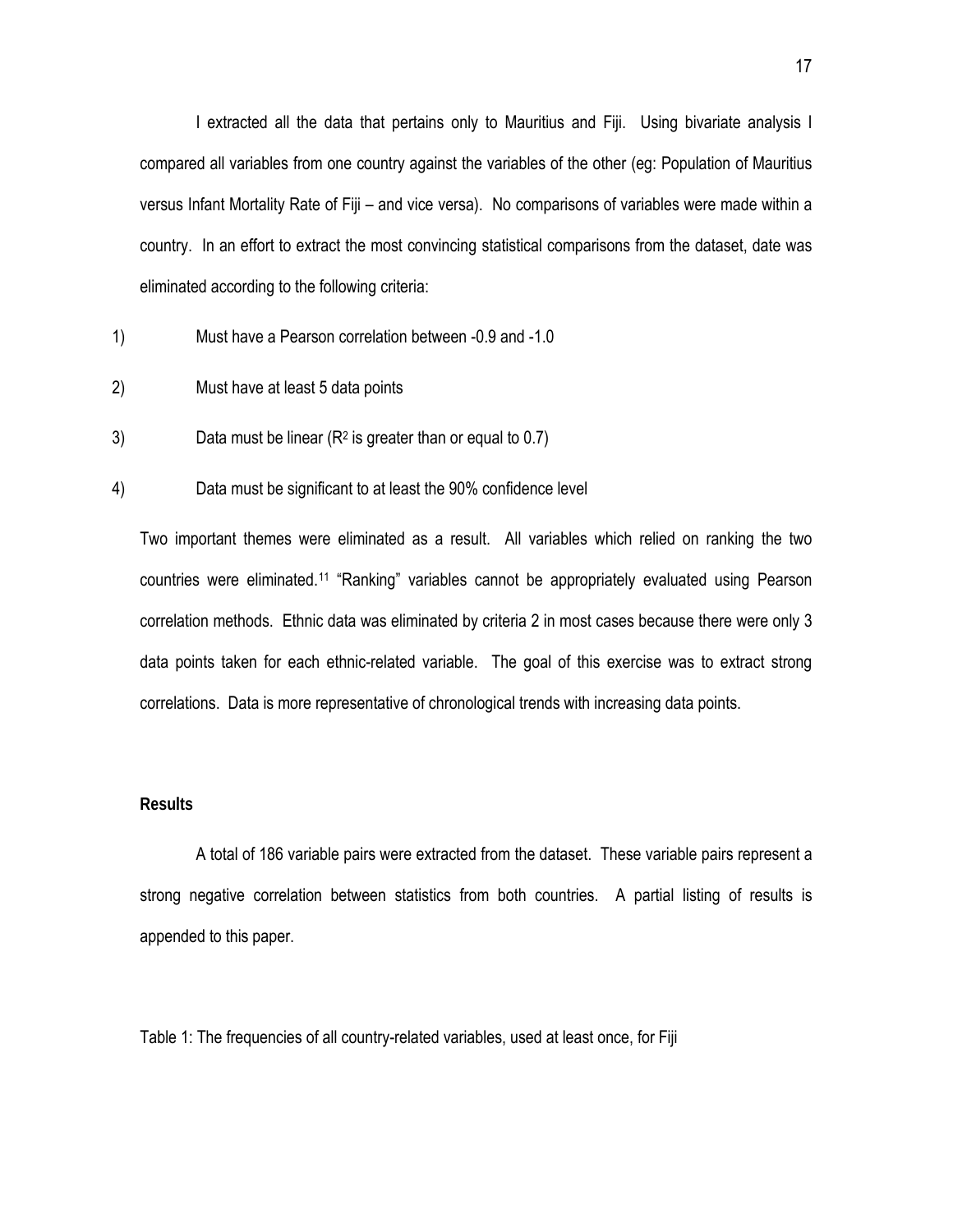|                 |                                                 | No. of times variable is used |
|-----------------|-------------------------------------------------|-------------------------------|
| Variable        | Description                                     | for Fiji                      |
| UND26Y          | Infant Mortality rate                           | 20                            |
| <b>WDIPOPD</b>  | Population density ppl per sq. km               | 13                            |
| <b>WDIPOPT</b>  | Population, total                               | 13                            |
| <b>CAPTPOP</b>  | <b>Total Population</b>                         | 9                             |
| <b>FAOLABTL</b> | Agricultural labor force - total                | 8                             |
| <b>SFTGPOPD</b> | <b>Population Density</b>                       | 8                             |
| <b>FAOEMPAG</b> | Agricultural population                         | $\overline{7}$                |
| <b>XXXATPOP</b> | SFTGTPOP/XXWATPOP                               | $\overline{7}$                |
| <b>SFTGTPOP</b> | <b>Total Population</b>                         | $\overline{7}$                |
| <b>UNUTPOP</b>  | <b>Estimated Total Population in 1000s</b>      | $\overline{7}$                |
| UND10Y          | Population density                              | 6                             |
| <b>UNUURBPC</b> | Percent of population in urban areas            | 6                             |
| <b>FAOLAREA</b> | Cropland Area                                   | 5                             |
| <b>XXXAPOPD</b> | SFTGPOPD/XXWAPOPD                               | $\overline{2}$                |
| CIOD            | Memberships in Regionally Defined Organizations | $\overline{2}$                |
| <b>PWTRGDPC</b> | Real GDP per capita                             | $\overline{2}$                |
| <b>XXXFAOWO</b> | FAOWOODS/XXWFAOWO                               | 1                             |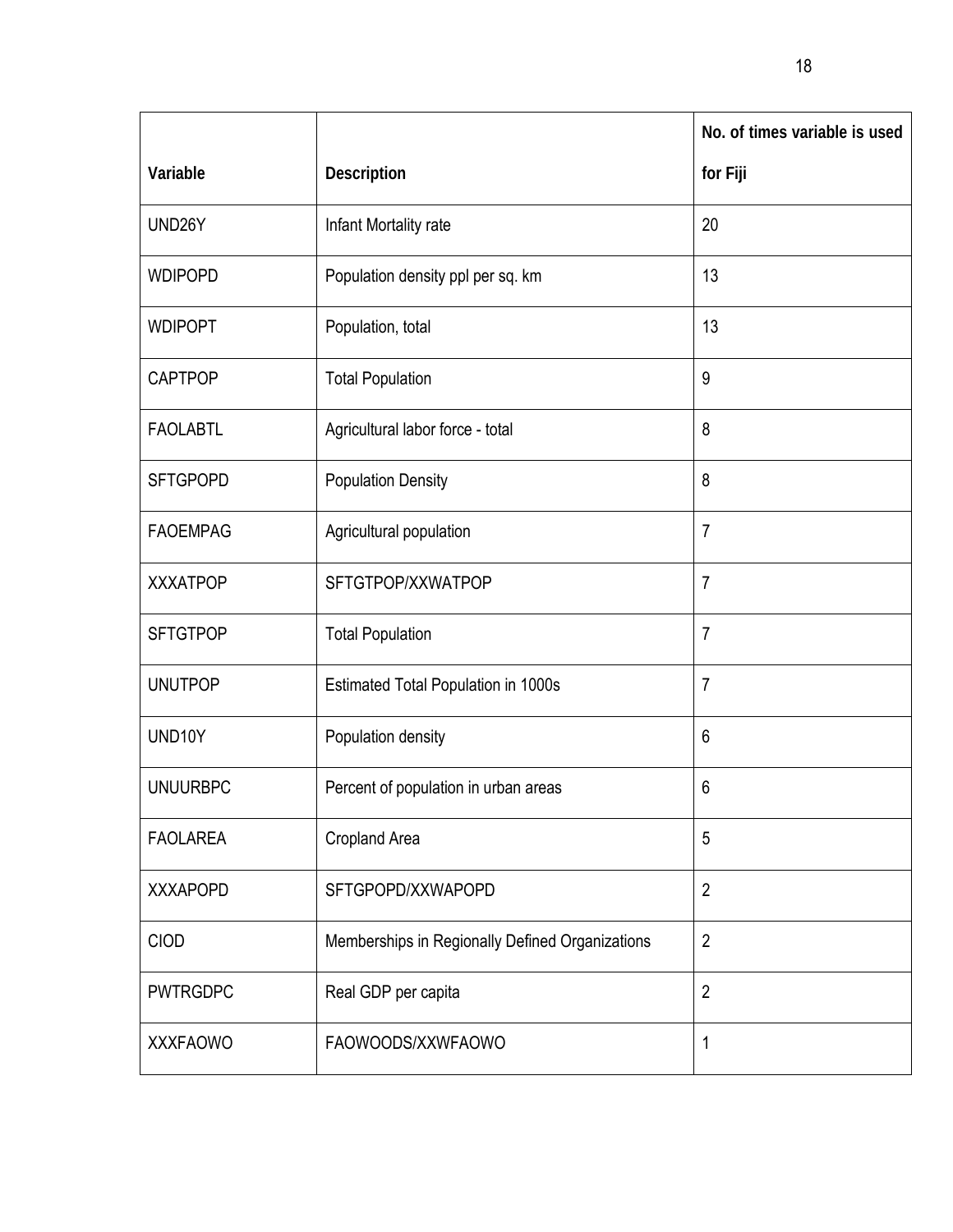|                  |                                   | No.<br><b>of</b><br>times |
|------------------|-----------------------------------|---------------------------|
|                  |                                   | variable is used for      |
| Variable         | Description                       | <b>Mauritius</b>          |
| MXXXUN10Y        | UND10Y/XXWUN10Y                   | 18                        |
| <b>MXXXWDOPD</b> | WDIPOPD/XXWWDOPD                  | 18                        |
| <b>MXXXWDOPT</b> | WDIPOPT/XXWWDOPT                  | 18                        |
| MUND26Y          | Infant Mortality rate             | 15                        |
| <b>MFAOEMPAG</b> | Agricultural population           | 15                        |
| <b>MXXXAPOPD</b> | SFTGPOPD/XXWAPOPD                 | 15                        |
| <b>MXXXATPOP</b> | SFTGTPOP/XXWATPOP                 | 10                        |
| <b>MXXXCURPC</b> | UNUURBPC/XXWCURPC                 | $\overline{7}$            |
| <b>MCAPTPOP</b>  | <b>Total Population</b>           | $\overline{4}$            |
| <b>MWDIPOPD</b>  | Population density ppl per sq. km | 3                         |
| <b>MWDIPOPT</b>  | Population, total                 | 3                         |
| <b>MFAOLABTL</b> | Agricultural labor force - total  | 3                         |
| MUND10Y          | Population density                | 3                         |
| <b>MWDIGDPPC</b> | GDP per capita                    | 3                         |
| <b>MWDIOPEN</b>  | Trade (% of GDP)                  | 3                         |
| <b>MXXXWDPPC</b> | WDIGDPPC/XXWWDPPC                 | 3                         |

Table 2: The frequencies of all country-related variables, used at least once, for Mauritius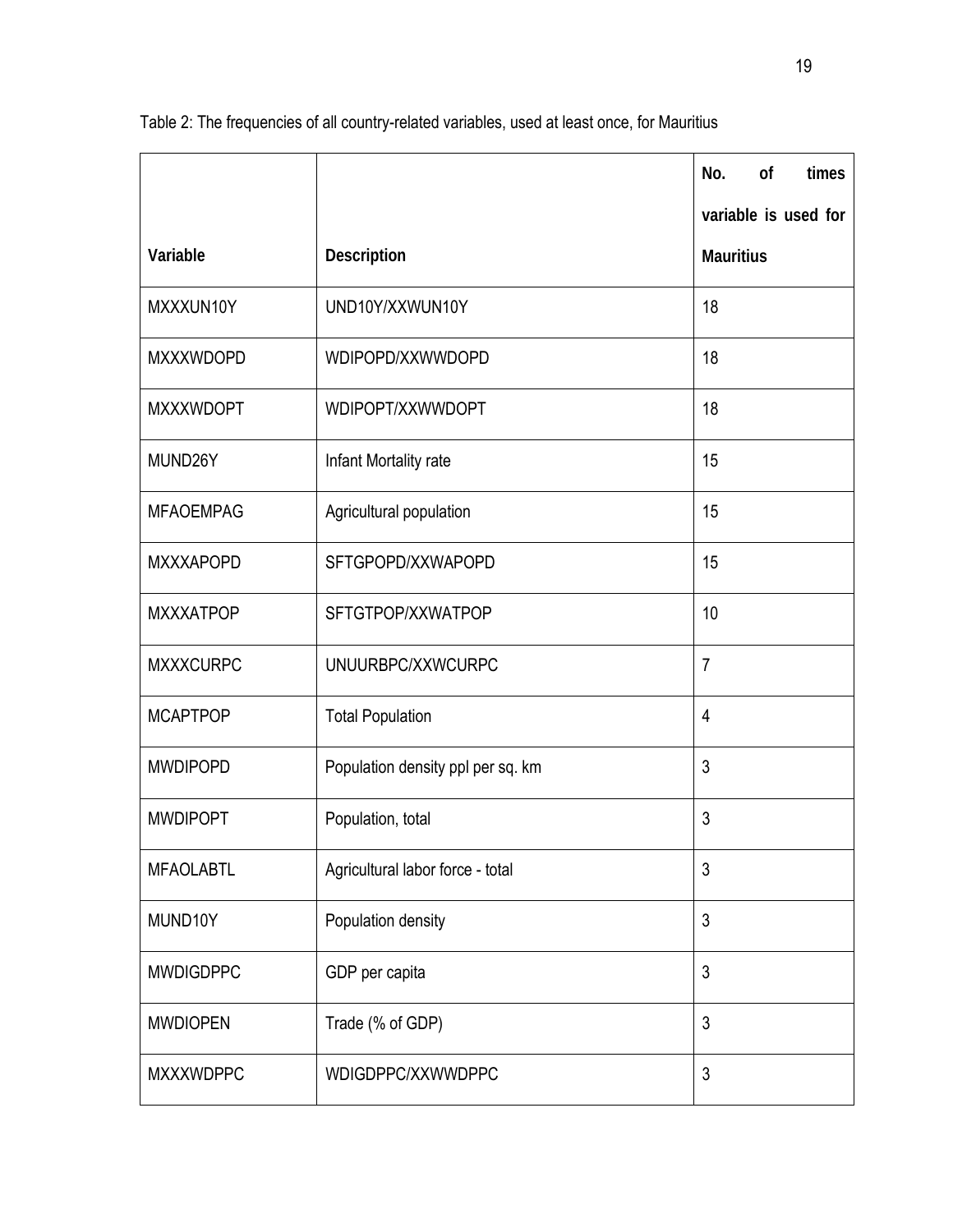| <b>MSFTGPOPD</b> | <b>Population Density</b>                       | $\overline{2}$ |
|------------------|-------------------------------------------------|----------------|
| <b>MSFTGTPOP</b> | <b>Total Population</b>                         | $\overline{2}$ |
| <b>MUNUTPOP</b>  | <b>Estimated Total Population in 1000s</b>      | 2              |
| MXXXUN26Y        | UND26Y/XXWUN26Y                                 | 2              |
| <b>MCIOD</b>     | Memberships in Regionally Defined Organizations |                |
| <b>MFAOWOODS</b> | Forest and woodland area                        |                |
| <b>MPWTOPEN</b>  | Trade openness (exports+imports)/GDP            |                |

Table 3: Top ten variables ranked according to the sum of the country usage frequencies

| Variable          | <b>Description</b>                | Sum of Frequencies |
|-------------------|-----------------------------------|--------------------|
| UND26Y            | Infant Mortality rate             | 35                 |
| <b>FAOEMPAG</b>   | Agricultural population           | 22                 |
| XXXUN10Ya         | UND10Y/XXWUN10Y                   | 18                 |
| <b>XXXWDOPDa</b>  | WDIPOPD/XXWWDOPD                  | 18                 |
| <b>XXXWDOPT</b> a | WDIPOPT/XXWWDOPT                  | 18                 |
| <b>XXXAPOPD</b>   | SFTGPOPD/XXWAPOPD                 | 17                 |
| <b>XXXATPOP</b>   | SFTGTPOP/XXWATPOP                 | 17                 |
| <b>WDIPOPD</b>    | Population density ppl per sq. km | 16                 |
| <b>WDIPOPT</b>    | Population, total                 | 16                 |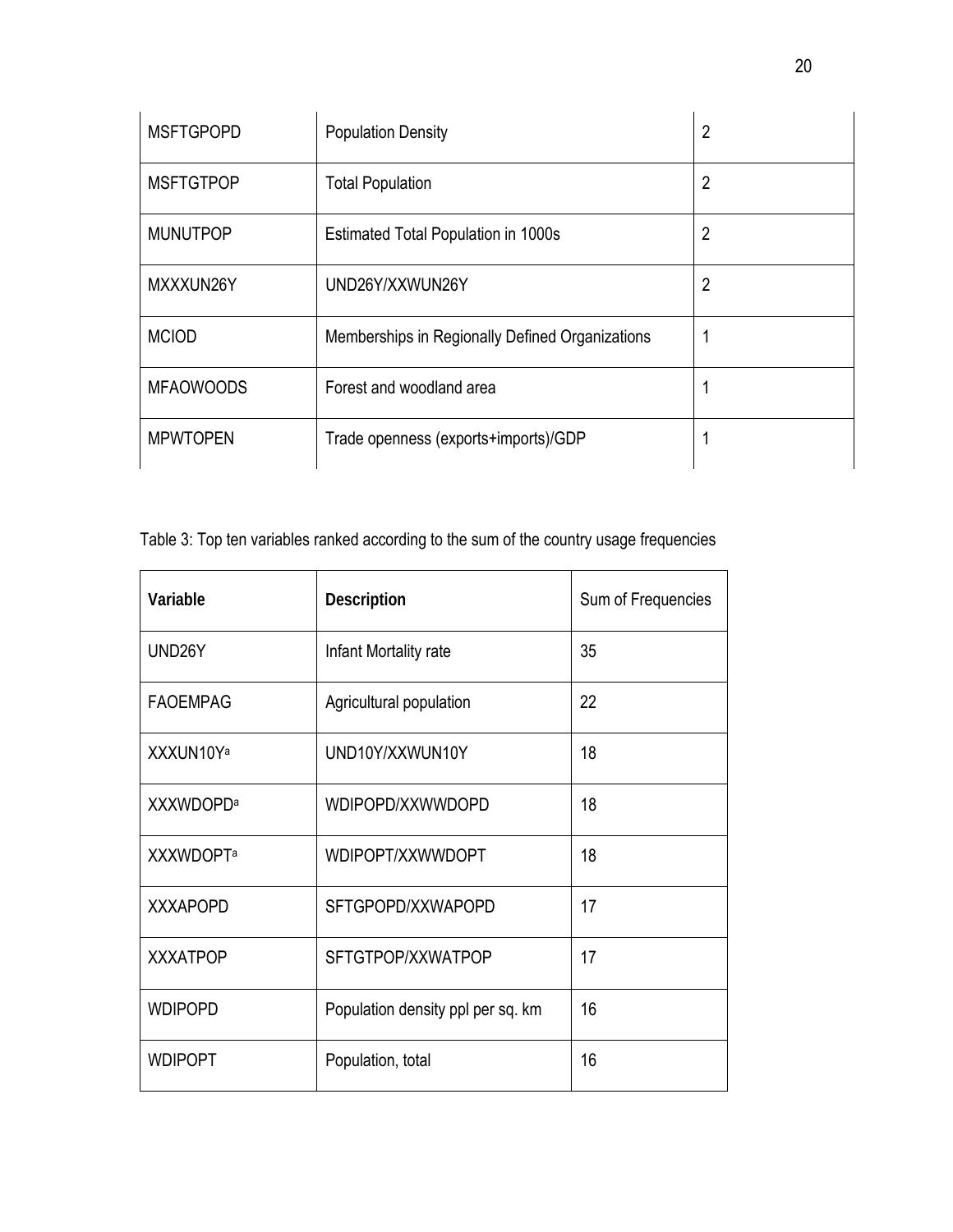| <b>CAPTPOP</b> | <b>Total Population</b> | 10<br>ں ا |
|----------------|-------------------------|-----------|
|                |                         |           |

a These variables only had frequencies for Mauritius

# **Table 4**: The frequencies of variables which compare a country variable to the world norm

|                 |                        |                       | No.<br>of<br>times   |                    |
|-----------------|------------------------|-----------------------|----------------------|--------------------|
|                 |                        | No. of times variable | variable is used to  |                    |
|                 |                        | is used to compare a  | Fiji<br>compare<br>a |                    |
| Variable        | <b>Description</b>     | Mauritius variable    | variable             | Sum of Frequencies |
| XXWUN26Y        | World norm of UND26Y   | 19                    | 16                   | 35                 |
| <b>XXWWDOPT</b> | World norm of WDIPOPT  | 9                     | $\overline{4}$       | 13                 |
| <b>XXWAPOPD</b> | world norm of SFTGPOPD | 9                     | $\overline{2}$       | 11                 |
| <b>XXWATPOP</b> | world norm of SFTGTPOP | 9                     | $\overline{2}$       | 11                 |
| <b>XXWCURPC</b> | World norm of UNUURBPC | $\overline{7}$        | $\overline{2}$       | 9                  |
| <b>XXWCIOD</b>  | World norm of CIOD     | $\overline{7}$        | 1                    | 8                  |
| <b>XXWWDOPD</b> | World norm of WDIPOPD  |                       | 3                    | $\mathfrak{Z}$     |
| <b>XXWFAOWO</b> | World norm of FAOWOODS |                       | $\overline{2}$       | $\overline{2}$     |
| <b>XXWWOPEN</b> | World norm of WDIOPEN  | $\mathbf 1$           | 1                    | $\overline{2}$     |
| <b>XXWPGDPC</b> | World norm of PWTRGDPC | 1                     |                      | 1                  |
| <b>XXWPWTOP</b> | World norm of PWTOPEN  | 1                     |                      | 1                  |
| XXWUN10Y        | World norm of UND10Y   |                       | 1                    | 1                  |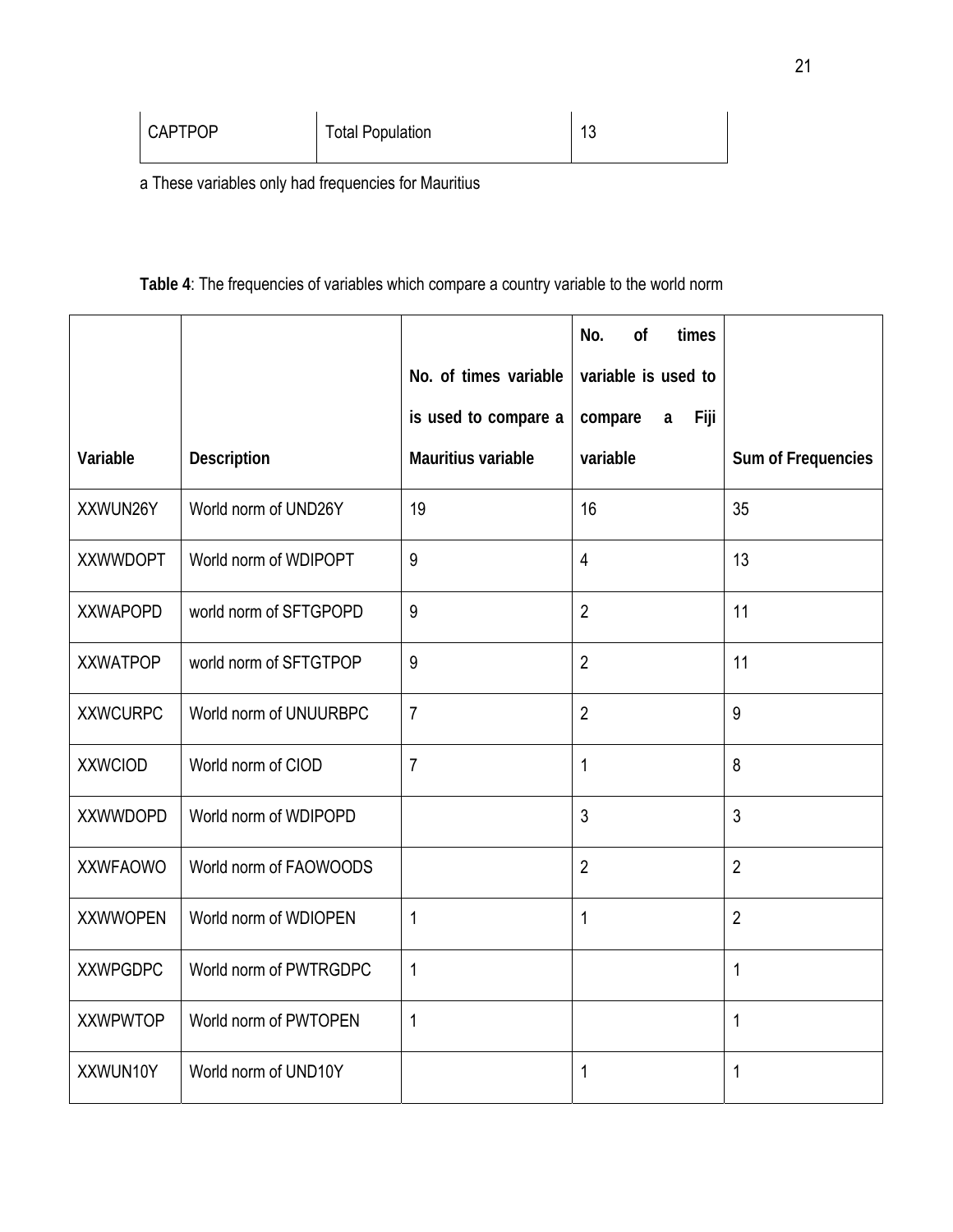|                  |                  | Pearson     | Degree     | of | No. of Cases   |
|------------------|------------------|-------------|------------|----|----------------|
| Variable 1       | Variable 2       | Correlation | Confidence |    | Considered     |
| UND26Y           | <b>MWDIPOPD</b>  | $-1$        | 95%        |    | $\overline{7}$ |
| UND26Y           | <b>MWDIPOPT</b>  | $-1$        | 95%        |    | 8              |
| UND26Y           | <b>CAPTPOP</b>   | $-1$        | 95%        |    | 5              |
| UND26Y           | MUND10Y          | $-1$        | 95%        |    | 9              |
| <b>WDIPOPD</b>   | MXXXUN10Y        | $-1$        | 95%        |    | $\overline{7}$ |
| MXXWFAOWO        | <b>XXXFAOWO</b>  | $-0.999$    | 95%        |    | 34             |
| <b>WDIPOPD</b>   | MXXXWDOPD        | $-0.999$    | 95%        |    | 36             |
| <b>WDIPOPT</b>   | <b>MXXXWDOPD</b> | $-0.999$    | 95%        |    | 36             |
| <b>MFAOEMPAG</b> | <b>XXWAPOPD</b>  | $-0.998$    | 95%        |    | 17             |
| MUND10Y          | XXWUN26Y         | $-0.998$    | 95%        |    | 9              |
| XXWUN26Y         | <b>MUNUTPOP</b>  | $-0.998$    | 95%        |    | 45             |
| <b>UNUTPOP</b>   | MXXWUN26Y        | $-0.996$    | 95%        |    | 45             |
| <b>XXWWDOPT</b>  | <b>MFAOEMPAG</b> | $-0.996$    | 95%        |    | 17             |
| <b>XXWWDOPT</b>  | <b>MXXXWDOPD</b> | $-0.996$    | 95%        |    | 36             |
| UND10Y           | MXXWUN26Y        | $-0.995$    | 95%        |    | 9              |
| XXWATPOP         | MXXXWDOPD        | $-0.995$    | 95%        |    | 36             |

Table 5: Top 25 variable pairs according to the Pearson-correlation value<sup>[12](#page-58-1)</sup>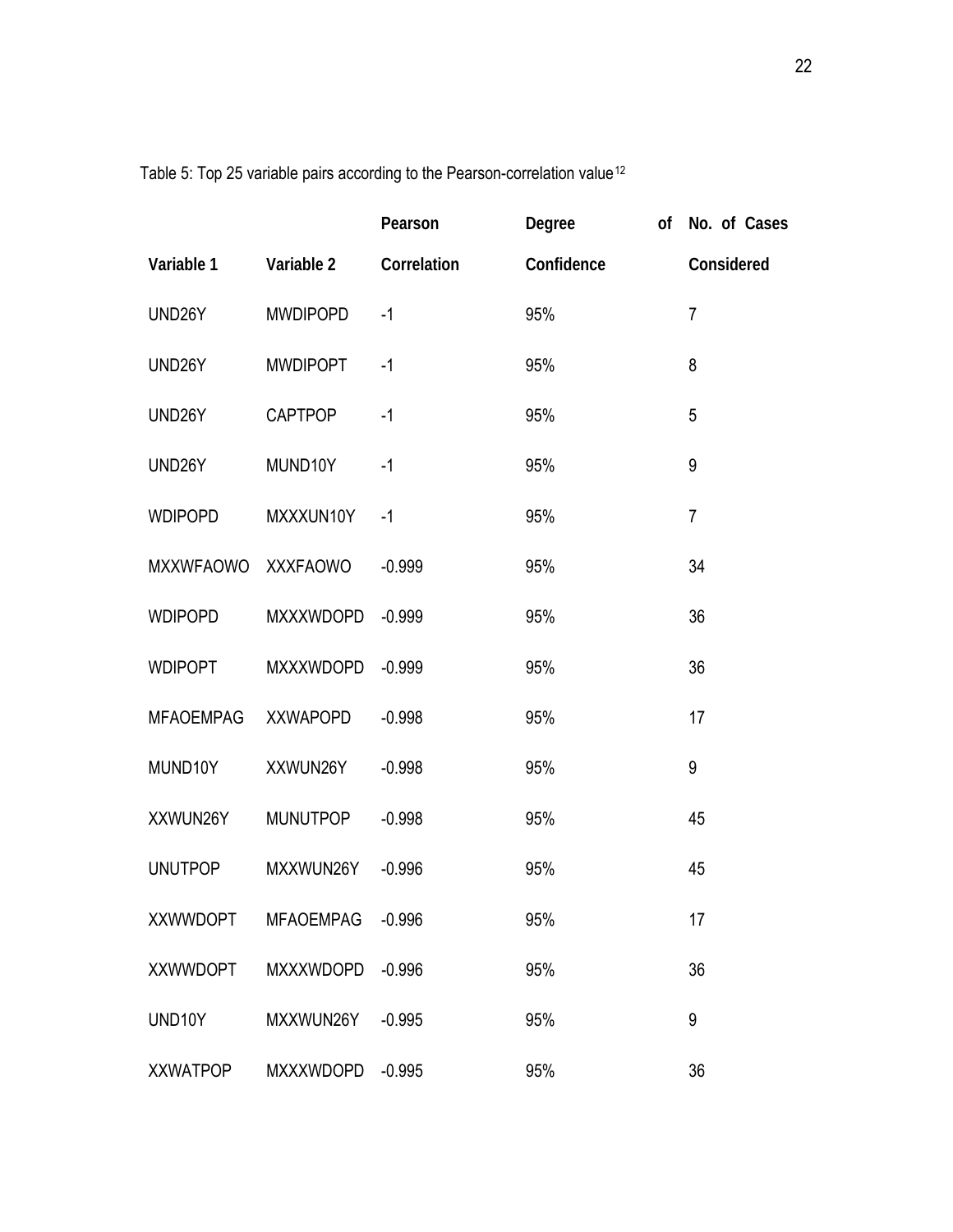| UND <sub>26</sub> Y | MUND10Y          | $-0.995$ | 95% | 9  |
|---------------------|------------------|----------|-----|----|
| UND <sub>26</sub> Y | <b>MUNUTPOP</b>  | $-0.995$ | 95% | 9  |
| <b>MFAOEMPAG</b>    | <b>XXWATPOP</b>  | $-0.994$ | 95% | 17 |
| UND <sub>26</sub> Y | <b>MSFTGTPOP</b> | $-0.993$ | 95% | 9  |
| UND <sub>26</sub> Y | <b>MSFTGPOPD</b> | $-0.993$ | 95% | 9  |
| <b>XXWAPOPD</b>     | <b>MXXXWDOPD</b> | $-0.992$ | 95% | 36 |
| MXXWUN26Y           | <b>SFTGTPOP</b>  | $-0.992$ | 95% | 42 |
| MXXWUN26Y           | <b>XXWCURPC</b>  | $-0.991$ | 95% | 45 |
| XXWUN26Y            | <b>MXXCURPC</b>  | $-0.991$ | 95% | 45 |

# **Discussion**

A total of 186 variable pairs were extracted from the dataset. There is sufficient data to scrutinize the two hypotheses and to discuss their possible significance. A discussion of limitations and reservations follows.

The fact that the investigation was able to identify 186 variable pairs with strong negative linear relationships answers the first question. From these relationships one may infer that Mauritius and Fiji can be compared to one another as well as to the world norm.

These variable pairs represent a strong negative correlation, or statistical differences between Fiji and Mauritius. The first hypothesis postulated that such differences existed. The existence of these relationships is significant for two reasons. First, it intimates that one island state is "better off" than the other. This suspicion will be confirmed after the appraisal of other data. Second, if the claim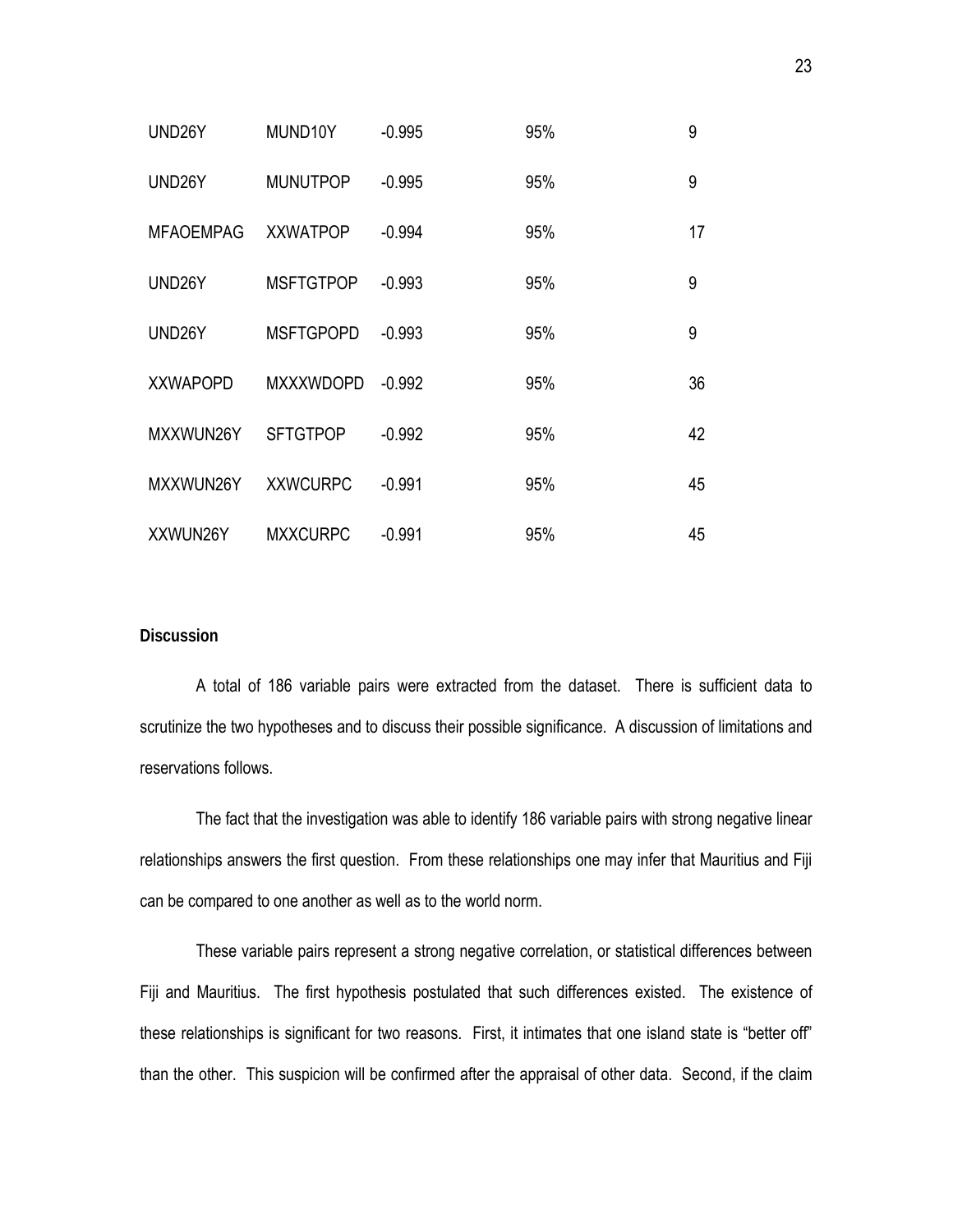holds, it indicates that the island which is "better off" could be used, in a model of state failure, as a preliminary benchmark. The benchmark could serve as a point of comparison with other jurisdictions.

The second hypothesis asks if there are specific comparisons that are more likely to represent a situation of state failure, by virtue of the strength of correlation or its frequent usage. The point of this hypothesis is to gain a sense of the extent to which the difference – posited by H**1** -- is useful in a model of state failure.

The data used to scrutinize  $H_2$  may be analyzed in two ways. One can compare how strongly two variables correlate, or one can compare how frequently a variable correlates. First I shall compare the strength of correlation. A Pearson correlation value of –1.0 represents perfect, negative, and linear relationship and values between –0.9 to –1.0 represent strong, negative, and linear relationship in this study. The top 26 variable pairs, representing correlations from -0.991 to -1.0, are shown in Table 1. One of the criteria of this study was that all correlations were to have a value of –0.9 or lower, which means that all covered comparisons are strong negative correlations. This only means that there exist strong differences between the two islands, but does not convey anything with regard to the extent of those differences. That requires us to evaluate the frequency data presented in Tables 1 through 4.

The frequency data for Fiji in Table 1 is a useful indicator of the sort of variables that lend themselves well to being compared to other jurisdictions. The most striking feature of this table is that infant mortality[1](#page-58-1)3 is the best variable to use for negative correlation because it was found to be used the most. This observation is also consistent with Table 2, where its frequency for Mauritius is 15, and in Table 5, where the usage of UND26Y for Fiji occupies the top 4 positions in the table. Infant mortality thus emerges as a sound predictor of state failure. Nevertheless, the method used for this study does not allow us to determine the exact difference between the two countries regarding this and other variables. Between the two countries there may be a weak negative correlation, or a positive correlation, and this relationship could be identified through further analysis.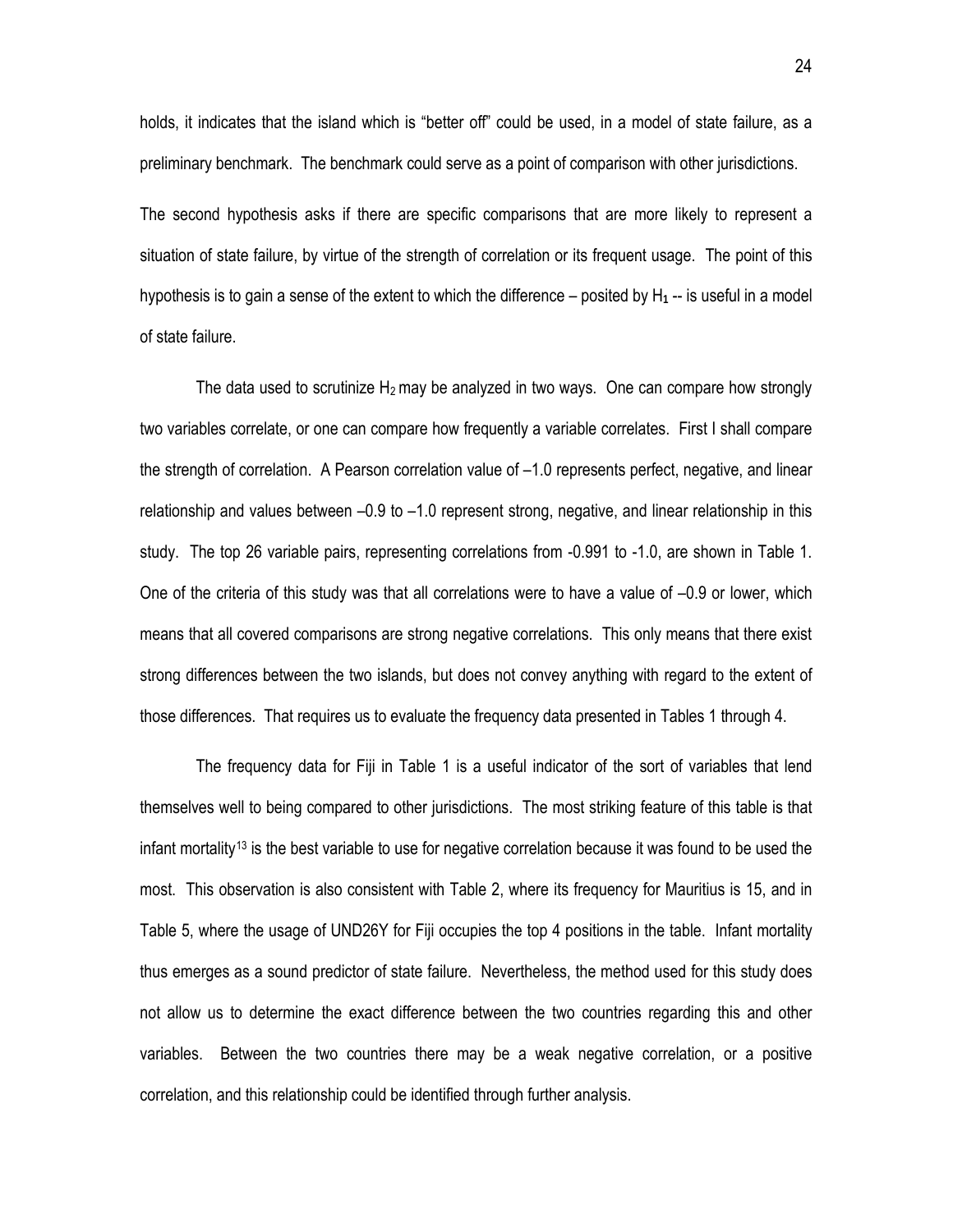The variables for Table 2 can be parsed by themes, based on frequency of usage: Population, Infant Mortality, Population Density, and Agricultural. Population and population density are variables which occur frequently in various cases and should be considered in demographic comparisons. There were only a few agricultural variables in the dataset, but four out of five possible variables (excluding agricultural-related world-norm variables) emerge as useful variables for negative correlation. The same themes recur in Table 3 with regards to Mauritius -- with one important difference to be discussed presently. It is useful to categorize the trends according to frequency as one could apply the same themes to evaluate this or any other dataset further. The sheer amount of data that is available on states is staggering and an effective model of state failure must be able to simplify this data while still discerning trends. The four categories of Population, Infant Mortality, Population Density, and Agricultural are variables that should be part of such a model.

World-norm variables are germane indicators of a country's degree of development. The most obvious difference between the frequencies for Mauritius and Fiji (tables 1 and 2) are evidence by the inclusion of 'percentage of world norm variables' (PWNV with prefix – XXX) in the case of Mauritius in greater numbers than Fiji. Eight percentage-related variables are used for Mauritius, but only three for Fiji. Furthermore, this particular type of variable is used 91 times in the case of Mauritius and only 11 times for Fiji. This trend also shows up in Table 4, where the variables marked with subscripts were only used for Mauritius and not Fiji.

Consider the comparison between XXWATPOP to XXXUN10Y (a variable for Fiji). Our results show that this is either a weak negative correlation or a positive correlation. However, the same relationship for Mauritius, XXWATPOP versus XXXUN10Y demonstrates a strong negative correlation. This is also a chronological relationship. This comparison actually contrasts rates of population growth between the two countries, using the rate of population growth of the world norm as the standard. Mauritius' proportion of the world population declines as the world norm of the population increases.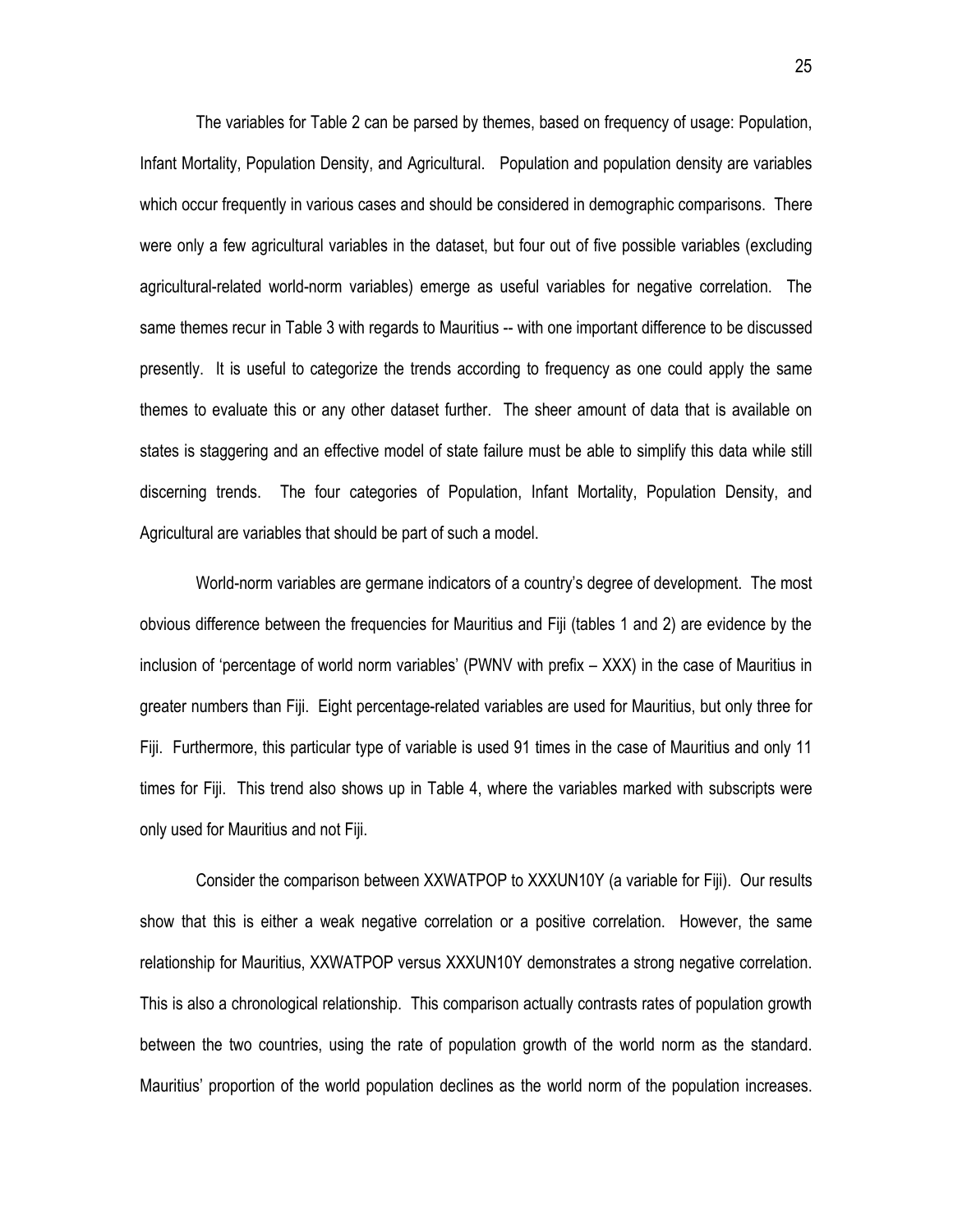This translates, because of time, into saying that the population growth rate of Mauritius is declining relative to the world-norm rate of natural increase. The data thus show that population growth on Mauritius is less rapid than on Fiji.

These observations are also substantiated by table 5. It shows that world-norm variables are significant only 33 times for a Fiji variable compared to 63 times for a Mauritius variable. Although we cannot assume that all the PWNV are increasing and the country variables are decreasing, we can, in the case of population-related variables, make such an assumption. The final comparison between Fiji and Mauritius which pertains to state failure is that of the number of times variables are used in each case – a comparisons of the sums of the frequency values of Tables 1 and 2. There are 114 negative correlations involving Fiji variables, but 150 negative correlations involving Mauritius variables.

The results of WNV and PWNV suggest that the demographic condition in Mauritius is "better" than in Fiji. The fact we are able to arrive at our conclusion about the general state of affairs on Mauritius, demonstrates the significance of world norm related variables to a model of state failure. The relationship of a state's demographic development to the world norm thus appears to be of some significance.

Curiously, economic variables do not feature prominently in these results.[14](#page-58-1) That includes trade and GDP-related variables. Political variables were eliminated by our criteria, and a different approach will be needed to evaluate them. The current results suggest that differences between these two countries are driven more by social and physical variables rather than economic or political variables. However, it is possible that the social and physical variables are linked by another statistical approach.

Agricultural world-norm variables do not negatively correlate with the state data – save for XXFAOWO for two Fiji variables. This indicates that the land-use relative to population density in Mauritius and Fiji is comparable to the world norm. For the purposes of this case study the comparison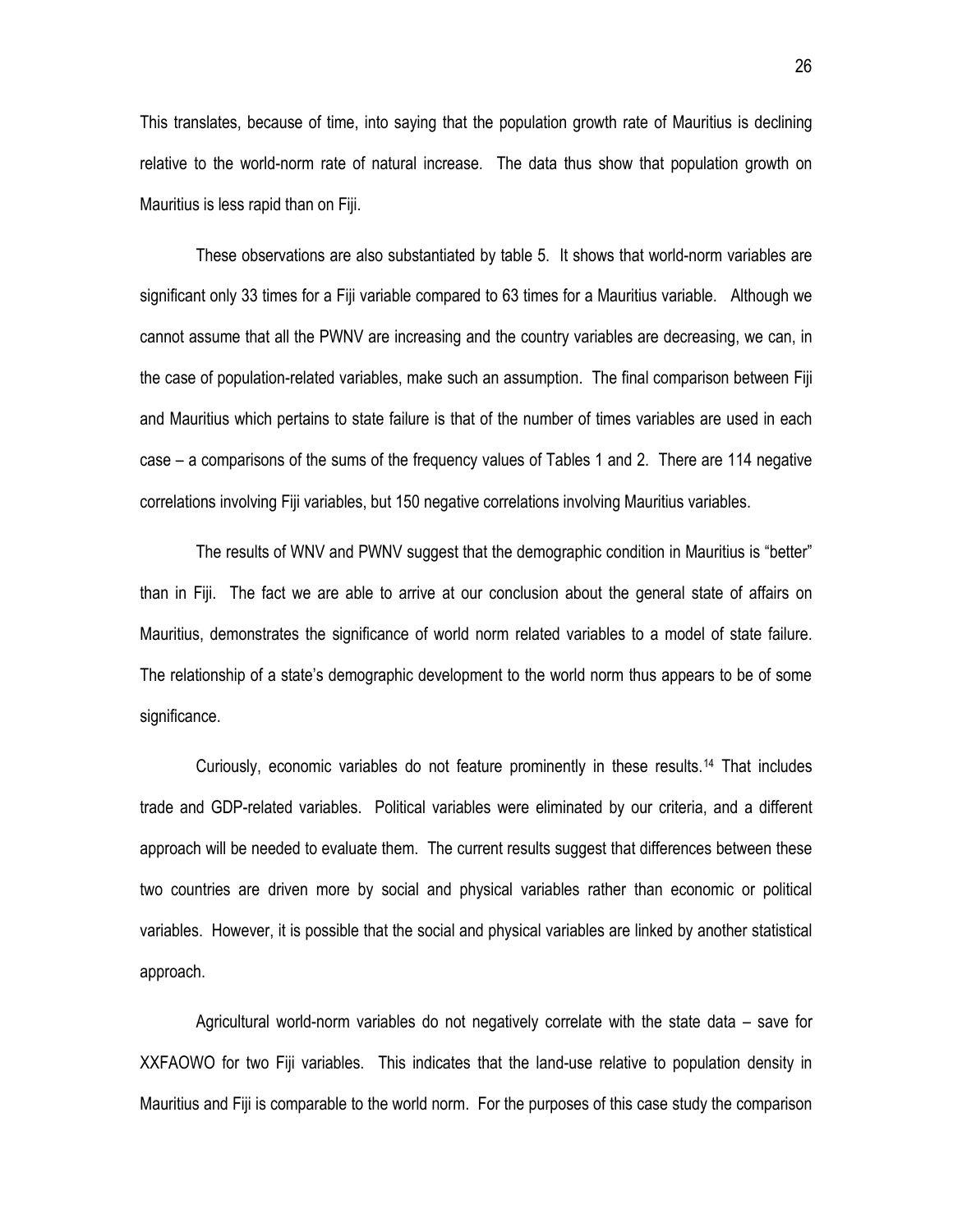of agricultural data between the two countries appears to be more telling than a comparison to world norms. This is suggested by the prominence of agricultural variables in Tables 1 and 2. Mauritius and Fiji also have similar frequency values for the sum of all agricultural variables used in correlations, which are 21and 19 respectively. The fact that the results suggest that Fiji and Mauritius are no worse off than the world in so far as agricultural variables are concerned means that they may be more significant in interstate comparisons for a model of state failure.

The general results from Table 6, which shows the strengths of the top 25 negative correlations, confirm the themes of this discussion. Still, it was surprising to see that our statistical comparisons generated 5 perfect negative correlations, with the Pearson correlation for the top 25 variable pairs extending down only as far as -0.991. The intensity of the differences should be noted. The top 5 pairings are all population variables of some sort. The relative salience of demographic variables as a theme of comparison is thus validated.

#### **Comparative analysis**

The bivariate analysis thus indicates that, for the purpose of comparing the conflicts in Mauritius and Fiji, demographics matters. That is not to say that other variables, such as relative deprivation do not matter. Rather than ruling out other explanations, the broader objective of this paper is to make a case for demographic differential as integral to the analysis of ethnic conflict. Following up on the correlations that establish demographics as a determinant variable in the analysis of conflict, the question is whether any demographic shifts are more problematic as precipitants of political instability than others. A taxonomy of two age-structure hypotheses exists. Each taxonomy presumes a closed system, that is, the absence of migration for, as we have already seen, migration acts as a wild card.

H1: The majority may have an older age structure than the minority.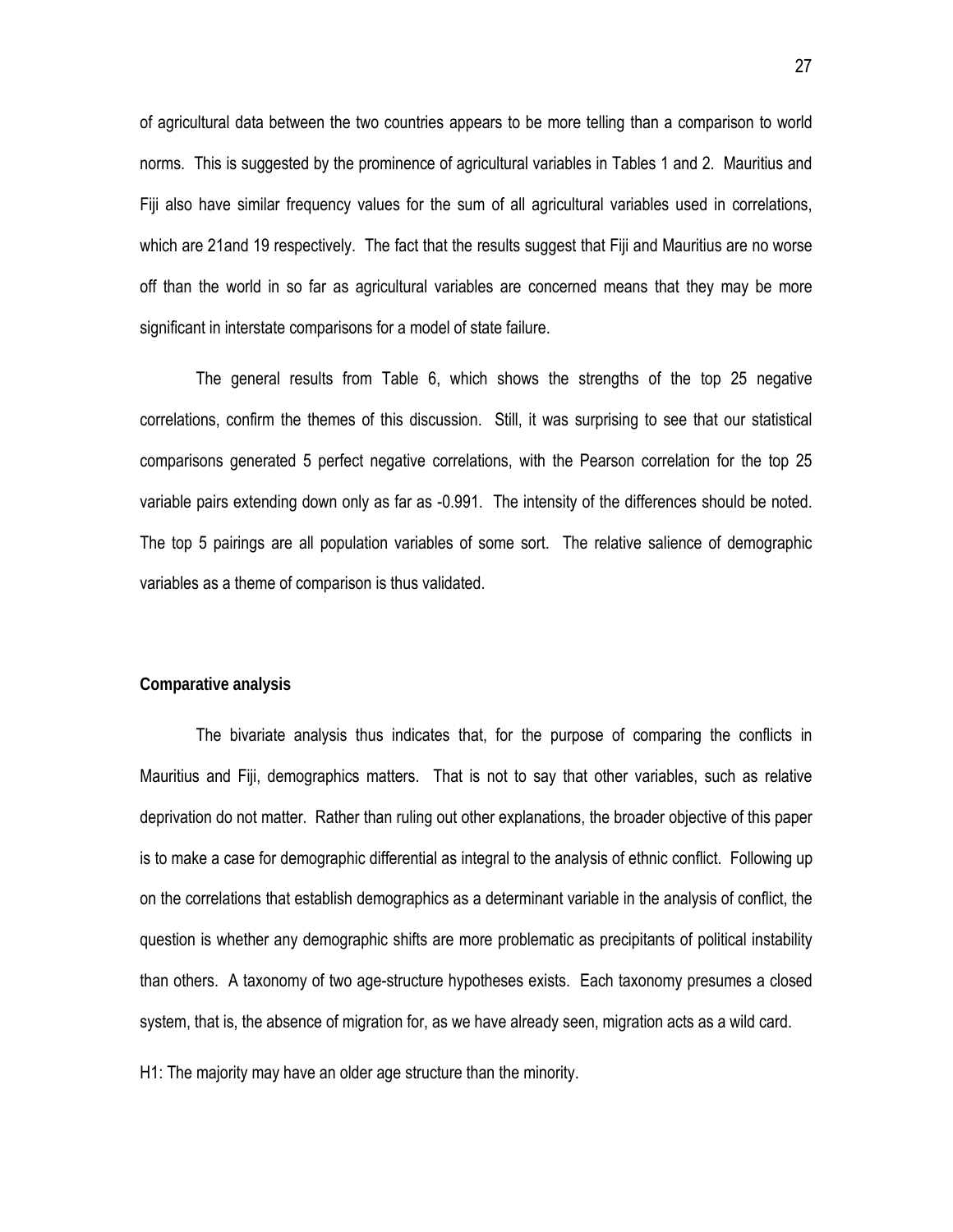H2: The majority may have a younger population structure than the minority.

# **Mauritius**

Until 1834, Mauritius had been colonized by Europeans, coloreds and slaves. Mauritius was rapidly becoming a leading exporter of sugarcane in the British Empire (Alladin 1987). Since labour was in short supply, landowners had the British import indentured Indian labourers (Bissoondoyal and Servansing 1986). As a result, the island's population effectively tripled to 310,000 by 1860. Indians have been in the majority ever since (Lutz & Wils 1994: 76-78). By 1871, they made up 67 per cent of the island's population.

The proportion of Indians to the General Population has remained stable over time. Initially, natural increase among the Indian population was hampered by the unsanitary conditions to which Indians were subjected (Parahoo 1986; Ly-tio-Fane Pineo 1984) and by an unequal ratio in the distribution of gender (Lutz & Wils 1994:87). Of the 451,796 Indians who arrived on Mauritius between 1834-1940, 346,036 were males.

Figure 1: Mauritius, Gender Balance, 1851 - 1921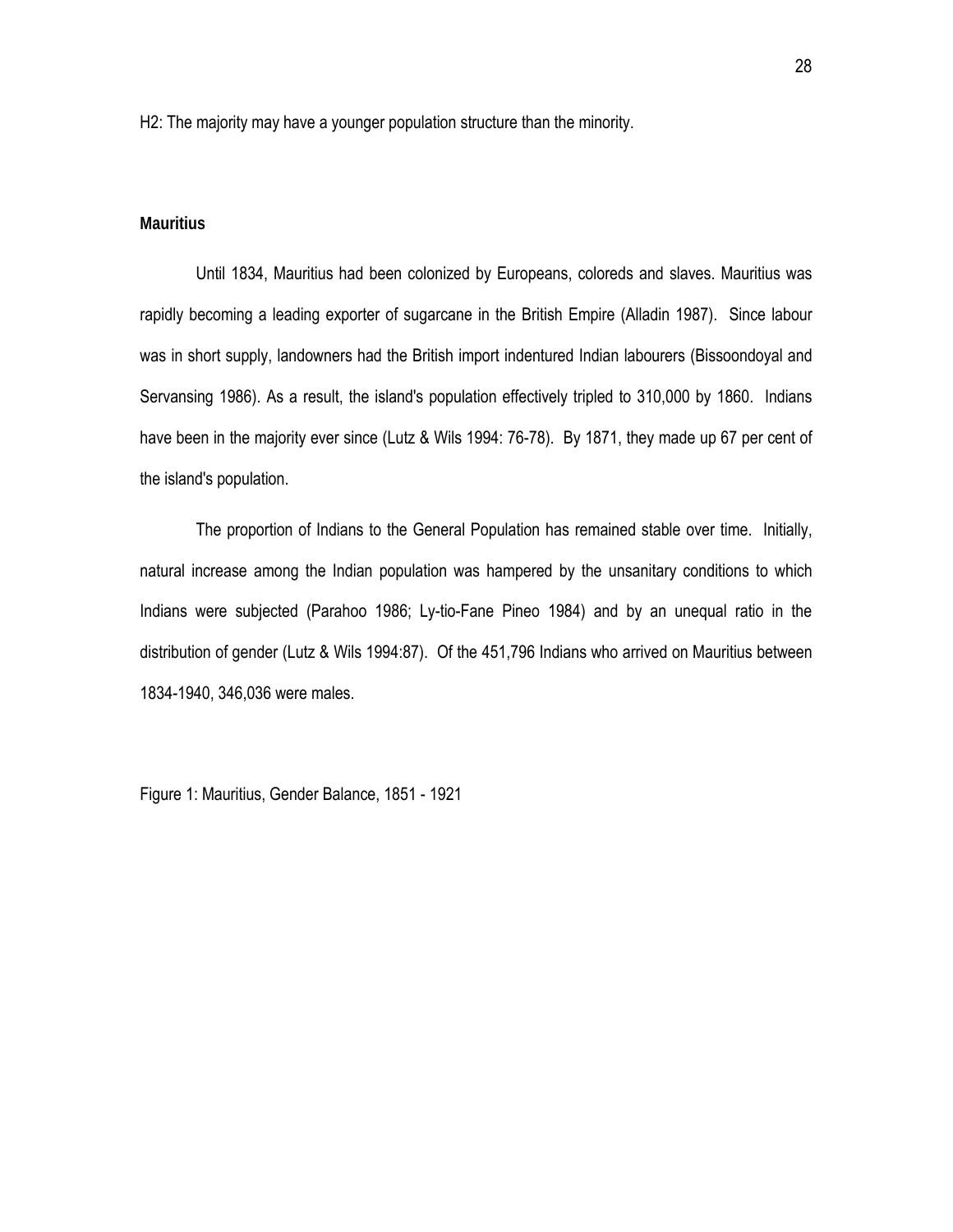

(Source: Census of Mauritius and its Dependencies 1944: Table VII)

Natural increase among the Indian population was hampered by the *return* of 157,539 Indians (128,761 males and 22,778 females) to their country of origin prior to 1910 (Kuczynski 1949:797). The Indian multitudes and their youthfulness notwithstanding, unsanitary conditions, an unbalanced ratio in the distribution of gender (figure 1), and emigration ensured that the Indians' rate of natural increase approximated that of the General Population (figure 2).

Figure 2: Mauritius, Real Average Annual Population Growth, 1881 - 1952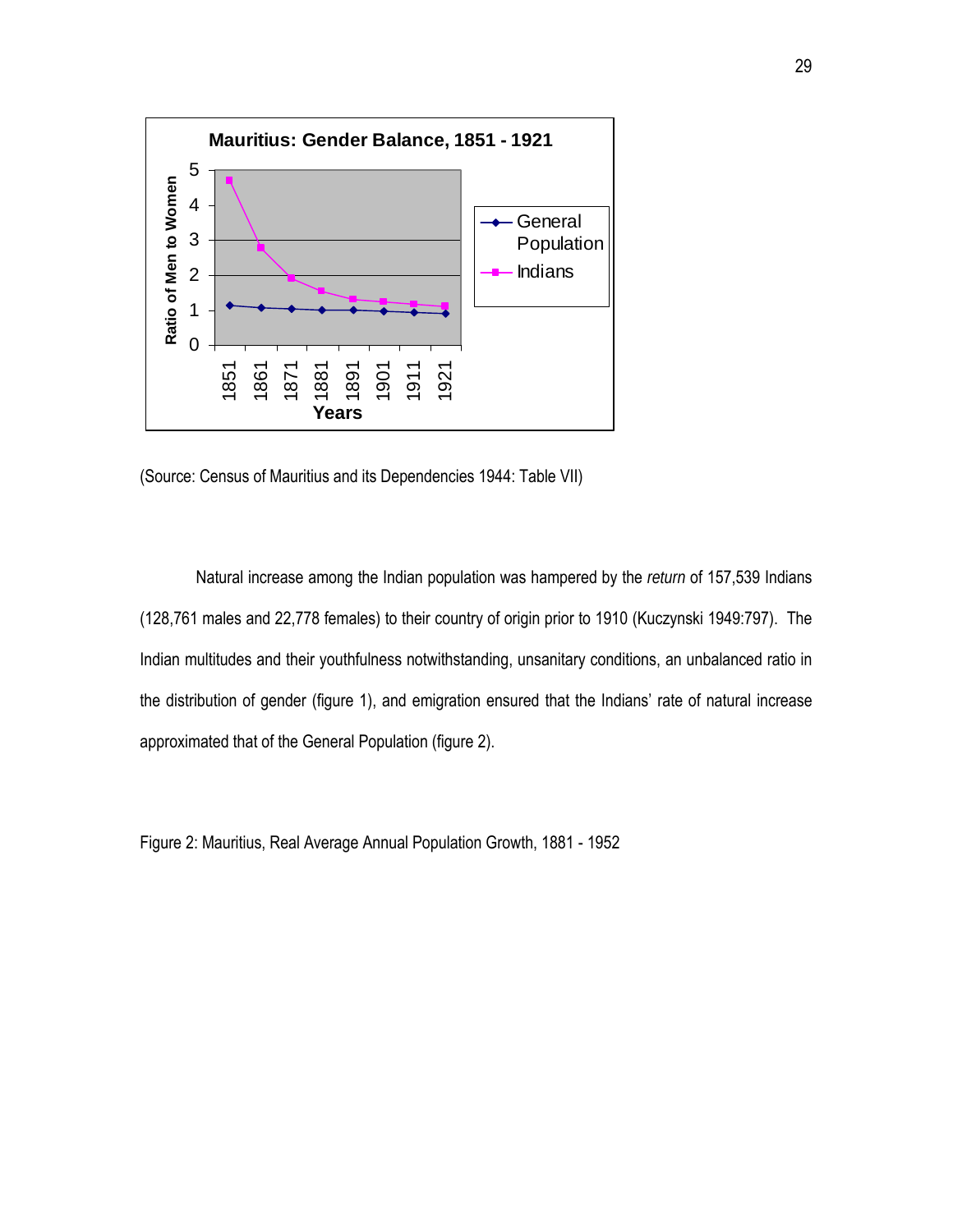

**Mauritius: Real average annual population growth (1881-1952)**

(Census of Mauritius and its Dependencies 1851-1952)<sup>[15](#page-58-1)</sup>

Due to the large base of their population, however, Indians were able to maintain their absolute edge.

Only once in Indo-Mauritian demographic history it appeared as if Indians might stand to lose that edge: From the 1930s until the mid-1940s (table 3). That period coincides with significant unrest instigated by mainly Indian labourers on the island.

Figure 3: Mauritius, Population Proportion of Ethnic Group 1840 - 1989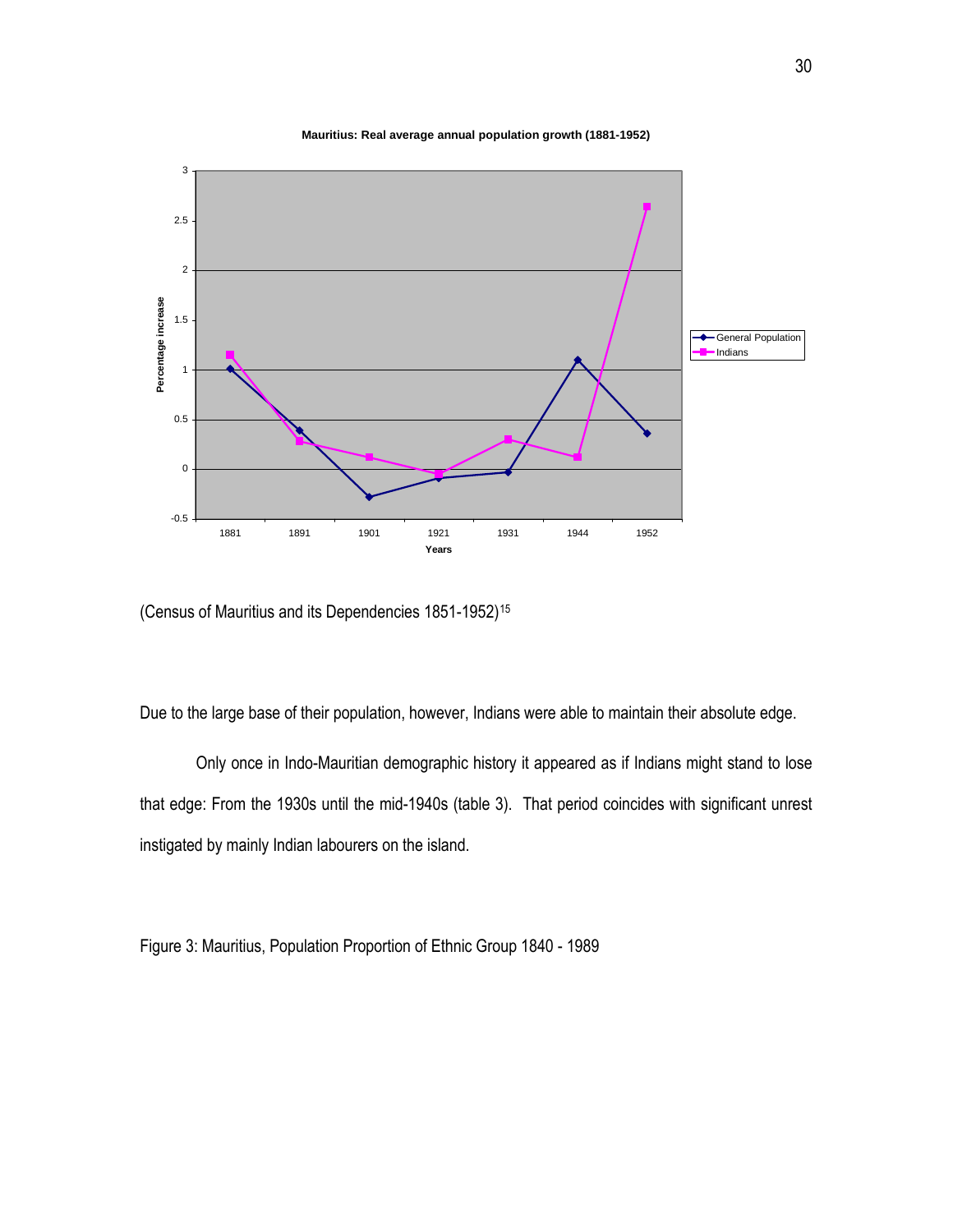

(Source: Census of Mauritius and its Dependencies, 1861-1973; estimates 1982-2001) [1](#page-58-1)6

Until 1921, the rate of natural increase for both ethnic groups had been about the same. At that point, the Creole population entered the demographic transition. Improvements in health care provided to Creoles led to greater rates of natural increase. Initially, the subservient Indian majority did not benefit from improvements in health care; so, its rate of natural increase remained unchanged. With a higher rate of natural increase, Creoles now had a comparative advantage.

Their sheer numbers made Indians a force to be reckoned with on Mauritius. By the 1930s, however, Indians were starting to lose the game of numbers to the Creoles. Were these demographic trends to persist, the best option open to Indians would be to buttress their political influence by means of concessions extracted from the dominant minority. Indians pressed for the popular vote. A decade after the first major incident of internecine unrest in 1937, the number of enfranchised Mauritians had grown from 11,437 to 71,230 (or about 40 per cent of the adult population) (Tinker 1976:335). By virtue of their numbers Indians benefitted disproportionately from the expansion of the franchise.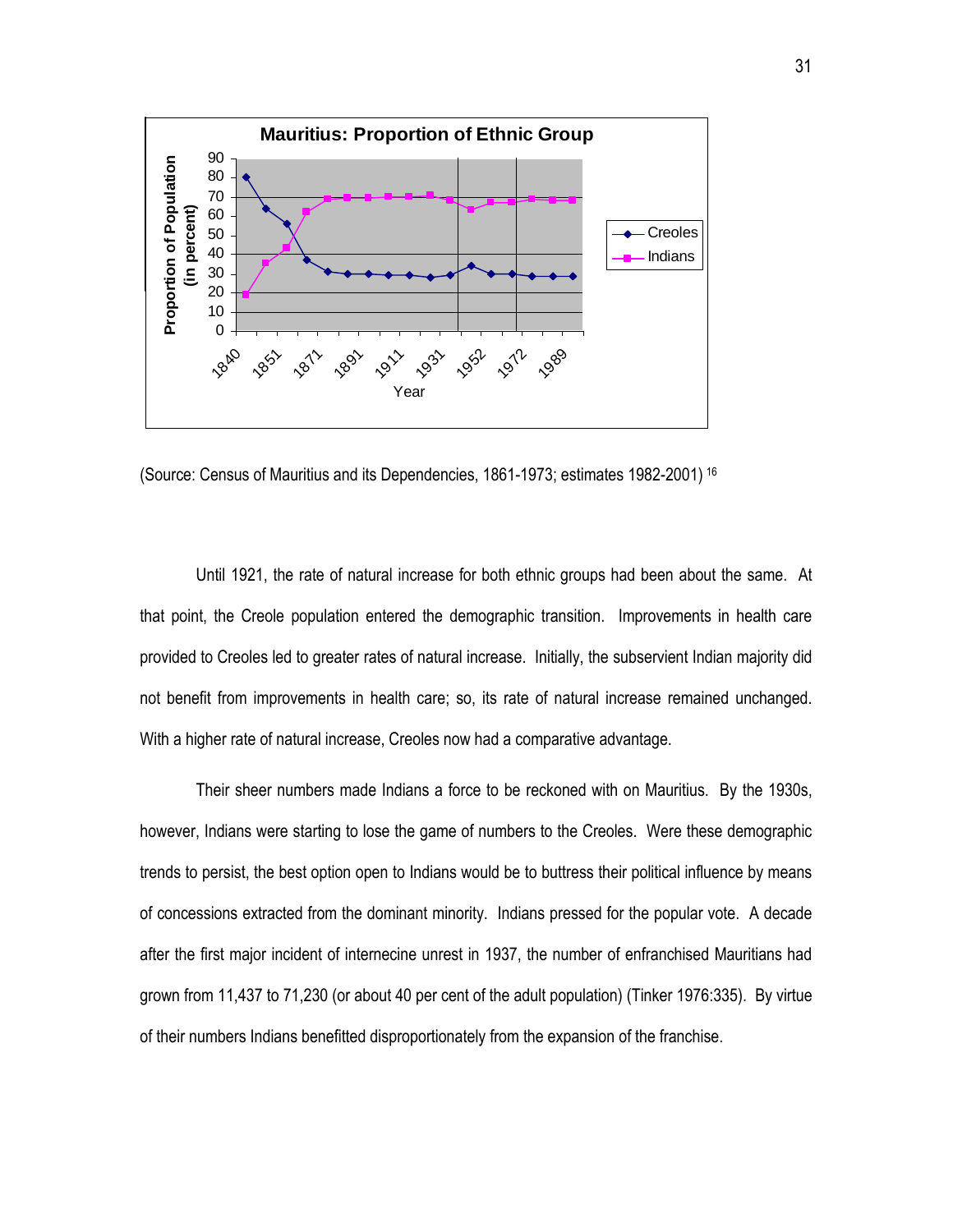Labour unrest in 1937 and in 1943, as well as the general strike in 1938, were allegedly triggered by the grievances of Indian labourers and small planters. Differential increase, however, postulates that these grievances may have been ethnically motivated. Whereas the rate of natural increase among Creoles rose, the rate of natural increase among Indians remained constant. The gap between the two ethnic populations narrowed accordingly. Only after Indians were able to bolster their political influence did they, too, benefit from improved health care. At that point, the rate of natural increase among Indians picks up sharply – and political unrest subsided.

The low rates of natural increase throughout the late nineteenth century were due to epidemics of cholera, smallpox, the Bubonic plague in 1899, hurricanes and an outbreak of the Spanish flu in 1919. The rise in natural increase among all populations on Mauritius recorded at the end of the Second World War is largely the result of DDT spraying in 1948/49 that eliminated malaria as a mass killer. Yet, DDT spraying in and of itself cannot explain the disproportionate rise in the crude birth rate (CBR) among Indians, especially given that their CBR picked up before spraying was initiated. The spraying of DDT, however, bolstered the rate of natural increase among Indians at a time when Indians just started to enter the demographic transition.

The demographic transition offers one possible explanation for the sudden rise in the Indian CBR. A lower fertility rate among women but a greater number of woman overall can cause the CBR to rise. Indeed, a rise in the rate of natural increase among Indians indicates that Indians were only starting to enter the demographic transition (Xenos, 1977). Since Indian immigration was more recent and substantial than Creole immigration, it ensured that even decades after Indian immigration had ceased, the Indian population was younger than the Creole population. The census conducted in 1944 illustrates the point (figure 4).

#### Figure 4: Age Structure in Mauritius by five-year Cohorts, 1944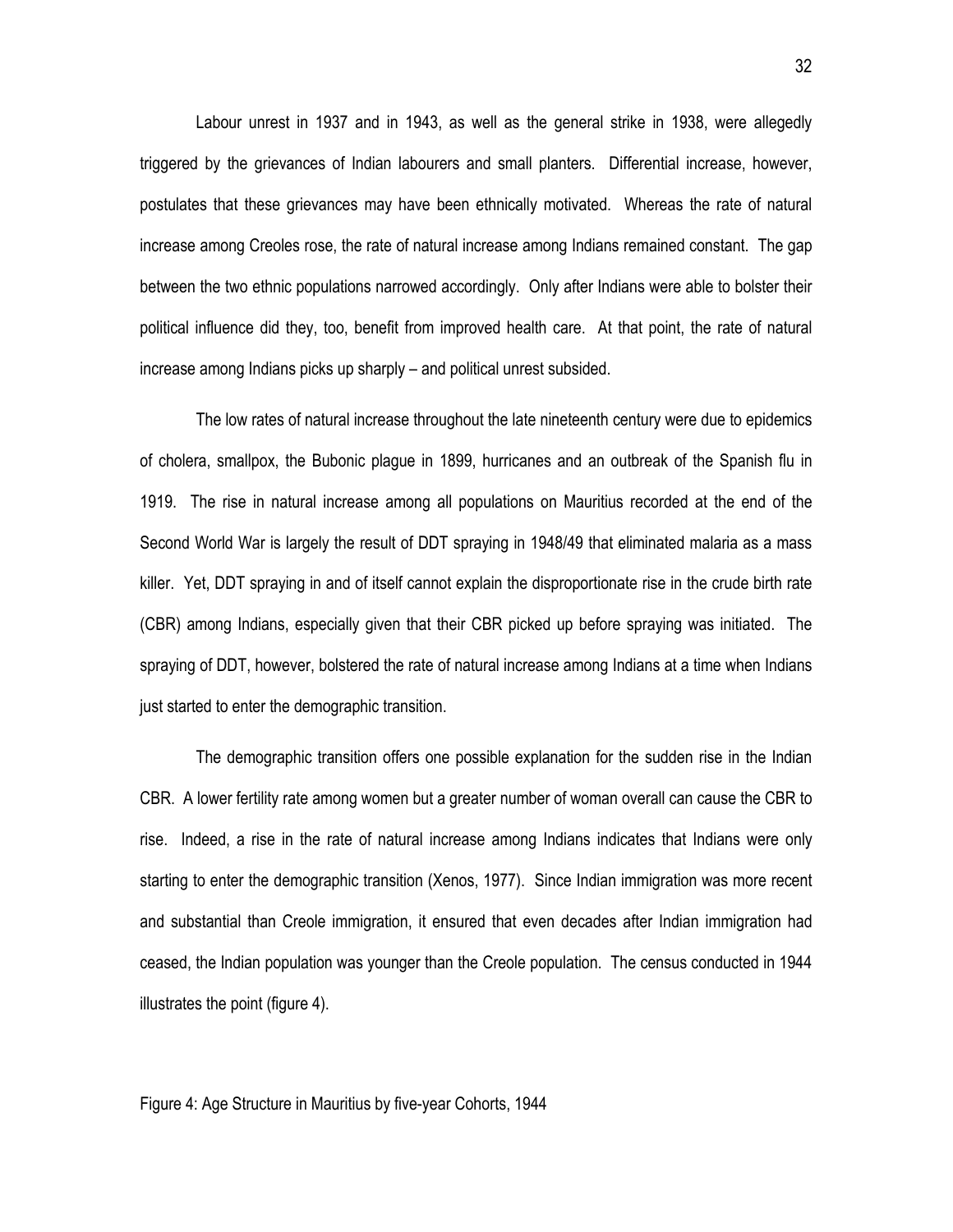**Age structure on Mauritius by 5 year cohorts (1944)**



(Source: Census of Mauritius and its Dependencies, 1944)

By simple virtue of being younger and more numerous, Indians were able to produce a greater number of children than Creoles. Since Indians comprised two-thirds of the population as a whole, the young structure of the Indian population manifests itself in the form of large cohorts of youth on the island throughout the first half of the twentieth century (figure 5).

Figure 5: Mauritus, Proportion of Youth, 1851 - 1944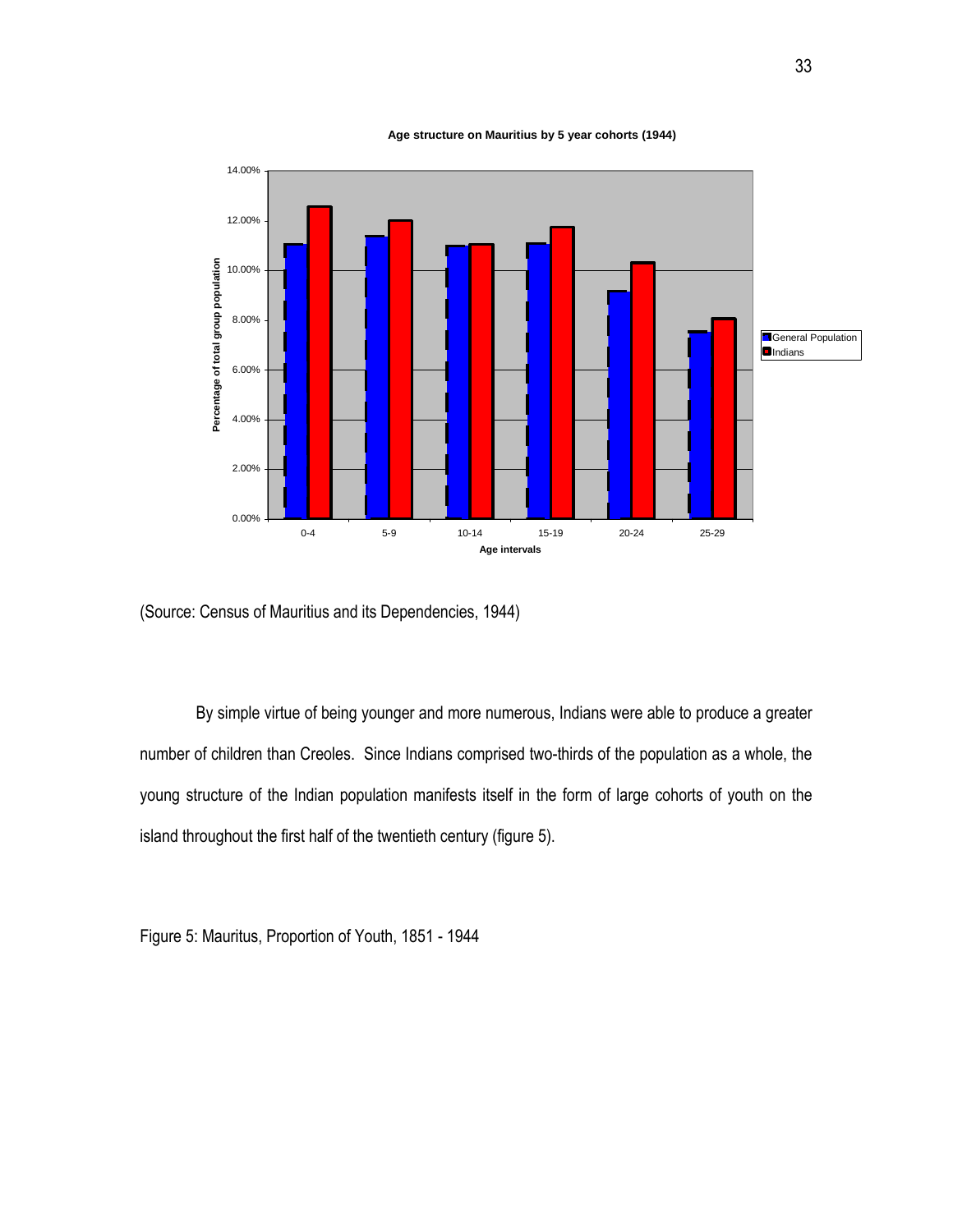



(Source: Census of Mauritius and its Dependencies, 1944)

The graph illustrates how the immigration of Indians coincides with a rise in the proportion of youth. Since the number of Creoles remained largely unchanged until the end of the nineteenth century, this trend is indicative of a disproportionately younger population among Indians.

During the 1960s, Mauritius witnessed an unprecedented decline in fertility. This had had two effects. Presently, natural increase among all ethnic groups will have slowed to the point where Mauritius' population may actually start to shrink. Second, slow natural increase among a population that has almost passed through the demographic transition translates into rapid aging. As a result, youth make up a diminishing proportion of the population. The balance of Creoles to Indians has remained unchanged since independence and the steep decline in fertility from the 1960s onwards has almost halted natural increase. Their age structures, however, differed considerably prior to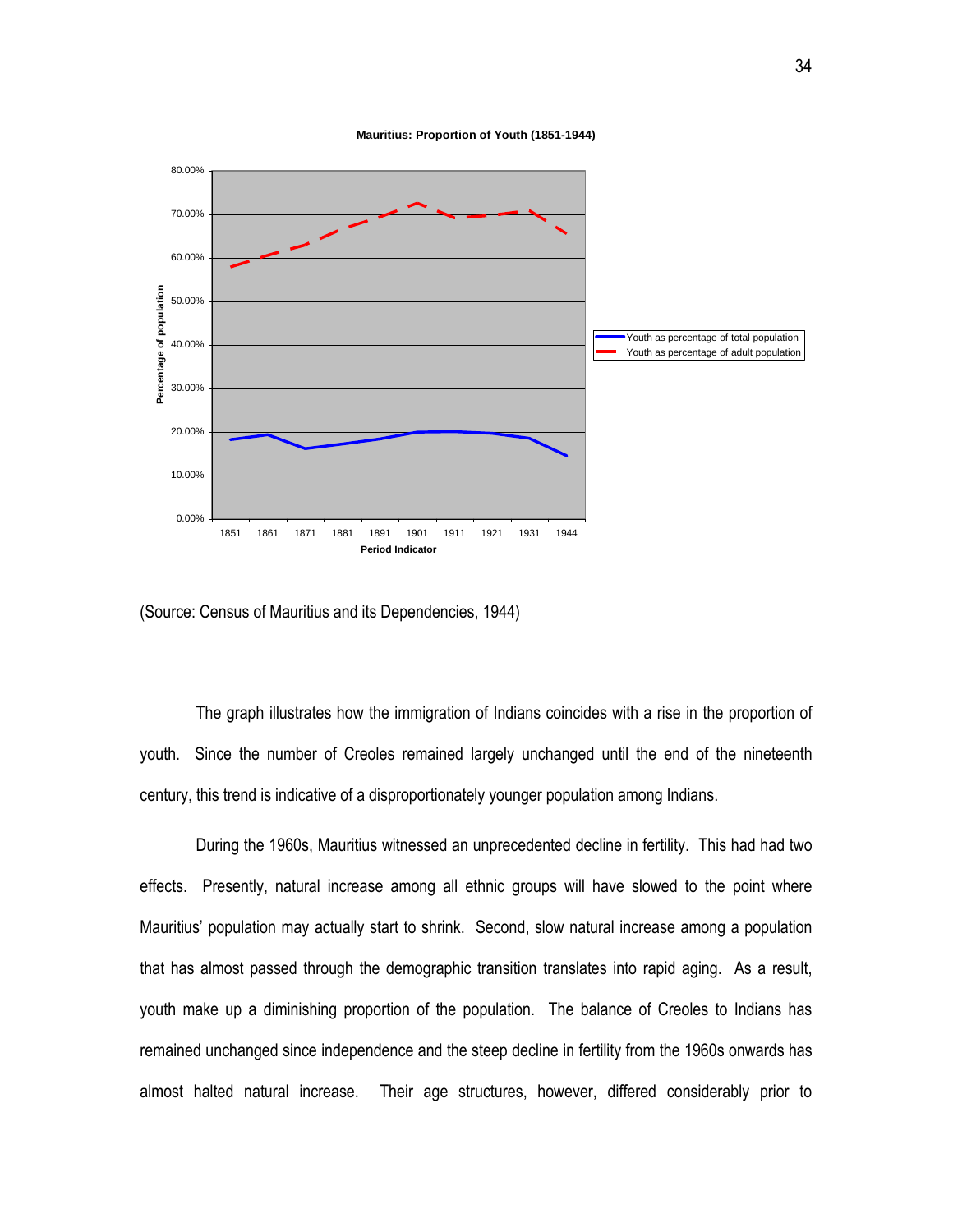independence, with Indians having a younger population. One would thus expect political instability to wane with time.

#### **Fiji**

Unlike Mauritius, Fiji has a native population that lays claim to the territory. The immigration of about 60,000 indentured Indian labourers – girmitiyas – to Fiji occurred later than in Mauritius, between 1879 and 1916. Its impact was compounded by a subsequent wave of Indian immigration to Fiji during the inter-bellum period.

The number of migrants to Fiji was smaller than in Mauritius, both in absolute terms and relative to the population already established there. As a result, the absolute gap between Indians and Melanesians has always been much closer than the gap between Indians and Creoles in Mauritius (figure 6).



Figure 6: Fiji, Proportion of Ethnic Group, 1881-1996

(Source: Fiji Islands Statistics Bureau 2002)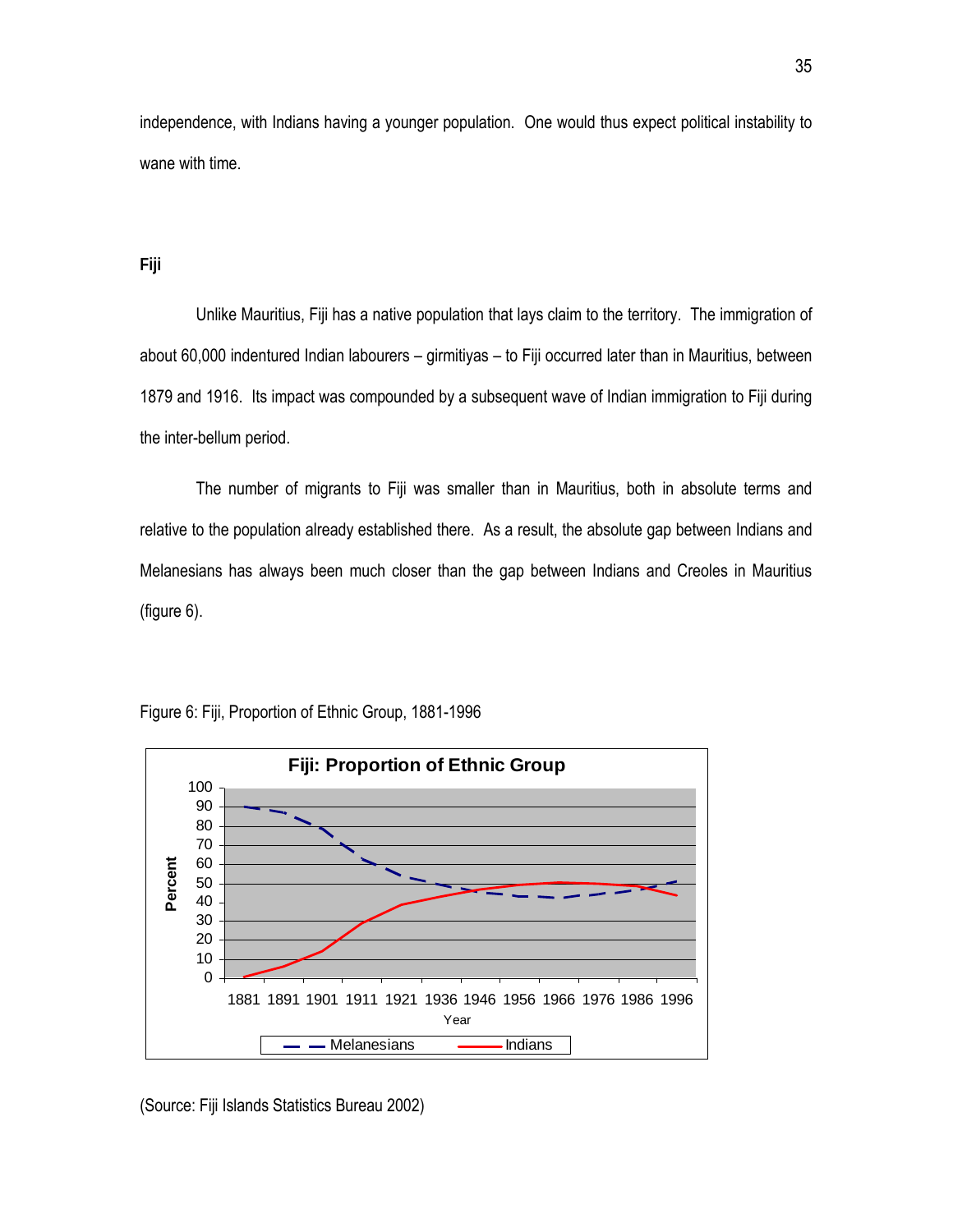Since the migration of Indians to Fiji postdates their migration to Mauritius by several decades, it follows that the Indian population on Fiji remained young longer into the twentieth century than the Indian population on Mauritius. That largely explains the rise in the rate of natural increase among Indians on Fiji during the first half of the twentieth century (figure 7).

**Figure 7 Fiji: Average Annual Population Growth by Ethnic Group, 1901 – 1996**





(Source: Fiji Islands Statistics Bureau 2002)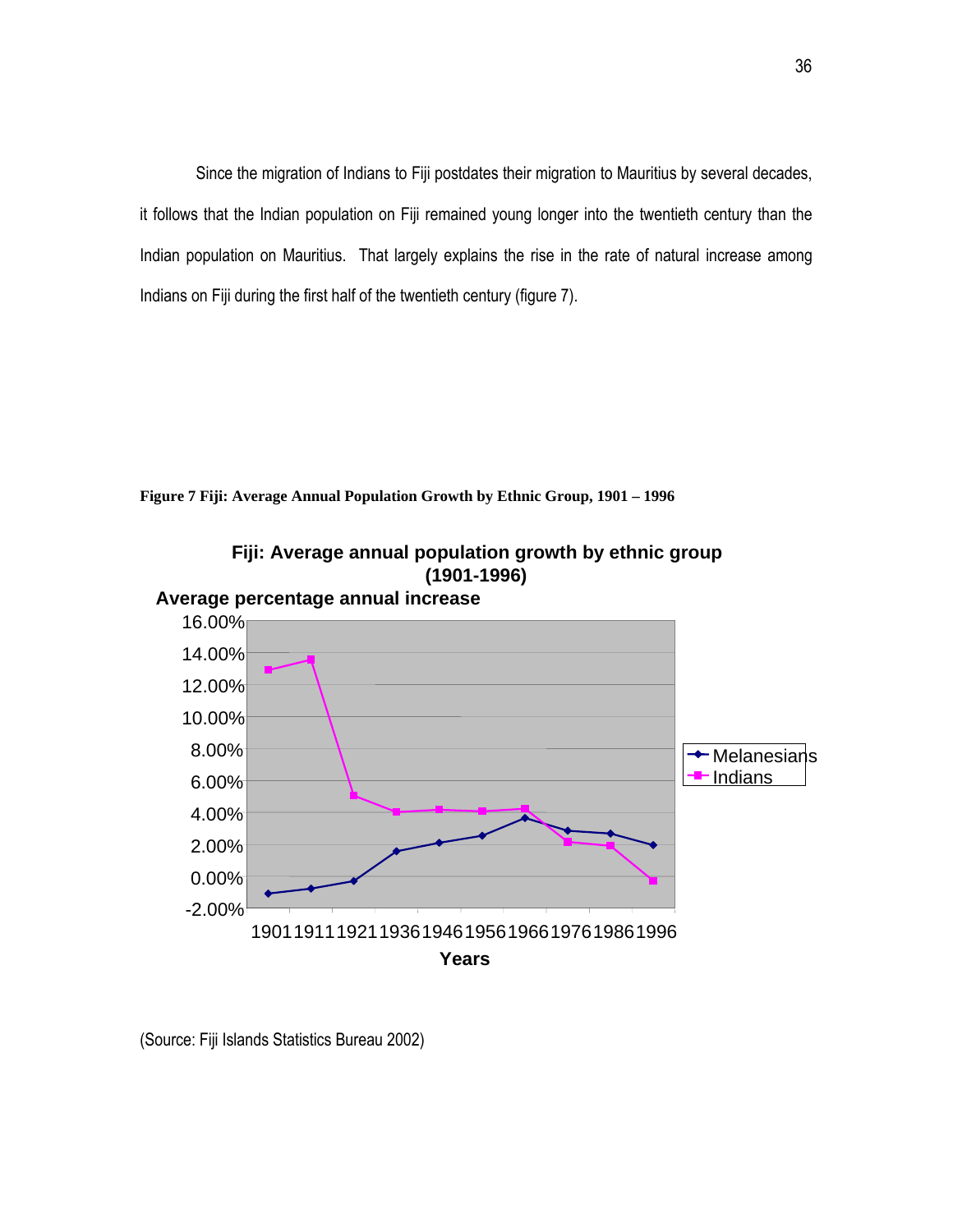Due to the compound effect of natural increase and immigration, Fiji's Indian population quadrupled between 1921 and 1966. By the 1950s, not only were Indians an absolute majority, they also had a fairly young age structure. Demographic developments in Fiji thus intimate an ethnic dimension to the political unrest of 1959. Indeed, a recent re-examination of the circumstances found that the unrest in 1959 may have been more ethnically motivated than is commonly acknowledged (Heartfield 2002).

Those demographic dynamics contrast with the ones associated with the period of violence and instability spanning from 1987 to 2000, with attempted *coup d'États* at either end. Indians passed through the demographic transition more rapidly than native Melanesians; consequently, the Indian fertility rate and of natural increase dropped below the Melanesians' rates. The decline in Melanesian fertility has been more gradual. In the early 1980s, Indians and Melanesians traded "fecund advantage." For the first time in decades, Melanesians now had the edge in terms of the total fertility rate. As a result, natural increase among Melanesians now exceeded that among Indians. Melanesians were poised to challenge Indian plurality.

Melanesians also had migration working in their favour. Despite a decline, Melanesian fertility still exceeds levels of replacement. Yet, the Indian population is in decline. The explanation for this paradox is out-migration. The graph plotting the proportion of ethnic groups in Fiji shows that the 1987 coup attempt comes at a time when Indians had lost their majority and the compound effect of a decline in fertility and emigration was about to cost them their plurality. The subsequent coup attempt in 2000 coincides with Melanesians regaining the demographic majority they had relinquished during the 1930s. Since the late 1980s, Fiji's Indian population has been shrinking at the rate of half a per cent a year. The Indian population has contracted by a quarter over the last decade. Over 50,000 have left. The rate of emigration has had a visible impact on the average annual rate of population growth (figure 8)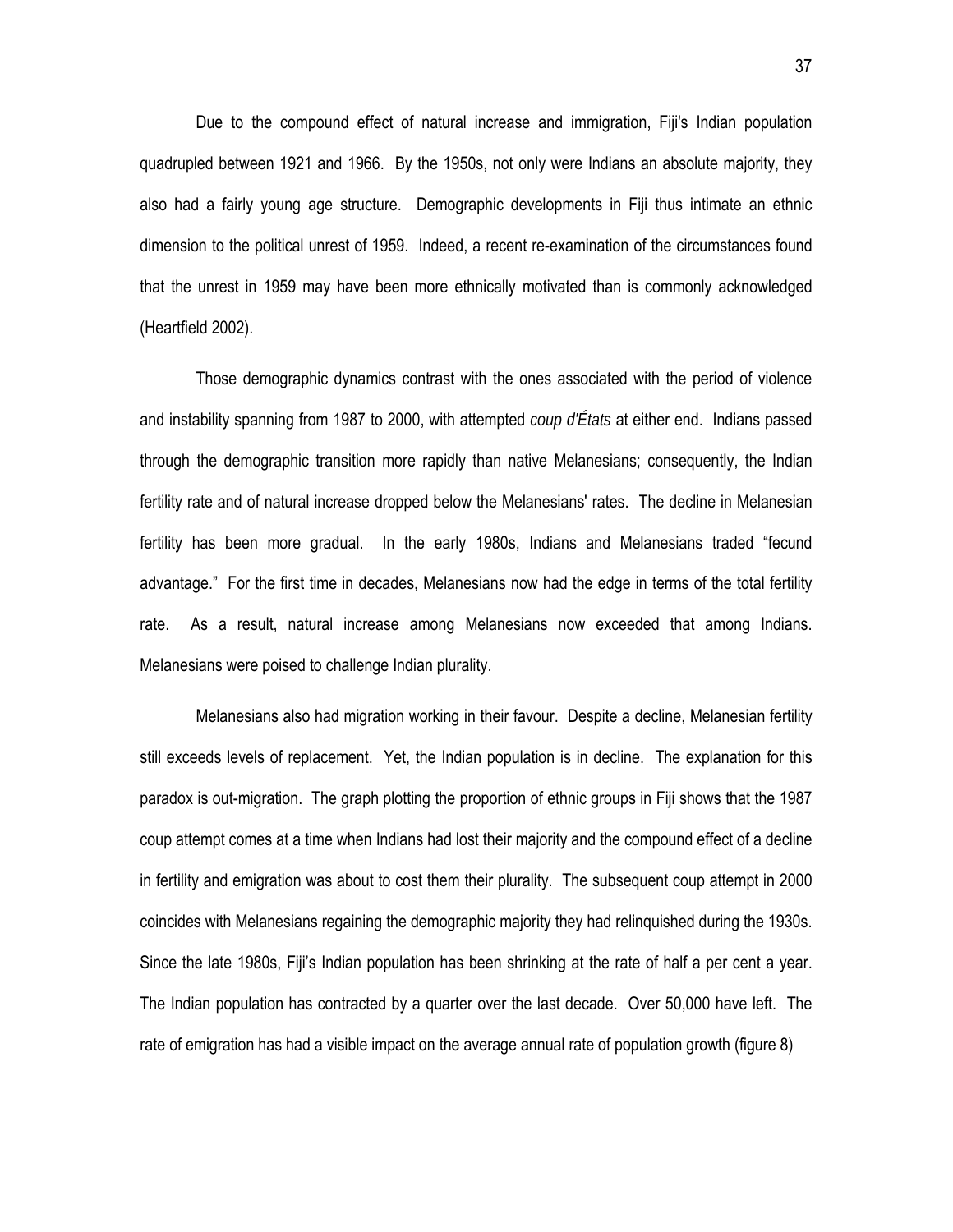

# Figure 8: Mauritius and Fiji, average Annual Population Growth Rate, 1950-2050

**Mauritius and Fiji Average Annual Population Growth Rate (percentage)**

(Source: UN Population Projection, 2000 revision)

Providing that these trends persist, the number of Indians in Fiji will keep diminishing.

A lower rate of fertility coupled with out-migration has caused an absolute decline in Fiji's Indian population for the population that is most likely to emigrate includes the women of childbearing age and the part of the population most likely already to have children. Emigration further decelerates natural increase. First, the part of the population that could reproduce is the one most prone to leave. Second, the potential for future increase is undermined by children who are leaving with the parents.

Natural increase among Melanesians, by contrast, held steady. With no emigration and a slower decline in fertility, the Melanesian CBR has been exceeding the Indian CBR since the 1980s. Now that increase was clearly favouring the Melanesian *majority*, it is perhaps a bit less surprising that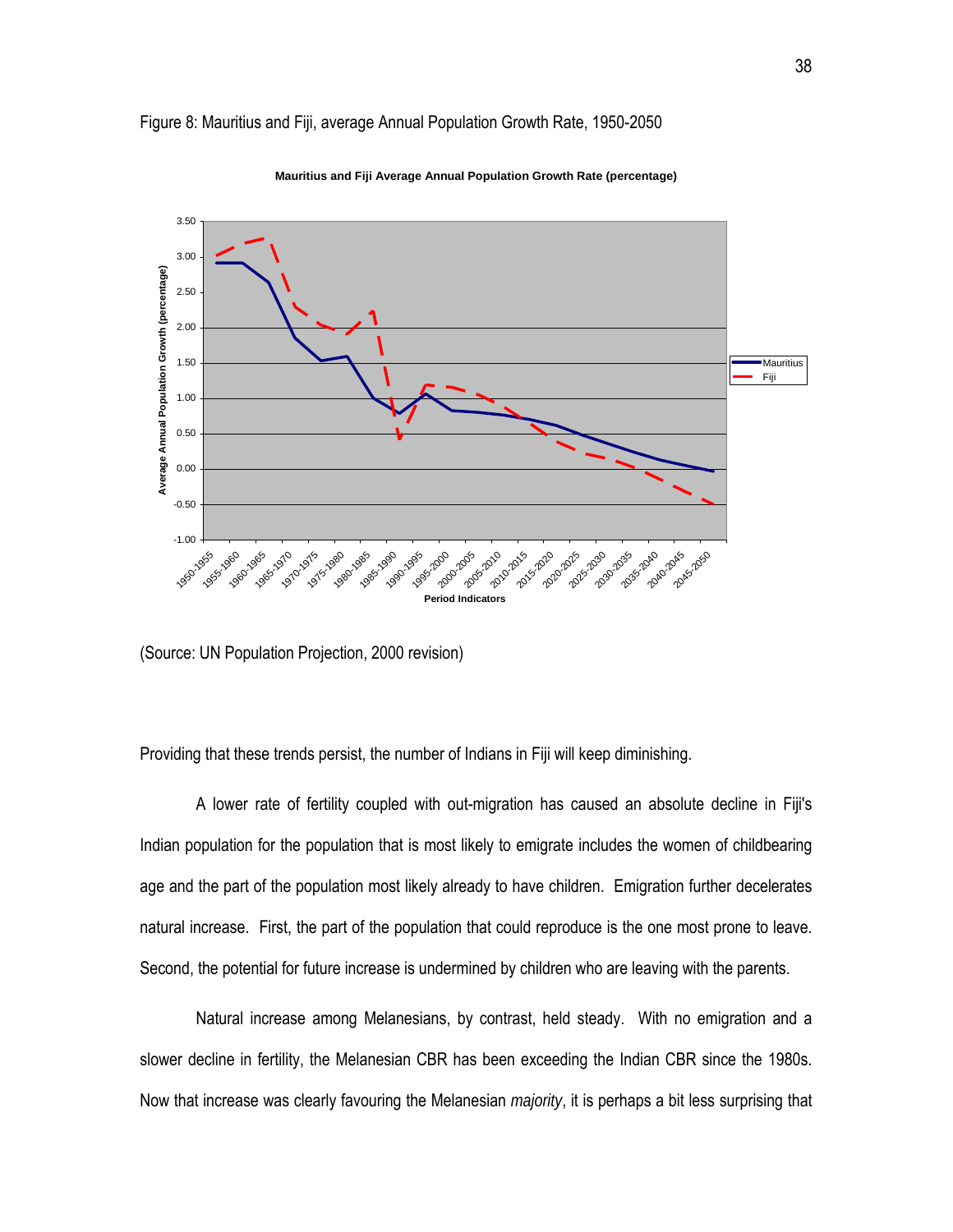Melanesians did not react well to the results of the 1987 election which produced the country's first-ever Indian Prime Minister.

The situation on Mauritius in the late 1930s and early 1940s was reversed. Creoles were gaining on Indo-Mauritians. In absolute terms, however, Indo-Mauritians still had the edge due to a higher CBR. Indo-Mauritians may have lagged in terms of relative increase but they were still far more numerous.

# **Discussion**

Fiji's population is still in the process of passing through the demographic transition. Unlike Mauritius, behavioural change in Fiji has been gradual and fertility remains higher than in Mauritius. Fiji's population continues to grow at 1.41 per cent – as opposed to 0.88 per cent per annum on Mauritius -- it is aging far less rapidly (33 per cent of its population is under the age of 15 as opposed to 25 per cent in Mauritius) and on average women still give birth to almost three children, which is well above the level of replacement. On Mauritius, the TFR is 2.01 children (Prinz 1991) which is below the level of replacement of about 2.1 (figure 9).

Figure 9: Mauritius and Fiji: Total Fertility Rate, 1950-2050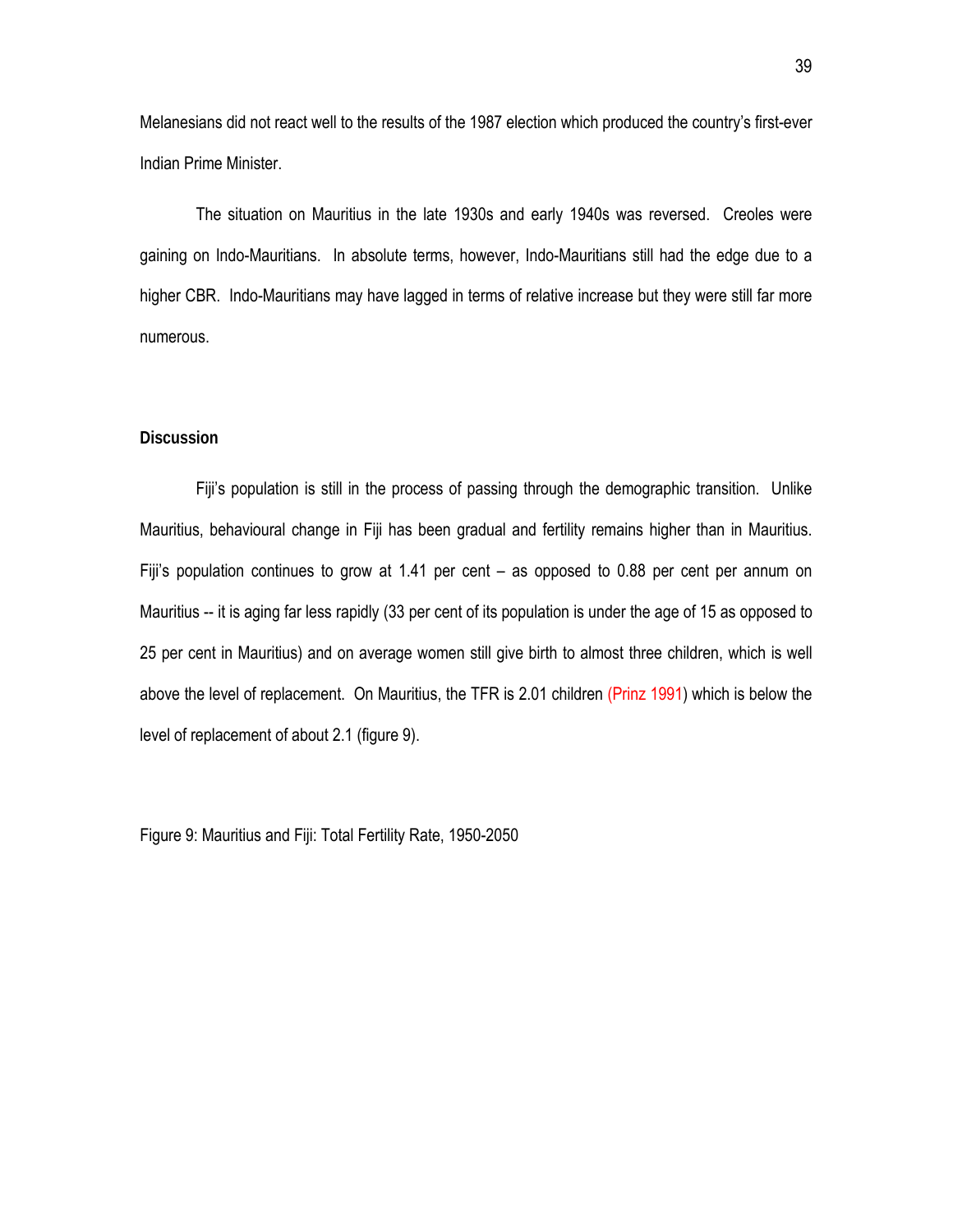

**Mauritius and Fiji Total Fertitly Rate (Children per Woman)**

(Source: UN Population Projection, 2000 revision)

This trend is partially a function of the average age at which women get married. Women on Fiji marry earlier (22.5 years of age) than women in Mauritius (23.8) (UN 2000). As a result, the proportion of youth among the population has been diminishing more gradually (figure 10):

Figure 10: Mauritius and Fiji, Youth as percentage of Total Population, 1950 – 2050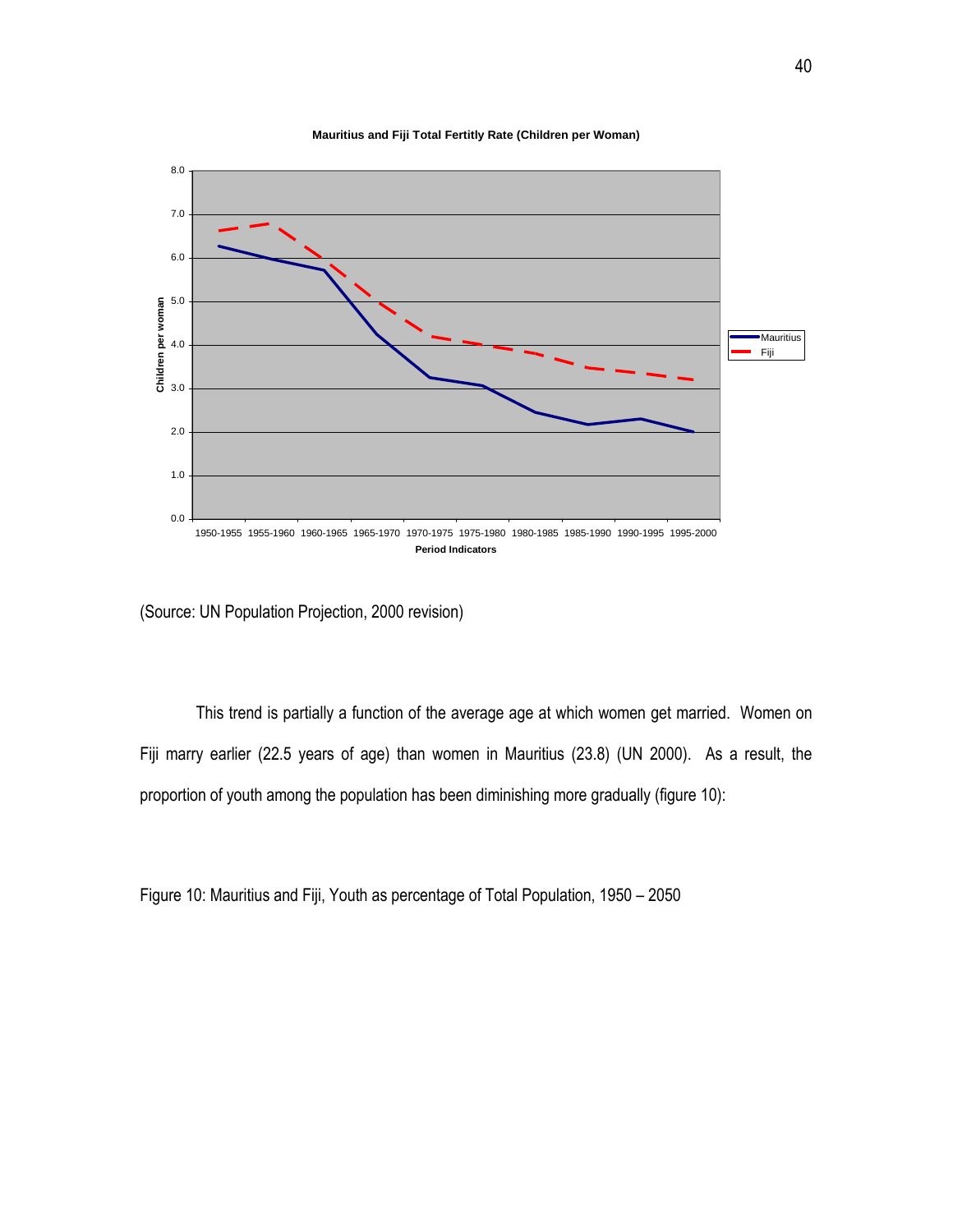



(Source: UN Population Projection, 2000 revision)

When the 0-15 cohort is factored out, the dimensions are even more striking (figure 11):

Figure 11: Mauritius and Fiji, Youth as a Percentage of Adult Population, 1950-2050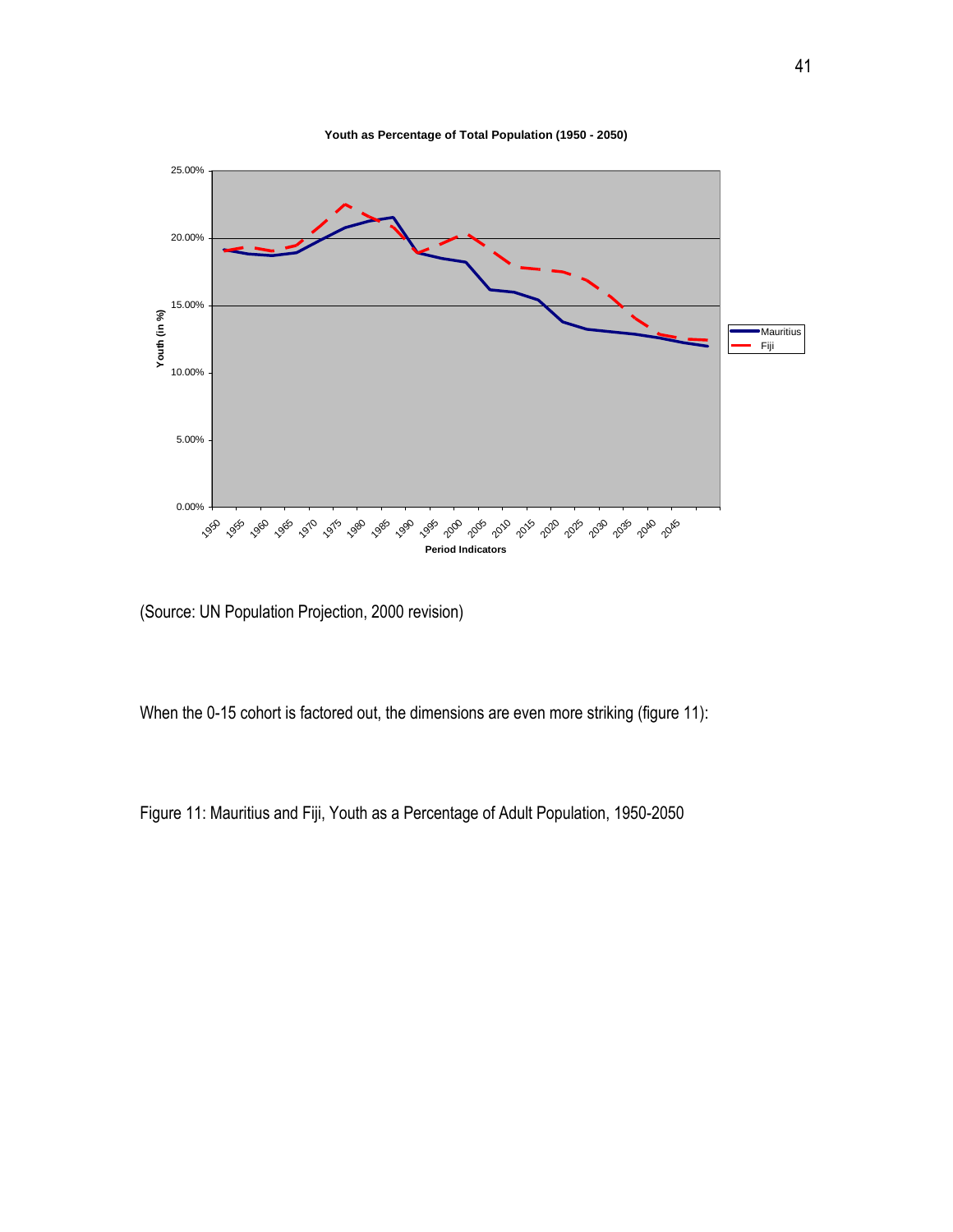

**Youth as Percentage of Adult Population (1950 - 2050)**

(Source: UN Population Projection, 2000 revision)

In 1996, one-third of the population in Fiji was between the ages of 10 and 24. That is, the base of the Melanesian population is young and broad; consequently, any decline in the rate of natural increase among Melanesians is bound to be gradual (figure 12):

Figure 12: Mauritius and Fiji, Rate of natural increase (per 1,000 population), 1950-2050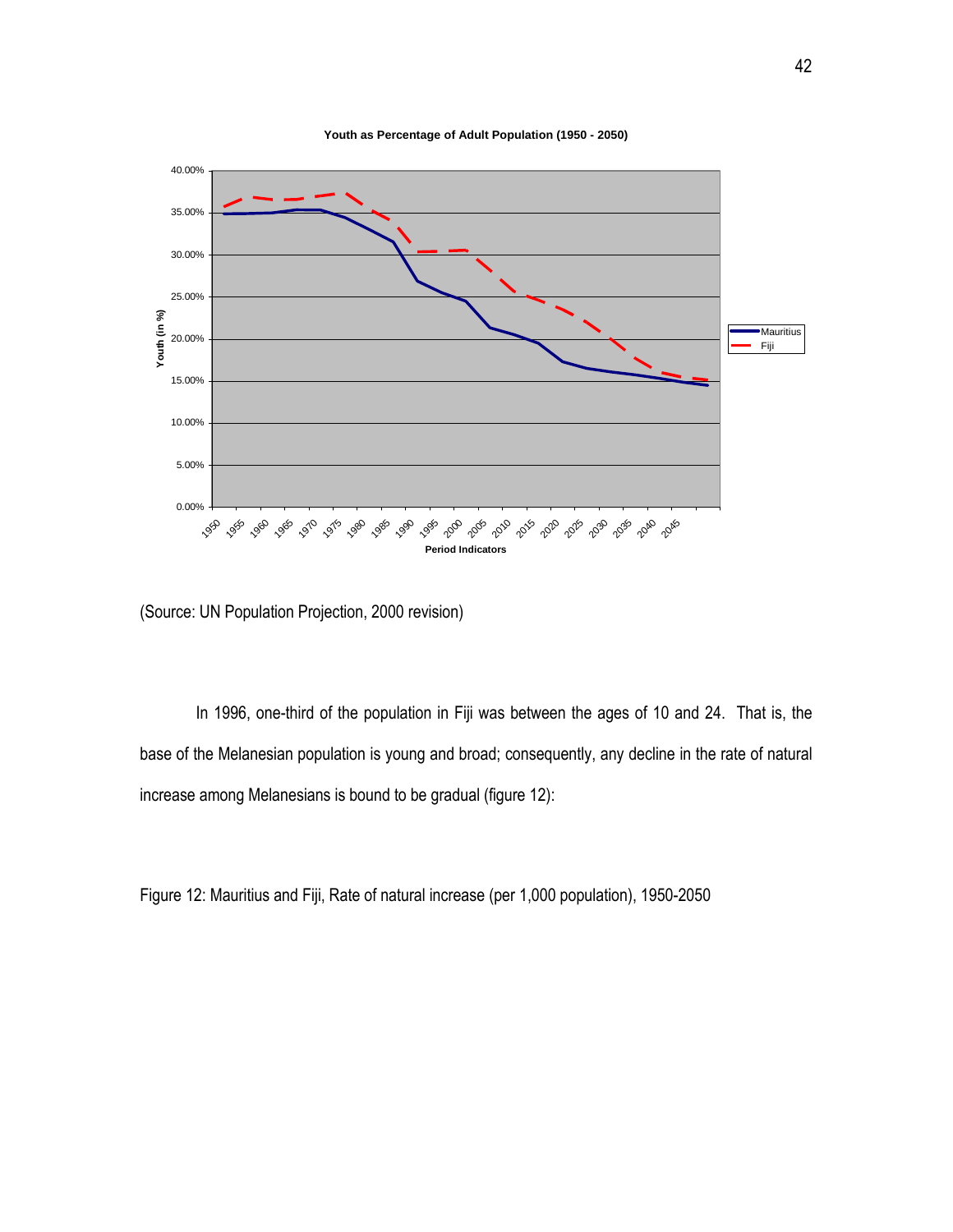



(Source: UN Population Projection, 2000 revision)

The gap between the two ethnic groups on Fiji has always been narrower than that between Creoles and Indo-Mauritians. An Indian plurality has, therefore, never been a foregone conclusion in Fiji. On a territory claimed by Melanesians, that is of great importance. It means that native Melanesians never had to relinquish the hope of regaining control over "their" land. Out-migration and a decline in the TFR among Indians has made it possible for Melanesians to regain the plurality (figure 13):

Figure 13: Mauritius vs. Fiji, Net Migration Rate, 1950 – 2050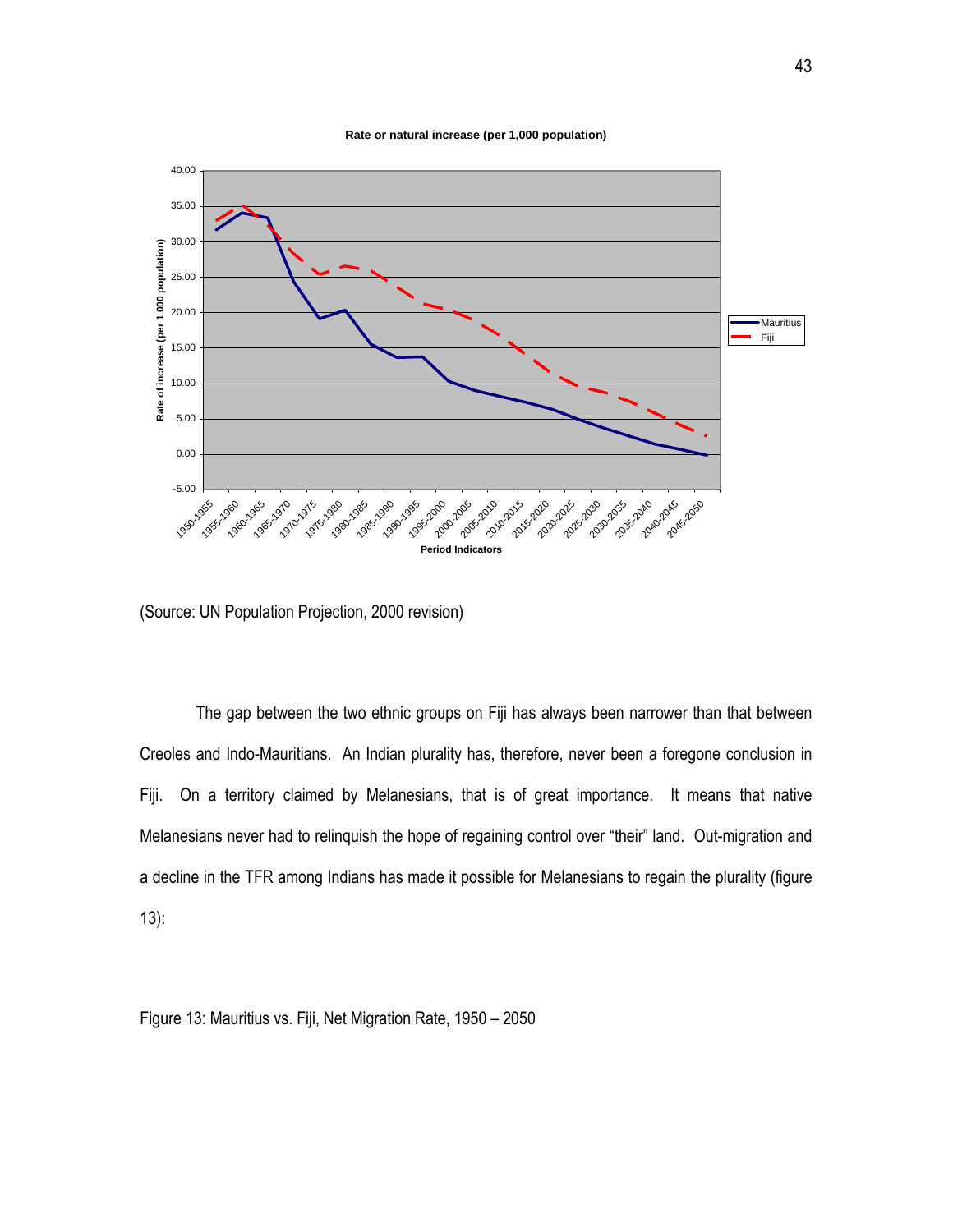

**Mauritius vs. Fiji Net Migration Rate (1950-2050) per thousand**

(Source: UN Population Projection, 2000 revision)

Formerly a dominant majority, Indians on Fiji now find themselves in the position of a subservient minority. As a result, the question is no longer one of a just political deal for Melanesians as a national minority. The concern is now the protection of Indians as a political minority. Issues of this sort tend to be difficult enough to resolve in countries that have already passed through the demographic transition. A satisfactory solution is likely to be complicated by demographic trends that favour the new majority and a majority whose claims are bolstered by a large cohort of youths who, in as many years, has twice taken up the Melanesian cause.

Still, the patterns that emerge substantiate the explanatory and predictive potential of a demographic dimension of inter-communal relations. The Mauritian population entered the demographic transition earlier than the Fijian population; therefore, it is older. Yet, both cases show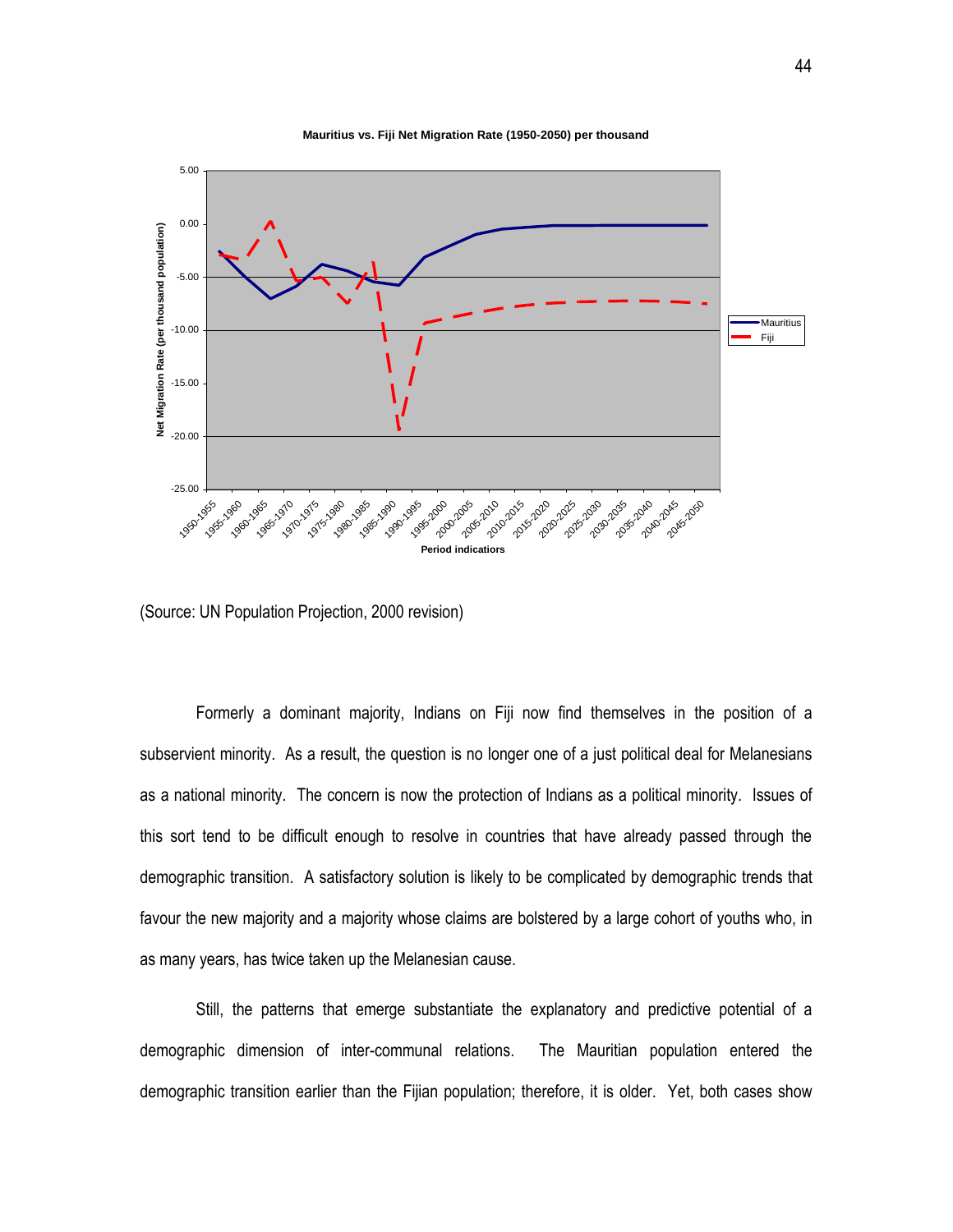evidence of significant differentials in age structure. Nowadays, the ethnic populations on Mauritius are structured similarly to one another. On Fiji, by contrast, the formerly subservient minority's population is younger than the formerly dominant majority's population, whose demographic position has been undermined further by emigration. As a result, the minority has been in a position to challenge the majority's plurality. In the end, demography does appear to offer a viable explanation for differences in the outcome of inter-communal relations on Mauritius and Fiji.

# **Conclusion**

The statistical analysis identified four key themes: Agricultural, Population, Population Density and Infant Mortality. The subsequently comparison posited differentials in age structure between groups as a plausible explanation for the different outcomes of intercommunal relations on the two island states. Demographic change per se never had a significant impact on the conflict in Mauritius because Indians had consolidated their majority early on, all population groups in the island state have been aging rapidly since the 1960s and, as a result, no one group has the sort of young age-structure dynamics that may call Indian hegemony into question. In Fiji, by contrast, migration temporarily spawned a very young Indian population which reproduced rapidly and, in the process, undermined the hegemonic demographic position of the native population. However, the younger population structure among Fiji's native population made it impossible for Indians to consolidate their temporary plurality. Owing to population aging and outmigration, native Fijians have been able to ensure that, unlike Mauritius, native Fijian instance on barring Indians from control of the state apparatus have ultimately proven successful.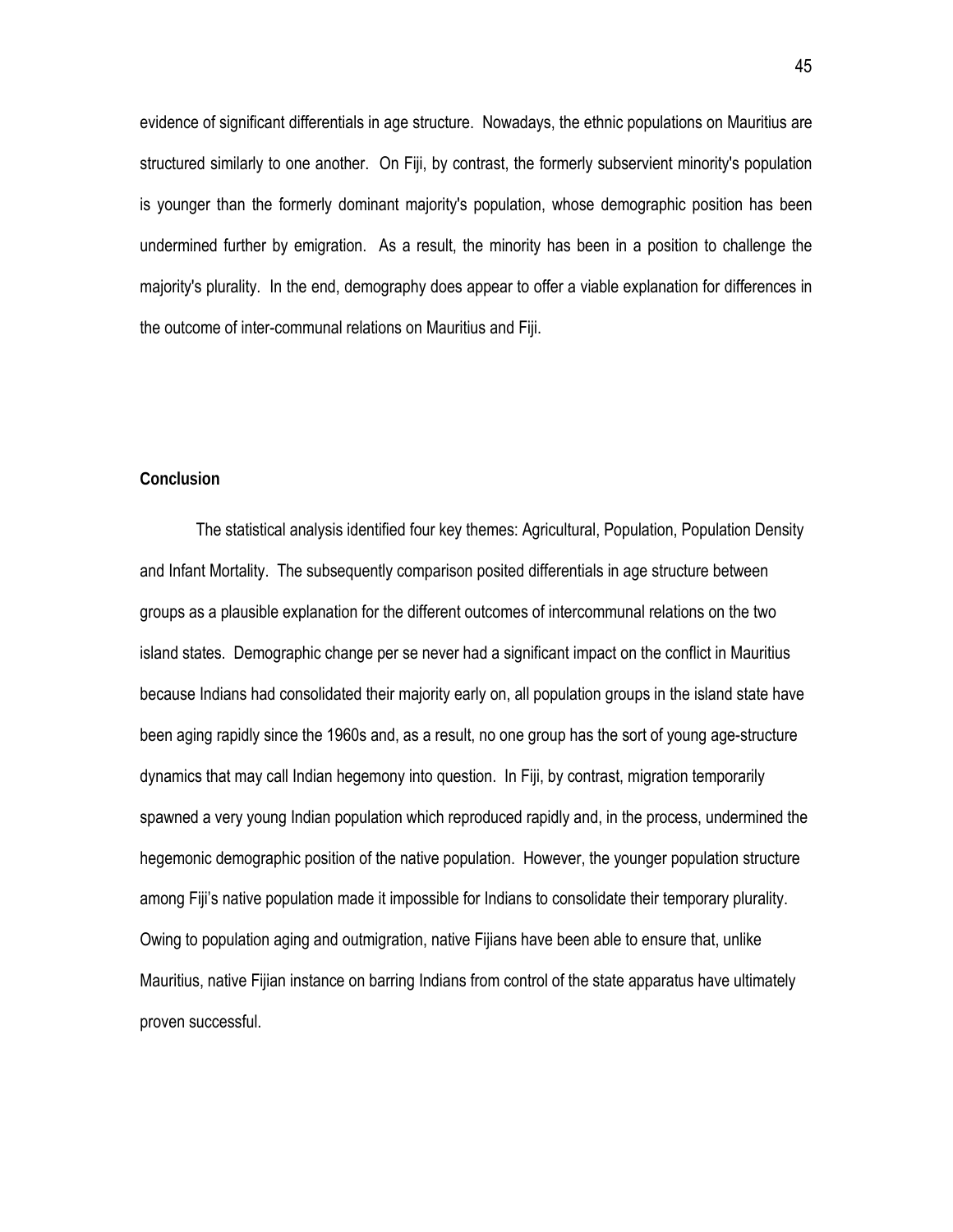The claim that ethnic-conflict situations where a non-dominant minority group has a younger age structure may prove problematic for political stability thus appears defensible. At the same time, the case of Fiji, notably the episodes of political instability starting in 1987 -- which, effectively, was triggered by the first-ever real possibility of having Indians at the helm – suggest that situations where the majority has a younger age structure than the minority may prove particularly volatile. This conclusion is actually what power-transition theory would suggest and is one that Monica Duffy Toft has shown to hold in a large-scale statistical analysis. Demographics, therefore, have not been problematic in Mauritius because the same group has always maintained numerical hegemony – and thus control of the state apparatus – and said group, concomitant with other communal groups on Mauritius, is also aging fairly rapidly. In so far as demographic change and difference is concerned, the comparison of Mauritius and Fiji thus suggests that the most volatile situations are those where a majority's hegemonic demographic situation is called into question but where the same group is eventually able to recapture a hegemonic position. This may be due to its younger age structure, co-ethnic immigration, or emigration by the other group. The younger age structure among a group that regains a demographically dominant position is problematic not only in so far as that it makes it possible for the group to regain demographic dominance but also because of the more general link between youthful populations and political instability.

This hypothesis (A) aggregates youth and population growth for each group, (B) is able to account for migration, holds as an explanation of ethnic violence across (C) time and (D) space, and (E) appears to have (potential) predictive power, that is, it is more than just another *ex post facto* explanation. The final point is especially noteworthy for the quantitative analysis suggested that Mauritius was "better off" demographically than Fiji, an observation subsequently confirmed by the comparative analysis.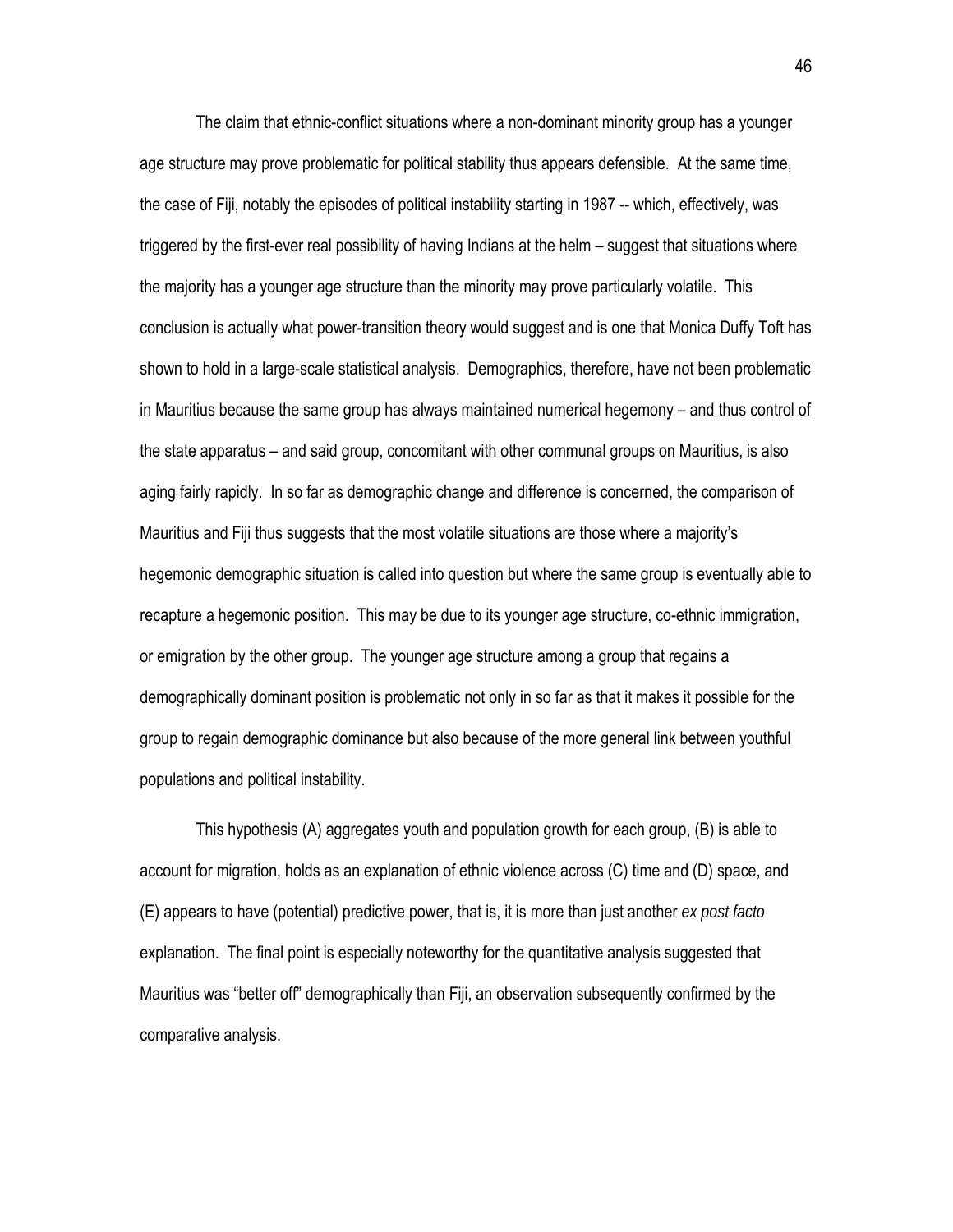Both the quantitative as well as the comparative analysis thus point to demographic change disaggregated by ethnic group as a viable approach to explaining different outcomes of intercommunal relations. What is more, the analysis suggested that demographics and related variables, such as land, may actually be more powerful predictors of different outcomes than grievance. Economic data, after all, did not feature prominently in the results which suggests that social and physical variables may be more important in an explanatory model of different outcomes of ethnic relations.

Yet, a comprehensive model should also consider political and ethnic data -- which were not considered in this investigation. The demographic criterion alone is most certainly too restrictive and should thus be expanded to include more variables. Furthermore, no inference can be drawn from the quantitative analysis as to the similarities between two countries because positive correlations were not part of the analysis. A stronger and clearer picture of the comparison would have been realized by the inclusion of such data. The search for negative correlations was further limited to those that turned out to be strong. Weak negative correlations, by contrast, may allow a model to take into account "weakly different", "strongly different" or "not different". The method applied in this paper allows inferences only regarding strongly different relationships.

These limitations notwithstanding, some important conclusions follow from the investigation. It was able to identify strong differences and some similarities between Mauritius and Fiji. It was able to isolate specific variables and these variables clearly validated a demographic approach. It was further able to establish demographic change and difference as well as in age structure not only between ethnic groups in Mauritius and Fiji. Subsequently, the comparative section was able to substantiate differences in size, differential demographic development, and age structure between groups as a viable explanation for different outcomes of ethnic relations in the two island states.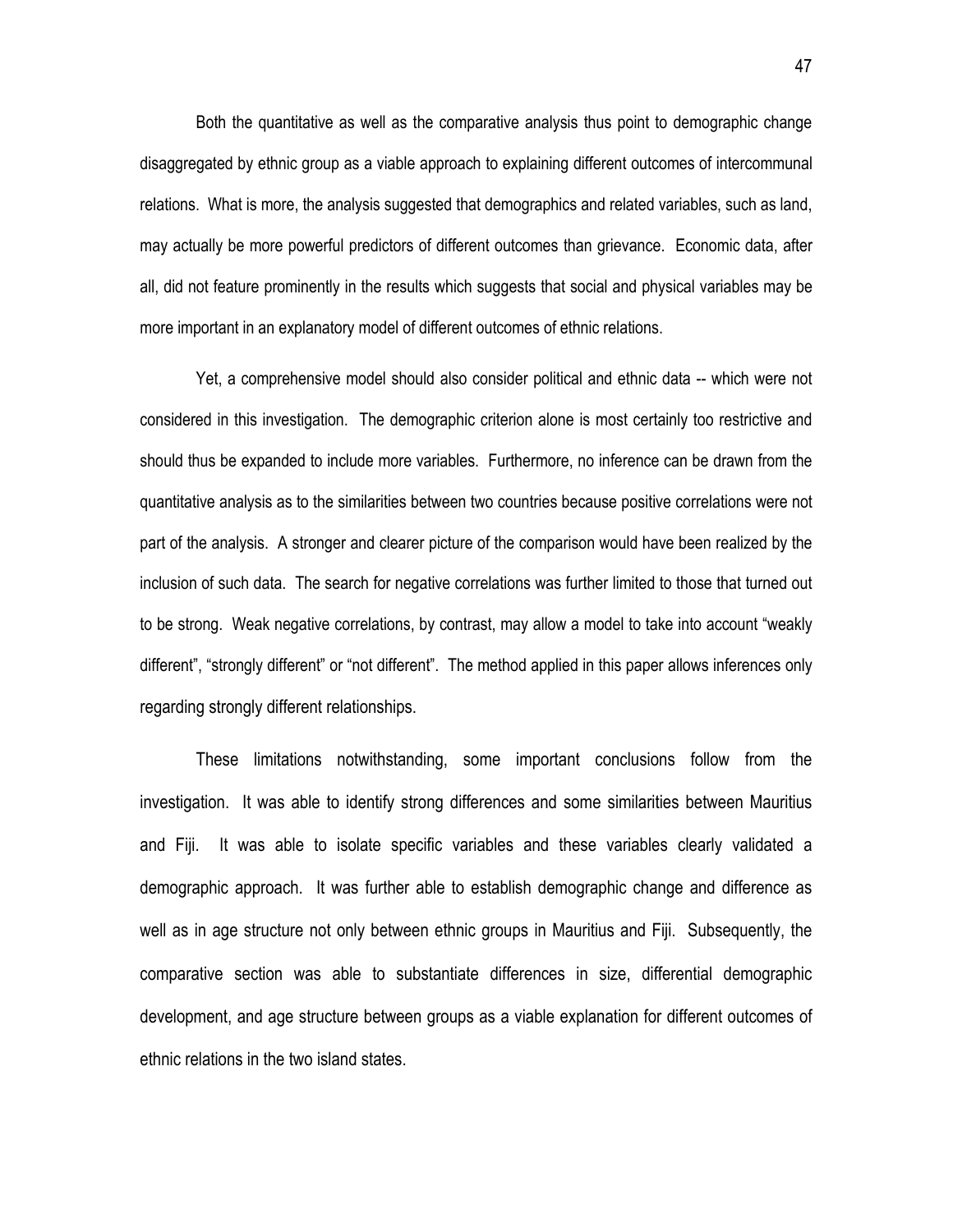This is not just significant in so far as Mauritius and Fiji are concerned. In 1994, the United Nations Programme of Action for the Sustainable Development of Small Island Developing States (SIDS) was ratified in Barbados. The protocol sought to draw attention to the particular economic and environmental challenges faced by SIDS. In January of this year, Mauritius hosted the protocol's ten-year review. Among the emerging themes was the extent to which economic and environmental issues are tied to political stability. Since a majority of the 39 SIDS exhibit a high degree of ethno-cultural diversity, there is now a growing realization that managing inter-communal relations is a prerequisite for achieving economic and environmental goals. Ergo, being able to identify demographic patterns that may prove particularly problematic for intercommunal relations constitutes a significant contribution towards attaining these goals.

Two conclusions follow from this investigation. First, the demographic change that ensues in a system as a result of migration should not be posited as an unintended consequence. Rather, the disequilibrium it causes has a bearing on ethnic relations. Second, migration turns out to be particularly problematic when a native population's majority or even its plurality is challenged temporarily by migration but the native population's age structure makes it probable that it may one day recapture a position of demographic dominance. The propensity for serious political instability and possibly violence appears to be especially high once the native population is able to consolidate its hegemonic demographic position.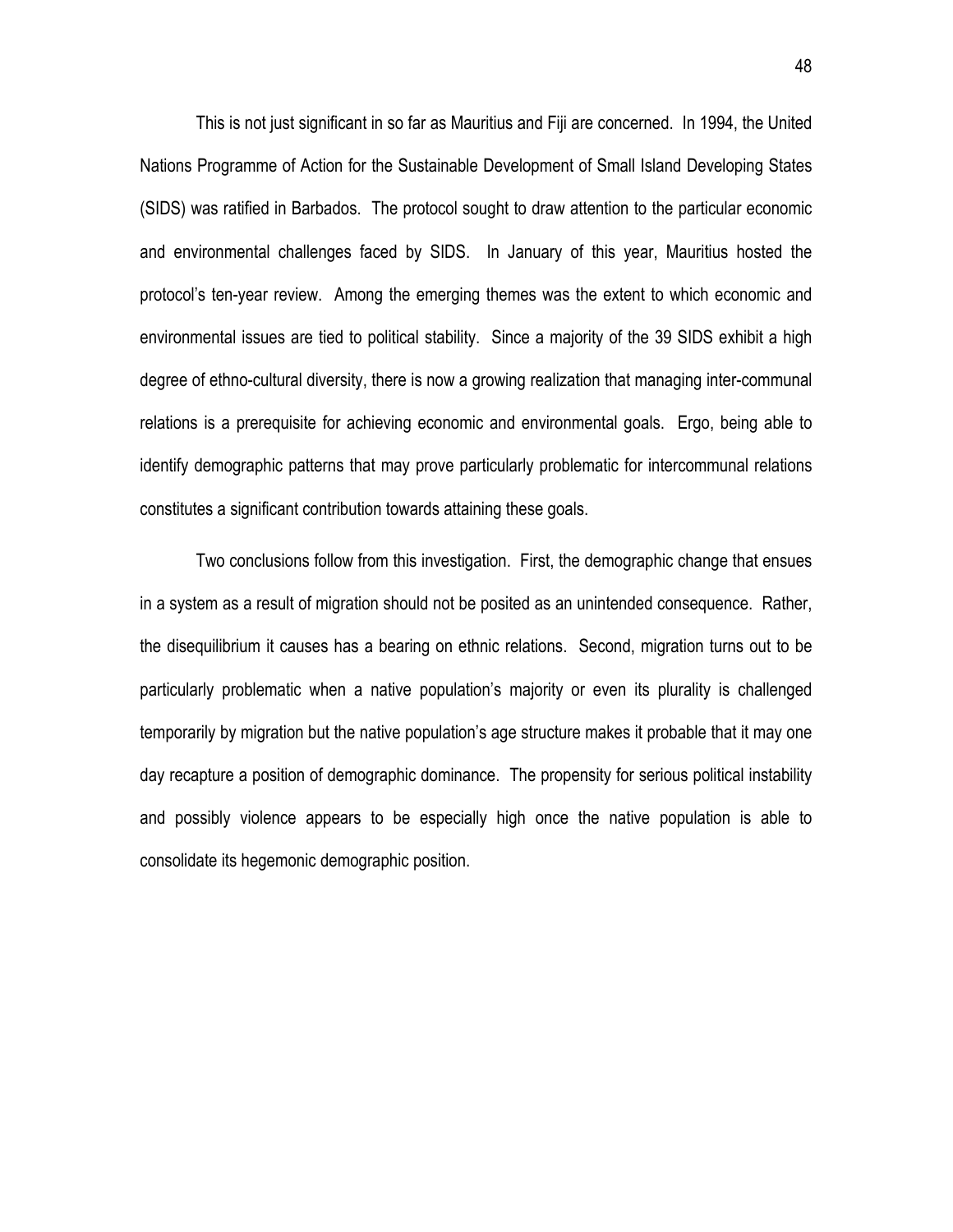|                                     | <b>Pearson</b>     |                | <b>Number of Cases</b> |
|-------------------------------------|--------------------|----------------|------------------------|
|                                     | <b>Correlation</b> | Degree of      | (Number of Data        |
| Variable 2<br>Variable 1            | Value (r)          | Confidence (%) | Points)                |
| UND26Y<br><b>MWDIPOPD</b>           |                    | -1<br>95       | $\overline{7}$         |
| UND26Y<br><b>MWDIPOPT</b>           |                    | 95<br>$-1$     | 8                      |
| UND26Y<br><b>MCAPTPOP</b>           |                    | 95<br>$-1$     | 5                      |
| UND26Y<br>MUND10Y                   |                    | 95<br>$-1$     | 9                      |
| <b>WDIPOPD</b><br>MXXXUN10Y         |                    | 95<br>$-1$     | $\overline{7}$         |
| <b>XXWFAOWO</b><br><b>XXXFAOWO</b>  | $-0.999$           | 95             | 34                     |
| <b>WDIPOPD</b><br><b>MXXXWDOPD</b>  | $-0.999$           | 95             | 36                     |
| <b>WDIPOPT</b><br><b>MXXXWDOPD</b>  | $-0.999$           | 95             | 36                     |
| <b>MFAOEMPAG</b><br><b>XXWAPOPD</b> | $-0.998$           | 95             | 17                     |
| MUND10Y<br>XXWUN26Y                 | $-0.998$           | 95             | 9                      |
| <b>CIOD</b><br><b>MFAOWOODS</b>     | $-0.998$           | 95             | 5                      |
| XXWUN26Y<br><b>MUNUTPOP</b>         | $-0.998$           | 95             | 45                     |
| <b>CIOD</b><br><b>XXWFAOWO</b>      | $-0.997$           | 95             | 6                      |
| <b>UNUTPOP</b><br>XXWUN26Y          | $-0.996$           | 95             | 45                     |
| <b>XXWWDOPT</b><br><b>MFAOEMPAG</b> | $-0.996$           | 95             | 17                     |
| <b>XXWWDOPT</b><br><b>MXXXWDOPD</b> | $-0.996$           | 95             | 36                     |
| XXWUN26Y<br>UND10Y                  | $-0.995$           | 95             |                        |
| <b>XXWATPOP</b><br><b>MXXXWDOPD</b> | $-0.995$           | 95             | 36                     |
| UND26Y<br>MUND10Y                   | $-0.995$           | 95             | 9                      |
| UND26Y<br><b>MUNUTPOP</b>           | $-0.995$           | 95             | 9                      |
| <b>MFAOEMPAG</b><br><b>XXWATPOP</b> | $-0.994$           | 95             | 17                     |
| <b>MSFTGTPOP</b><br>UND26Y          | $-0.993$           | 95             | $\boldsymbol{9}$       |
| UND26Y<br><b>MSFTGPOPD</b>          | $-0.993$           | 95             | $\boldsymbol{9}$       |
| <b>XXWAPOPD</b><br><b>MXXXWDOPD</b> | $-0.992$           | 95             | 36                     |
| XXWUN26Y<br><b>SFTGTPOP</b>         | $-0.992$           | 95             | 42                     |
| XXWUN26Y<br><b>MXXXWCURPC</b>       | $-0.991$           | 95             | 45                     |
| <b>MXXXCURPC</b><br>XXWUN26Y        | $-0.991$           | 95             | 45                     |
| <b>SFTGTPOP</b><br><b>MFAOEMPAG</b> |                    | $-0.99$<br>95  | 17                     |
| <b>SFTGPOPD</b><br><b>MFAOEMPAG</b> |                    | $-0.99$<br>95  | 17                     |
| XXWUN26Y<br><b>UNUURBPC</b>         |                    | $-0.99$<br>95  | 45                     |
| <b>MFAOEMPAG</b><br><b>FAOLAREA</b> |                    | $-0.99$<br>95  | 16                     |
| <b>WDIPOPD</b><br><b>MFAOEMPAG</b>  |                    | 95<br>$-0.99$  | 17                     |
| <b>WDIPOPT</b><br><b>MFAOEMPAG</b>  |                    | $-0.99$<br>95  | 17                     |
| <b>MXXXWDOPD</b><br>UND10Y          | $-0.989$           | 95             | 7                      |
| UND26Y<br><b>MWDIPOPT</b>           | $-0.989$           | 95             | 8                      |
| XXWUN26Y<br><b>MSFTGTPOP</b>        | $-0.989$           | 95             | 42                     |
| <b>XXWAPOPD</b><br><b>MFAOEMPAG</b> | $-0.988$           | 95             | 17                     |
| <b>SFTGPOPD</b><br>XXWUN26Y         | $-0.988$           | 95             | 38                     |
| XXWUN26Y<br><b>WDIPOPT</b>          | $-0.987$           | 95             | 37                     |
| <b>MSFTGPOPD</b><br>XXWUN26Y        | $-0.987$           | 95             | 38                     |
| XXWUN26Y<br><b>MWDIPOPD</b>         | $-0.987$           | 95             | 36                     |
| XXWUN26Y<br><b>MWDIPOPT</b>         | $-0.987$           | 95             | 37                     |
| <b>MWDIPOPD</b><br>UND26Y           | $-0.986$           | 95             | $\overline{7}$         |
| <b>XXXATPOP</b><br><b>MFAOLABTL</b> | $-0.986$           | 95             | 17                     |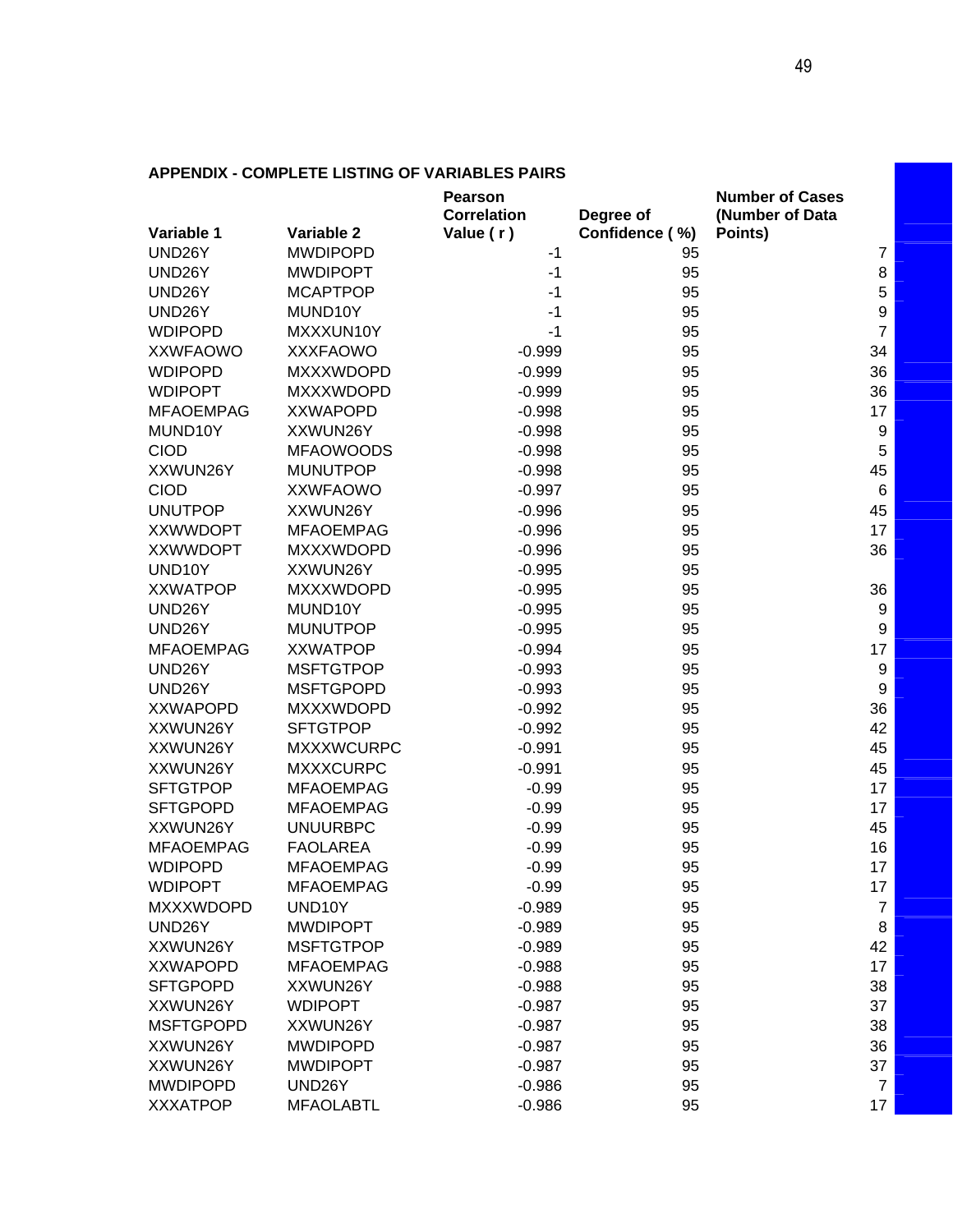| <b>SFTGTPOP</b>  | <b>MXXXWDOPD</b>  | $-0.986$           | 95             |                        | 36             |
|------------------|-------------------|--------------------|----------------|------------------------|----------------|
| <b>SFTGPOPD</b>  | <b>MXXXWDOPD</b>  | $-0.986$           | 95             |                        | 36             |
| <b>WDIPOPD</b>   | XXWUN26Y          | $-0.986$           | 95             |                        | 36             |
|                  |                   | <b>Pearson</b>     |                | <b>Number of Cases</b> |                |
|                  |                   | <b>Correlation</b> | Degree of      | (Number of Data        |                |
| Variable 1       | Variable 2        | Value (r)          | Confidence (%) | Points)                |                |
| <b>MXXXWDOPD</b> | <b>WDIPOPD</b>    | $-0.986$           | 95             |                        | 36             |
| <b>MXXXWDOPD</b> | <b>WDIPOPT</b>    | $-0.986$           | 95             |                        | 36             |
| <b>MXXXATPOP</b> | <b>CAPTPOP</b>    | $-0.985$           | 95             |                        | 23             |
| <b>MXXXAPOPD</b> | <b>XXWAPOPD</b>   | $-0.984$           | 95             |                        | 38             |
| <b>MXXXAPOPD</b> | <b>XXWWDOPT</b>   | $-0.984$           | 95             |                        | 37             |
| <b>FAOLABTL</b>  | <b>MXXXWDOPD</b>  | $-0.982$           | 95             |                        | 17             |
| <b>MXXXAPOPD</b> | <b>XXWATPOP</b>   | $-0.982$           | 95             |                        | 38             |
| <b>XXWAPOPD</b>  | MXXXWUN26Y        | $-0.982$           | 95             |                        | 45             |
| <b>XXWAPOPD</b>  | MXXXWUN26Y        | $-0.982$           | 95             |                        | 45             |
| <b>MXXXATPOP</b> | <b>FAOEMPAG</b>   | $-0.981$           | 95             |                        | 17             |
| UND10Y           | MUND26Y           | $-0.981$           | 95             |                        | 9              |
| <b>FAOLABTL</b>  | <b>MFAOEMPAG</b>  | $-0.981$           | 95             |                        | 17             |
| MXXXUN10Y        | <b>WDIPOPT</b>    | $-0.981$           | 95             |                        | 8              |
| <b>XXWAPOPD</b>  | MXXXUN10Y         | $-0.98$            | 95             |                        | 9              |
| MXXXUN10Y        | <b>WDIPOPD</b>    | $-0.98$            | 95             |                        | $\overline{7}$ |
| <b>MXXXAPOPD</b> | <b>FAOEMPAG</b>   | $-0.979$           | 95             |                        | 17             |
| <b>XXWWDOPT</b>  | <b>MXXXATPOP</b>  | $-0.979$           | 95             |                        | 37             |
| <b>MXXXWDOPT</b> | <b>XXWWDOPT</b>   | $-0.979$           | 95             |                        | 37             |
| <b>XXWWDOPT</b>  | <b>MXXXWDPPC</b>  | $-0.979$           | 95             |                        | 37             |
| <b>XXWATPOP</b>  | MXXXUN10Y         | $-0.978$           | 95             |                        | 9              |
| <b>XXWCURPC</b>  | <b>MXXXWDOPD</b>  | $-0.978$           | 95             |                        | 36             |
| <b>XXXATPOP</b>  | <b>MWDIGDPPC</b>  | $-0.977$           | 95             |                        | 17             |
| <b>MXXXCURPC</b> | <b>FAOLAREA</b>   | $-0.977$           | 95             |                        | 35             |
| <b>WDIPOPT</b>   | MXXXUN10Y         | $-0.976$           | 95             |                        | 8              |
| <b>MXXXWDOPD</b> | <b>CAPTPOP</b>    | $-0.976$           | 95             |                        | 23             |
| <b>MXXXAPOPD</b> | <b>WDIPOPD</b>    | $-0.976$           | 95             |                        | 36             |
| MXXWUN10Y        | UND26Y            | $-0.975$           | 95             |                        | 9              |
| <b>XXWATPOP</b>  | <b>MXXXWDOPT</b>  | $-0.975$           | 95             |                        | 37             |
| MUND26Y          | <b>SFTGPOPD</b>   | $-0.975$           | 95             |                        | 9              |
| <b>XXXATPOP</b>  | <b>MCAPTPOP</b>   | $-0.974$           | 95             |                        | 26             |
| <b>UNUTPOP</b>   | MUND26Y           | $-0.974$           | 95             |                        | 9              |
| <b>MXXXAPOPD</b> | <b>WDIPOPT</b>    | $-0.974$           | 95             |                        | 37             |
| <b>XXWWDOPT</b>  | MXXXUN10Y         | $-0.974$           | 95             |                        | 8              |
| <b>SFTGTPOP</b>  | MUND26Y           | $-0.973$           | 95             |                        | 9              |
| MXXXUN10Y        | <b>SFTGTPOP</b>   | $-0.973$           | 95             |                        | 9              |
| MXXXUN10Y        | <b>UNUTPOP</b>    | $-0.973$           | 95             |                        | 9              |
| <b>MXXXWDOPD</b> | <b>UNUTPOP</b>    | $-0.973$           | 95             |                        | 36             |
| MXXXUN10Y        | UND10Y            | $-0.972$           | 95             |                        | 9              |
| UND26Y           | <b>MCAPTPOP</b>   | $-0.972$           | 95             |                        | 5              |
| <b>XXWWDOPT</b>  | MXXXWUN26Y        | $-0.972$           | 95             |                        | 40             |
| XXWUN26Y         | <b>MXXXWWDOPT</b> | $-0.972$           | 95             |                        | 40             |
| <b>XXWATPOP</b>  | MXXXWUN26Y        | $-0.971$           | 95             |                        | 45             |
| MXXXUN10Y        | <b>SFTGPOPD</b>   | $-0.971$           | 95             |                        | 9              |
| <b>MCAPTPOP</b>  | XXWUN26Y          | $-0.971$           | 95             |                        | 26             |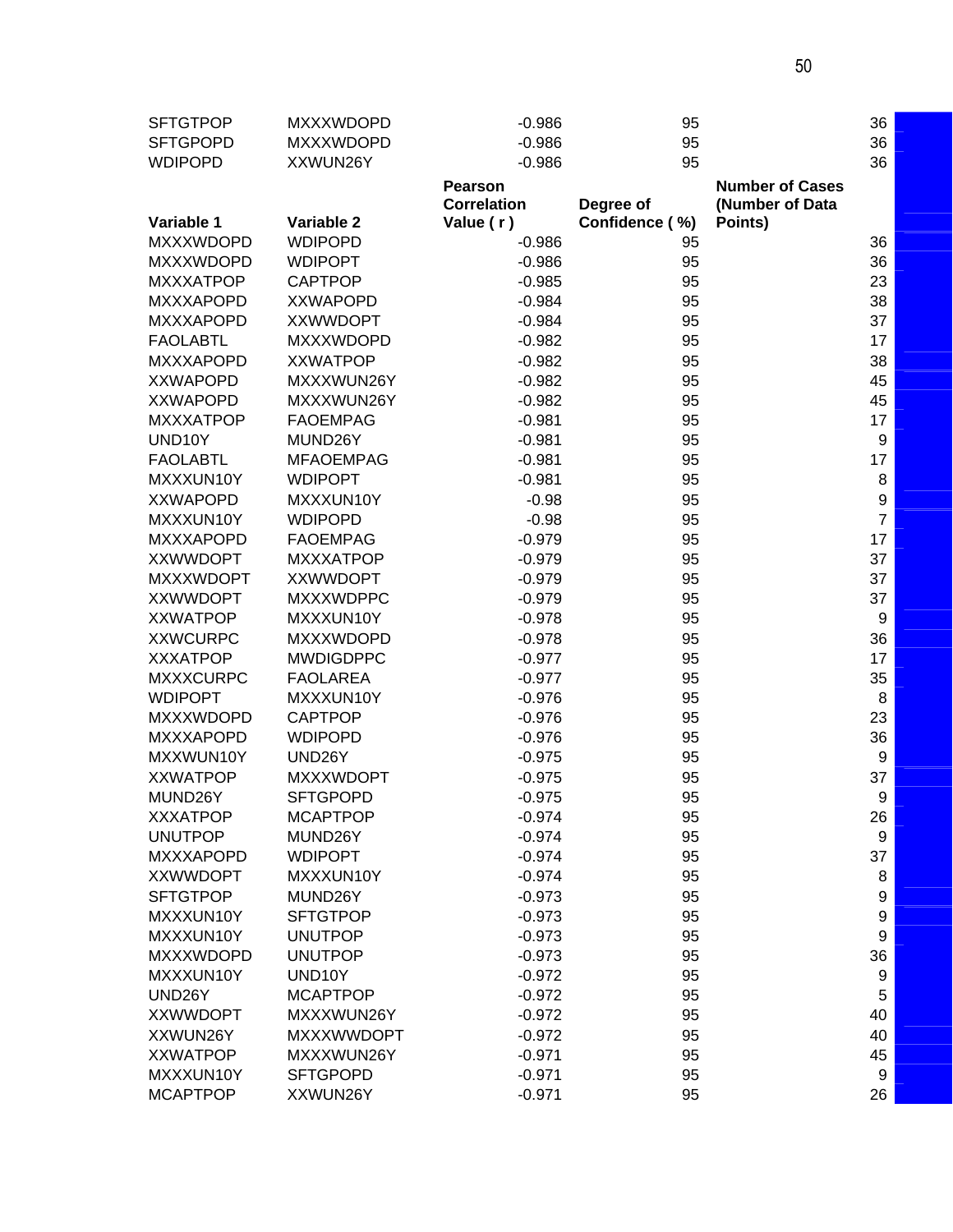| <b>XXWATPOP</b>  | MXXXWUN26Y       | $-0.971$           | 95             |                        | 45               |
|------------------|------------------|--------------------|----------------|------------------------|------------------|
| <b>MXXXATPOP</b> | <b>WDIPOPD</b>   | $-0.97$            | 95             |                        | 36               |
| <b>MXXXWDOPT</b> | <b>XXWAPOPD</b>  | $-0.968$           | 95             |                        | 37               |
| <b>MXXXAPOPD</b> | <b>SFTGTPOP</b>  | $-0.967$           | 95             |                        | 38               |
|                  |                  | <b>Pearson</b>     |                | <b>Number of Cases</b> |                  |
|                  |                  | <b>Correlation</b> | Degree of      | (Number of Data        |                  |
| Variable 1       | Variable 2       | Value (r)          | Confidence (%) | Points)                |                  |
| <b>XXWCURPC</b>  | <b>MXXXAPOPD</b> | $-0.967$           | 95             |                        | 38               |
| <b>WDIPOPT</b>   | XXWUN26Y         | $-0.967$           | 95             |                        | 37               |
| MUND26Y          | <b>WDIPOPD</b>   | $-0.967$           | 95             |                        | $\overline{7}$   |
| MXXXUN10Y        | <b>XXWPGDPC</b>  | $-0.967$           | 95             |                        | 9                |
| <b>XXWCURPC</b>  | MXXXUN10Y        | $-0.967$           | 95             |                        | $\boldsymbol{9}$ |
| <b>UNUTPOP</b>   | <b>MXXXAPOPD</b> | $-0.967$           | 95             |                        | 38               |
| <b>MXXXAPOPD</b> | <b>SFTGPOPD</b>  | $-0.966$           | 95             |                        | 38               |
| <b>CAPTPOP</b>   | <b>MFAOEMPAG</b> | $-0.965$           | 95             |                        | 13               |
| <b>XXWAPOPD</b>  | UND26Y           | $-0.964$           | 95             |                        | $\boldsymbol{9}$ |
| <b>XXWAPOPD</b>  | MUND26Y          | $-0.964$           | 95             |                        | 9                |
| <b>CAPTPOP</b>   | MXXXUN10Y        | $-0.964$           | 95             |                        | 5                |
| <b>MXXXATPOP</b> | <b>FAOLABTL</b>  | $-0.963$           | 95             |                        | 17               |
| MUND26Y          | <b>XXWCURPC</b>  | $-0.963$           | 95             |                        | $\boldsymbol{9}$ |
| <b>CAPTPOP</b>   | MUND26Y          | $-0.963$           | 95             |                        | 5                |
| XXWUN26Y         | <b>MFAOLABTL</b> | $-0.962$           | 95             |                        | 17               |
| UND26Y           | <b>XXCURPC</b>   | $-0.961$           | 95             |                        | 11               |
| <b>MXXXWDOPT</b> | <b>WDIPOPD</b>   | $-0.961$           | 95             |                        | 36               |
| <b>WDIPOPD</b>   | MXXXUN10Y        | $-0.96$            | 95             |                        | $\overline{7}$   |
| MUND26Y          | <b>WDIPOPT</b>   | $-0.96$            | 95             |                        | 8                |
| <b>MXXXWDOPT</b> | <b>FAOEMPAG</b>  | $-0.958$           | 95             |                        | 17               |
| <b>PWTRGDPC</b>  | MUND26Y          | $-0.957$           | 95             |                        | $\overline{7}$   |
| <b>WDIPOPD</b>   | <b>MXXXWDOPT</b> | $-0.957$           | 95             |                        | 36               |
| <b>MXXXAPOPD</b> | UND10Y           | $-0.956$           | 95             |                        | 9                |
| <b>XXWATPOP</b>  | MUND26Y          | $-0.956$           | 95             |                        | 9                |
| <b>UNUURBPC</b>  | MUND26Y          | $-0.956$           | 95             |                        | $\boldsymbol{9}$ |
| <b>MXXXATPOP</b> | <b>WDIPOPT</b>   | $-0.956$           | 95             |                        | 37               |
| <b>FAOEMPAG</b>  | <b>MFAOEMPAG</b> | $-0.954$           | 95             |                        | 17               |
| <b>MXXXWDOPT</b> | <b>SFTGPOPD</b>  | $-0.952$           | 95             |                        | 37               |
| XXWUN26Y         | <b>MCIOD</b>     | $-0.952$           | 95             |                        | 6                |
| <b>XXXATPOP</b>  | <b>MXXXWDPPC</b> | $-0.951$           | 95             |                        | 17               |
| <b>SFTGTPOP</b>  | <b>MXXXWDOPT</b> | $-0.951$           | 95             |                        | 37               |
| <b>WDIPOPT</b>   | <b>MXXXWDOPT</b> | $-0.951$           | 95             |                        | 37               |
| <b>MXXXWDOPT</b> | <b>WDIPOPT</b>   | $-0.951$           | 95             |                        | 37               |
| <b>XXWCURPC</b>  | <b>MFAOEMPAG</b> | $-0.951$           | 95             |                        | 17               |
| <b>XXWCURPC</b>  | <b>MXXXWDOPT</b> | $-0.951$           | 95             |                        | 37               |
| <b>MWDIGDPPC</b> | XXWUN26Y         | $-0.949$           | 95             |                        | 17               |
| <b>WDIPOPT</b>   | <b>MXXXWDOPT</b> | $-0.948$           | 95             |                        | 37               |
| UND26Y           | <b>XXWWDOPT</b>  | $-0.947$           | 95             |                        | 11               |
| <b>FAOLABTL</b>  | <b>MXXXCURPC</b> | $-0.947$           | 95             |                        | 17               |
| <b>XXWCIOD</b>   | <b>MXXXAPOPD</b> | $-0.947$           | 95             |                        | 37               |
| <b>UNUTPOP</b>   | <b>MXXXWDOPT</b> | $-0.945$           | 95             |                        | 37               |
| <b>MXXXWDOPT</b> | <b>XXWCIOD</b>   | $-0.945$           | 95             |                        | 37               |
| <b>CAPTPOP</b>   | <b>MXXXCURPC</b> | $-0.944$           | 95             |                        | 23               |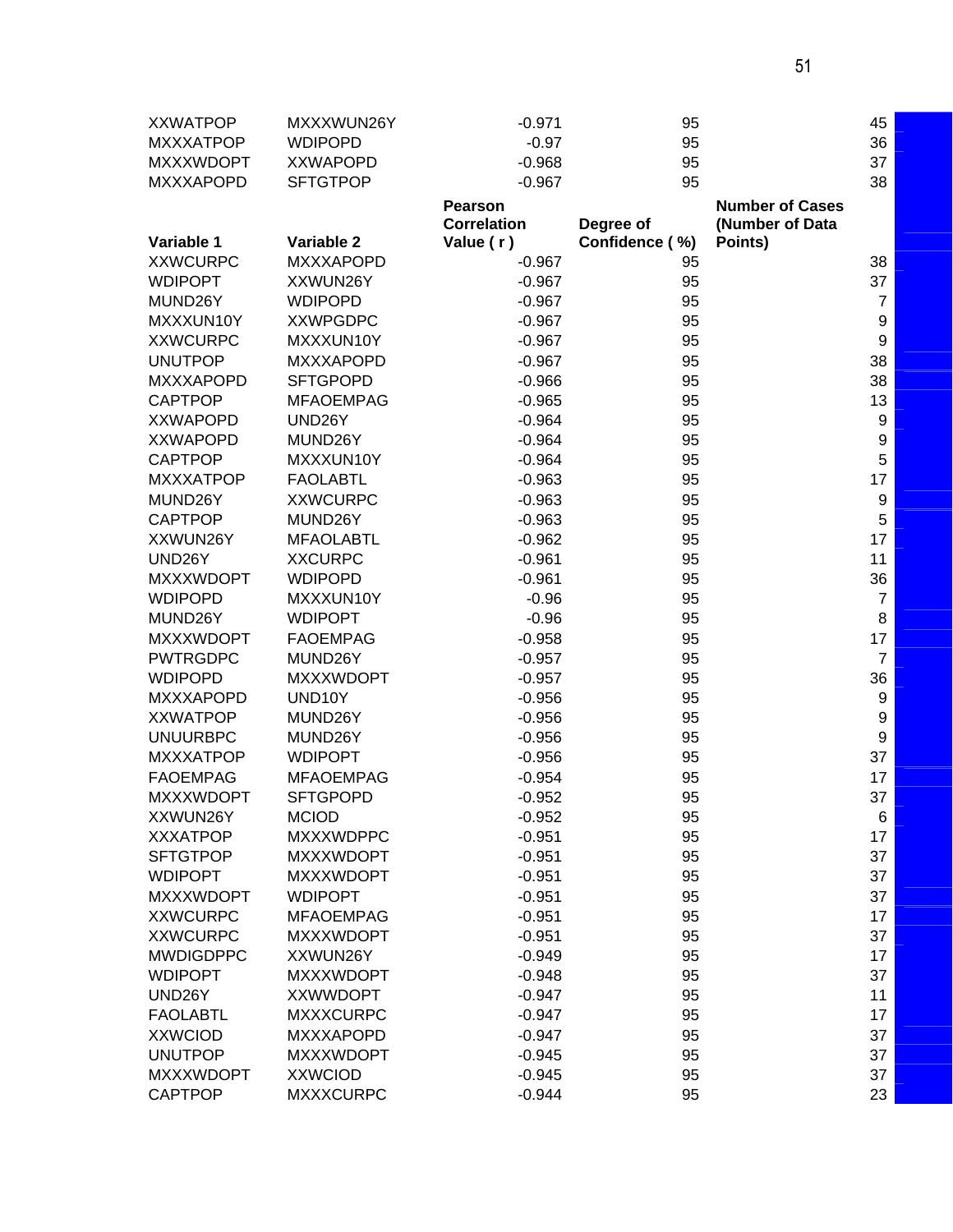| <b>XXXAPOPD</b>  | <b>MFAOLABTL</b> | $-0.943$           | 95             |                        | 17               |
|------------------|------------------|--------------------|----------------|------------------------|------------------|
| <b>XXWWDOPD</b>  | XXWUN26Y         | $-0.942$           | 95             |                        | 39               |
| UND26Y           | <b>XXWATPOP</b>  | $-0.94$            | 95             |                        | 9                |
| <b>MWDIGDPPC</b> | <b>XXXAPOPD</b>  | $-0.94$            | 95             |                        | 17               |
| <b>MFAOEMPAG</b> | <b>UNUTPOP</b>   | $-0.94$            | 95             |                        | 17               |
|                  |                  | <b>Pearson</b>     |                | <b>Number of Cases</b> |                  |
|                  |                  | <b>Correlation</b> | Degree of      | (Number of Data        |                  |
| Variable 1       | Variable 2       | Value (r)          | Confidence (%) | Points)                |                  |
| <b>WDIPOPD</b>   | MXXXUN26Y        | $-0.939$           | 95             |                        | $\overline{7}$   |
| <b>FAOLABTL</b>  | XXWUN26Y         | $-0.937$           | 95             |                        | 11               |
| XXWUN26Y         | <b>FAOLABTL</b>  | $-0.937$           | 95             |                        | 17               |
| <b>MXXXAPOPD</b> | <b>FAOLABTL</b>  | $-0.937$           | 95             |                        | 17               |
| <b>XXWATPOP</b>  | <b>MXXXCURPC</b> | $-0.937$           | 95             |                        | 45               |
| <b>MXXXAPOPD</b> | <b>CAPTPOP</b>   | $-0.937$           | 95             |                        | 23               |
| <b>MXXXATPOP</b> | <b>XXWCIOD</b>   | $-0.937$           | 95             |                        | 40               |
| <b>FAOLAREA</b>  | <b>MXXXWDOPD</b> | $-0.935$           | 95             |                        | 35               |
| MXXXUN10Y        | <b>XXWCIOD</b>   | $-0.935$           | 95             |                        | 8                |
| <b>CAPTPOP</b>   | <b>MXXXWDOPT</b> | $-0.934$           | 95             |                        | 23               |
| <b>MXXXWDOPT</b> | UND10Y           | $-0.933$           | 95             |                        | 8                |
| <b>UNUURBPC</b>  | <b>MFAOEMPAG</b> | $-0.933$           | 95             |                        | 17               |
| <b>MXXXWDOPD</b> | <b>XXWCIOD</b>   | $-0.933$           | 95             |                        | 36               |
| <b>MXXXATPOP</b> | <b>FAOLAREA</b>  | $-0.933$           | 95             |                        | 35               |
| <b>MXXXWDOPT</b> | <b>FAOLABTL</b>  | $-0.93$            | 95             |                        | 17               |
| <b>MXXXWDOPT</b> | <b>FAOLAREA</b>  | $-0.93$            | 95             |                        | 35               |
| <b>UNUURBPC</b>  | <b>MXXXWDOPD</b> | $-0.929$           | 95             |                        | 36               |
| MUND26Y          | <b>XXWCIOD</b>   | $-0.928$           | 95             |                        | 8                |
| <b>XXWWDOPT</b>  | <b>MXXXCURPC</b> | $-0.928$           | 95             |                        | 40               |
| MXXXUN10Y        | <b>UNUURBPC</b>  | $-0.926$           | 95             |                        | $\boldsymbol{9}$ |
| <b>XXWWDOPD</b>  | <b>XXXATPOP</b>  | $-0.925$           | 95             |                        | 36               |
| <b>XXWWDOPT</b>  | UND26Y           | $-0.924$           | 95             |                        | 9                |
| <b>MWDIOPEN</b>  | UND26Y           | $-0.922$           | 95             |                        | 8                |
| XXWUN26Y         | <b>MXXXWDPPC</b> | $-0.92$            | 95             |                        | 17               |
| <b>FAOEMPAG</b>  | <b>MXXXWDOPD</b> | $-0.919$           | 95             |                        | 17               |
| <b>MXXXAPOPD</b> | <b>UNUURBPC</b>  | $-0.917$           | 95             |                        | 38               |
| <b>XXWWDOPT</b>  | <b>XXXAPOPD</b>  | $-0.916$           | 95             |                        | 37               |
| <b>MXXXATPOP</b> | <b>SFTGPOPD</b>  | $-0.916$           | 95             |                        | 38               |
| <b>XXWAPOPD</b>  | <b>MXXXCURPC</b> | $-0.915$           | 95             |                        | 45               |
| <b>FAOEMPAG</b>  | XXWUN26Y         | $-0.914$           | 95             |                        | 12               |
| XXWUN26Y         | <b>XXWCIOD</b>   | $-0.914$           | 95             |                        | 43               |
| <b>XXWCIOD</b>   | XXWUN26Y         | $-0.914$           | 95             |                        | 43               |
| <b>FAOEMPAG</b>  | <b>MXXXCURPC</b> | $-0.913$           | 95             |                        | 17               |
| <b>XXWWDOPD</b>  | <b>XXXAPOPD</b>  | $-0.913$           | 95             |                        | 36               |
| MUND26Y          | <b>XXWPWTOP</b>  | $-0.911$           | 95             |                        | 9                |
| <b>CAPTPOP</b>   | MXXXUN26Y        | $-0.911$           | 90             |                        | 5                |
| MUND26Y          | <b>XXWWOPEN</b>  | $-0.91$            | 95             |                        | 8                |
| <b>PWTRGDPC</b>  | MXXXUN10Y        | $-0.909$           | 90             |                        | 8                |
| UND26Y           | <b>MWDIOPEN</b>  | $-0.905$           | 95             |                        | 8                |
| <b>MXXXATPOP</b> | <b>XXWATPOP</b>  | $-0.905$           | 95             |                        | 42               |
| <b>XXWWOPEN</b>  | UND26Y           | $-0.904$           | 95             |                        | 8                |
| XXWUN26Y         | <b>MWDIOPEN</b>  | $-0.904$           | 95             |                        | 37               |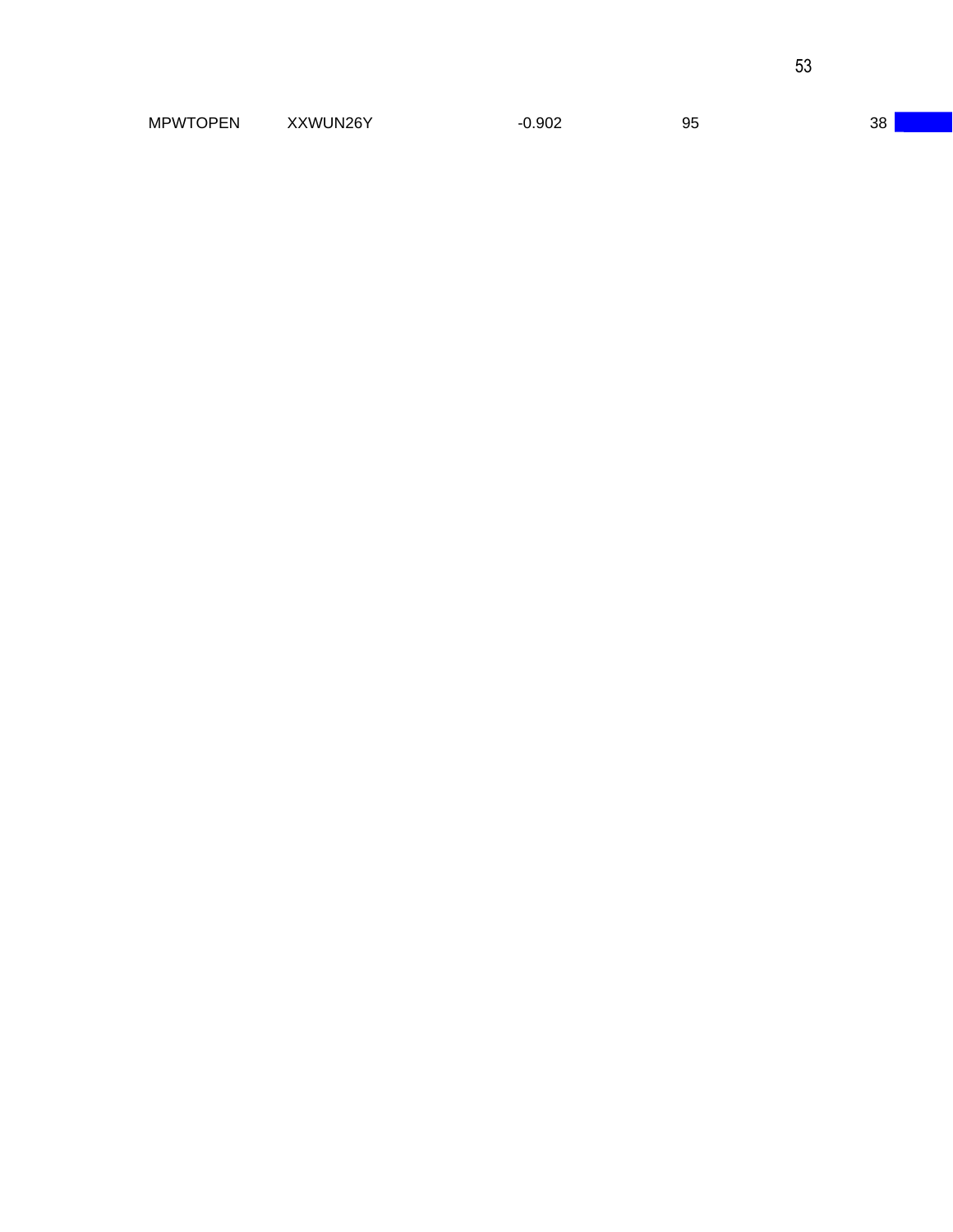#### References

Addison, J. and K. Hazareesingh. A New History of Mauritius. London: Macmillan, 1984.

Alladin, M.I.. "Economic development in a plantation economy: The decline of the sugar industry in Mauritius," Studies in Comparative International Development Winter (1987): 88-106.

Baaklini, Abdo I. "Ethnicity and Politics in Contemporary Lebanon," in William C. McCready, ed., *Culture, Ethnicity and Identity: Current Issues in Research*. New York: Academic Press (17-56), 1983.

Bissoondoyal, U. and S.B.C. Servansing. Indian Labour Immigration. Moka: Mahatma Gandhi Institute, ed. 1986.

Braungart, Richard G.. 'Historical and Generational Patterns of Youth Movements: A Global Perspective', *Comparative Social Research* 7: 3-62, 1984.

Bowman, Larry W. Mauritius: Democracy and Development in the Indian Ocean. Boulder: Westview Press, 1991.

Courbage, Youssef & Philippe Fargues. *Christians and Jews under Islam*. London: I.B. Tauris & Co. Ltd, 1997.

Esty, Daniel, Jack A. Goldstone, Ted Robert Gurr, Barbara Harff, Pamela Surko & Alan. N. Unger. *State Failure Task Force Report*. McLean, VA: Science Applications International Corporation, 1998.

Fearon, James D. & David D. Laitin. 'Ethnicity, Insurgency and Civil War', *American Political Science Review* Vol. 97, No.1 (2003): 75-90.

Fuller, Gary. 'Demographic transition in Sri Lanka: a spatial perspective', *Population Geography* 6(1&2): 1-11, 1984.

Fuller, Gary & Ferrest R. Pitts. 'Youth cohorts and political unrest in South Korea', *Political Geography Quarterly* Vol. 9, No. 1 (1990): 9-22.

Heartfield, James. "'The Dark Races Against the Light'? Official Reaction to the 1959 Fiji Riots," *Journal of Pacific History* Vol. 37, No. 1 (2002): 75-86.

Horowitz, Donald L., "Incentives and Behaviour in the Ethnic Politics of Sri Lanka and Malaysia," *Third World Quarterly* Vol. 11, No. 4 (October 1989): 18-35.

Huntington, Samuel. P. The Clash of Civilizations and the Remaking of World Order. New York: Simon & Schuster; 1993. "The Clash of Civilizations," *Foreign Affairs* Vol.72, No.3 summer (1996): 22-49.

Kuczynski, Robert René. Demographic Survey of the British Colonial Empire. Vol. 2. London: Oxford University Press, 1949.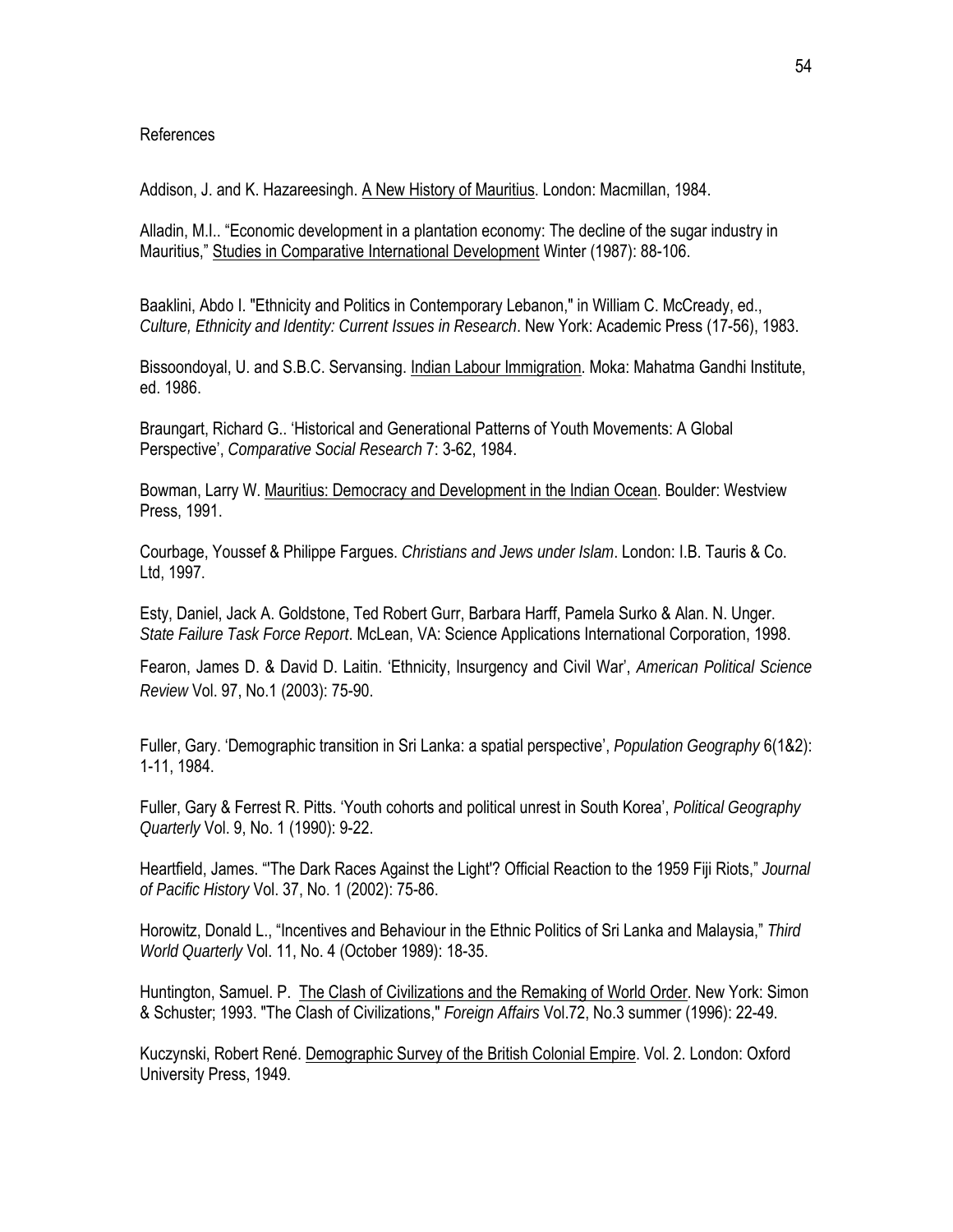Ly-Tio-Fane Pineo, Huguette. Lured Away: The Life History of Indian Cane Workers in Mauritius. Moka: Mahatma Gandhi Institute, 1984.

Lutz, Wolfgang and Anne Babette Wils. "People on Mauritius: 1638-1991," in Wolfgang Lutz ed. Population, Development Environment: Understanding their Interactions in Mauritius. Berlin: Springer Verlag, 1994.

Mill, J.S. *Liberty, Utilitarianism and Representative Government* (London: J.M. Dent & Sons), 1910.

Meade, James E. The Economic and Social Structure of Mauritius. London: Frank Cass and Co, 1961.

Meller, Norman and James Anthony. Fiji Goes to the Polls: The Crucial Legislative Council Elections of 1963. Honolulu: East-West Center Press, 1968.

Milne, Robert Stephen. Politics in Ethnically Bipolar States: Guyana, Malaysia, Fiji. Vancouver: University of British Columbia Press, 1981.

Naipaul, V.S. The Overcrowded Barracoon. New York: Knopf, 1973.

Nordlinger, Eric. *Conflict Regulation in Divided Societies*. Cambridge, MA: Centre for International Affairs, Harvard University, 1972.

Olugbemi, Stephen O. 'The Ethnic Numbers Game in Interelites Competition for Political Hegemony in Nigeria,' in William C. McCready, *Culture, Ethnicity, and Identity: Current Issues in Research*. New York: Academic Press (265-281), 1983.

Parahoo, K.A. "Early colonial health developments in Mauritius," International Journal of Health Services Vol.16, No.3 (1986): 409-423.

Pfaffenberger, Bryan. 'Ethnic conflict and youth insurgency in Sri Lanka: The social origins of Tamil separatism', in Joseph Montville, ed., *Conflict and Peacemaking in Multiethnic Societies*. Lexington, MA: Lexington Books (241-257), 1990.

Tinker, Hugh. A New Form of Slavery: The Export of Indian Labour Overseas 1880-1920. Oxford: Oxford University Press, 1974.

Tinker, Hugh. Separate and Unequal: India and the Indians in the British Commonwealth, 1920-1950. Vancouver: University of British Columbia Press, 1976.

Titmuss, R. and B. Abel-Smith. Social Policies and Population Growth in Mauritius. London: Frank Cass and Co, 1968.

Toft, Monica Duffy. 'Differential demographic growth in multinational states: Israel's two-front war', *Columbia Journal of International Affairs* Vol.56, No.1 (2002): 71-94.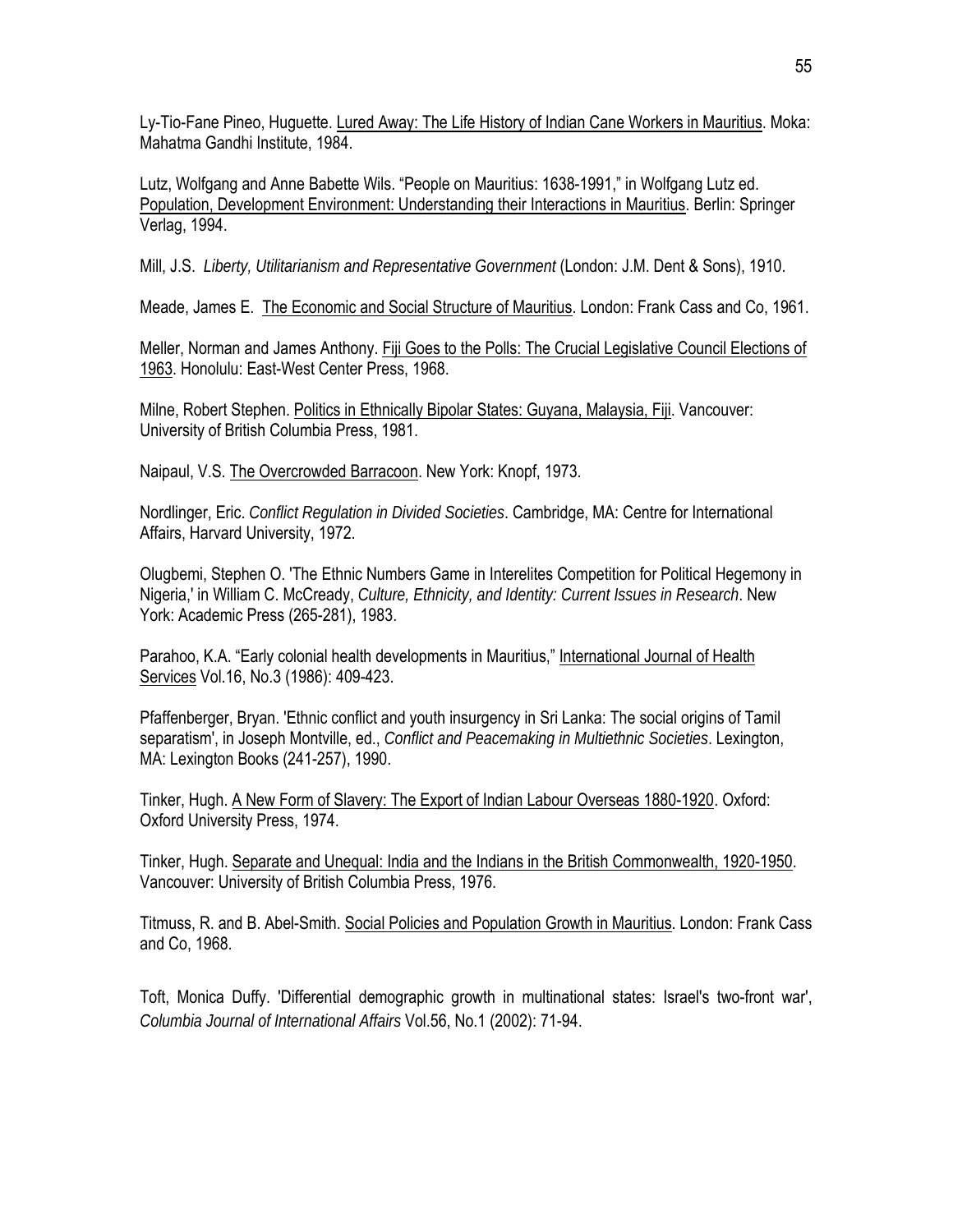Wriggins, W. Howard & James F. Guyot. 'Demographic Change and Politics: An Introduction,' in *Population, Politics and the Future of Southern Asia*. New York: Columbia University Press (1-29), 1973.

Wright, Theodore P., Jr. 'The Ethnic Numbers Game in India: Hindu-Muslim Conflicts over Conversion, Family Planning, Migration, and the Census', in William C. McCready, ed., *Culture, Ethnicity, and Identity: Current Issues in Research*. New York; Academic Press (405-427), 1983.

Xenos, Christos. Fertility Change in Mauritius and the Impact of the Family Planning Programme. Port Louis, Mauritius: Ministry of Health. Updated as "Family Planning and Fertility Change in Mauritius" in Wolfgang Lutz and F.L. Toth eds. Population, Economy, and Environment in Mauritius. Laxenburg: Institute for Applied Systems Analysis, Collaborate Paper 91-001: 67-85, 1977.

Zureik, Elia. 'Demography and transfer: Israel's road to nowhere,' *Third World Quarterly* Vol.24, No.4 (2003): 619-630.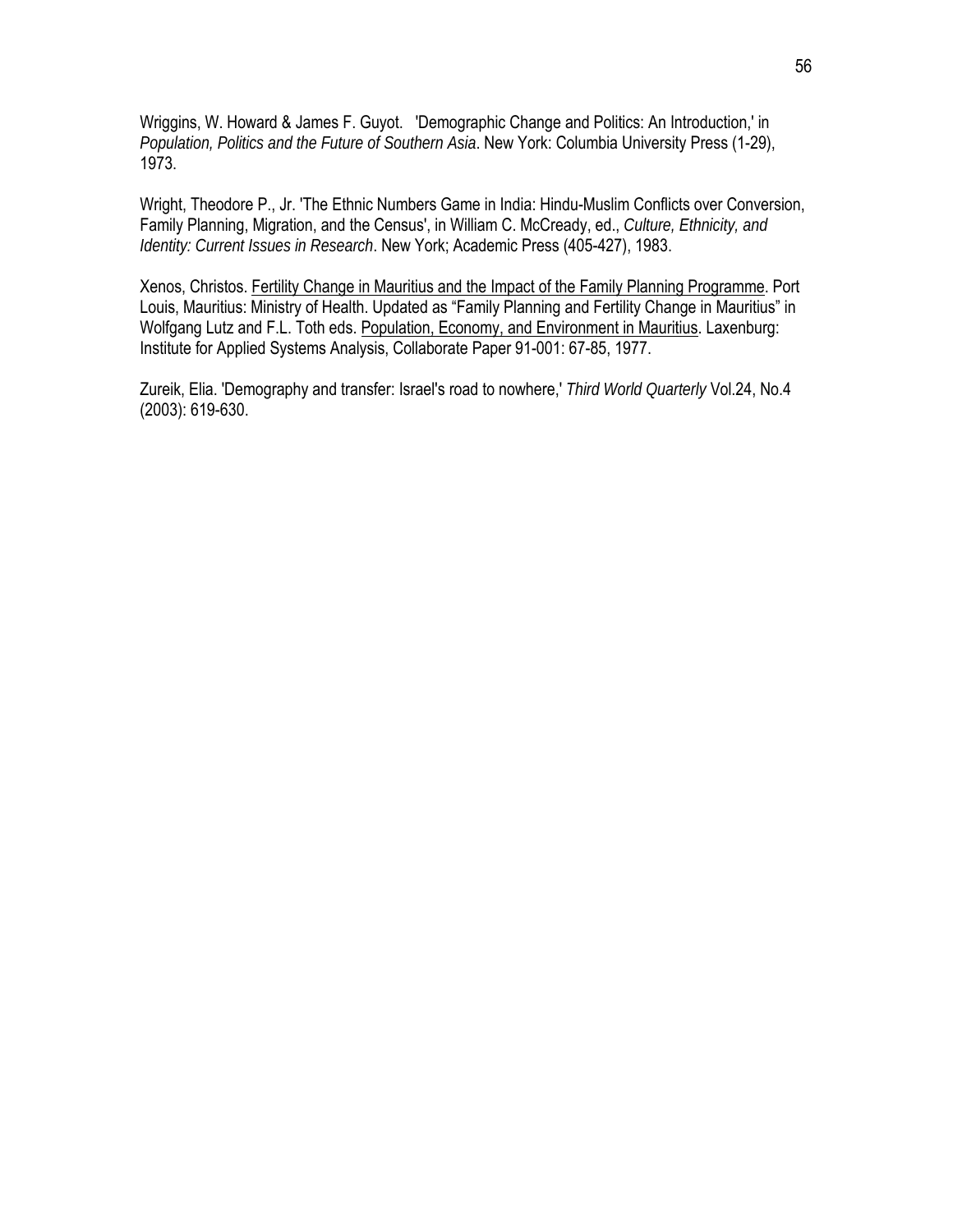#### **Endnotes**

 $\overline{a}$ 

 $1$  This presumes a "normal" age structure, that is, a population that does not, say, consist exclusively of children.

 $2$  By definition, Creole refers to a mixture. In the context of Mauritius, Creoles are colored people who trace their origins to Madagascar and East Africa, especially Mozambique; therefore, their ethnic background is diverse.

While that fragmentation is manifest among the Indian community, religious divisions appear to trump linguistic ones. Although 65 per cent of the population in Mauritius is of Indian ancestry, for instance, its Muslim contingent (17 per cent), its Dravidian contingent (6 per cent Tamil and 3 per cent Telugus), and its Marathi contingent (2 per cent) have rarely aligned themselves politically with the North Indian Biharis (42 per cent). What communal cohesion is concerned, however, that categorization is somewhat misleading. Hindus are commonly understood as a religious group whereas Tamils and Telegus are commonly understood as a cultural and, to a lesser degree, linguistic group. But on Mauritius, Hindu has more of a cultural than a religious connotation. That has the effect of reinforcing ethnic cohesion among Indians (Alber 1994). Many older rural Indo-Mauritians still communicate in Bhojpuri (a Hindi dialect) although Hindi and Urdu are also common. Similarly, one might expect Hindus to be divided along caste lines. For Indo-Mauritians, however, castes do not represent strict endogamous units. Marriage and kinship cut across caste lines. The ethnic division of labour on the island further reinforces group cohesion: Hindus and Muslims tend to work in rural agriculture, especially the sugar industry (Eriksen 1997). Inter-ethnic marriages are rare and in the fewer than 1 in 10 cases where they do occur, the evidence suggests they have consolidated, not undermined, ethnic consciousness (1989: 148-154; 1997; 1998: 121-130; Oodiah 1992: 59; Nave 2000). On closer examination, then, Indo-Mauritians constitute more cohesive a community than an initial glance might suggest.

<sup>3</sup> http://www.cidcm.umd.edu/inscr/stfail/

 $4$  It is also possible for a positive correlation to exist in the case of two variables which are always decreasing instead of increasing.

 $5$  As a clarification, we can reword this sentence to have an equivalent meaning: A value of -1.0  $\dots$  indicates that one variable is increasing as the other is always decreasing. Pearson correlation, unlike linear regression, is only concerned with the relationship, rather than predictions, between two variables, and thus you can evoke the "vice versa" statement without changing the meaning.

<sup>6</sup> http://www.cidcm.umd.edu/inscr/stfail/

 $7$  http://www.cidcm.umd.edu/inscr/mar/

<sup>8</sup> http://www.prio.no/cwp/ArmedConflict/

<sup>9</sup> http://cow2.la.psu.edu/COW2%20Data/WarData/InterState/Inter-State%20War%20Format%20(V%203-0).htm

<sup>10</sup> http://www.cidcm.umd.edu/inscr/stfail/

 $11$  A ranking variable is one that uses an arbitrary number system to represent a conclusion. For example, the democracy level of a country could be represented by the numbers 1 through 10. There are methods by which one could evaluate ranking statistics, but Pearson correlations do not apply to them.

 $12$  The Data Dictionary is included as an Appendix. The full data dictionary for the Phase III State Failure Task Force dataset can be found at http://www.cidcm.umd.edu/inscr/stfail/sfdata.htm . If variable 1 and variable 2 were switched, they would still generate the same correlation data. The prefix M signifies that the data is from Mauritius for the labeled variable.

 $13$  UND26Y

 $14$  Agricultural results are excluded from this category because those variables do not have a monetary component.

<sup>15</sup> All subsequent graphs in this section draw on the same census data.